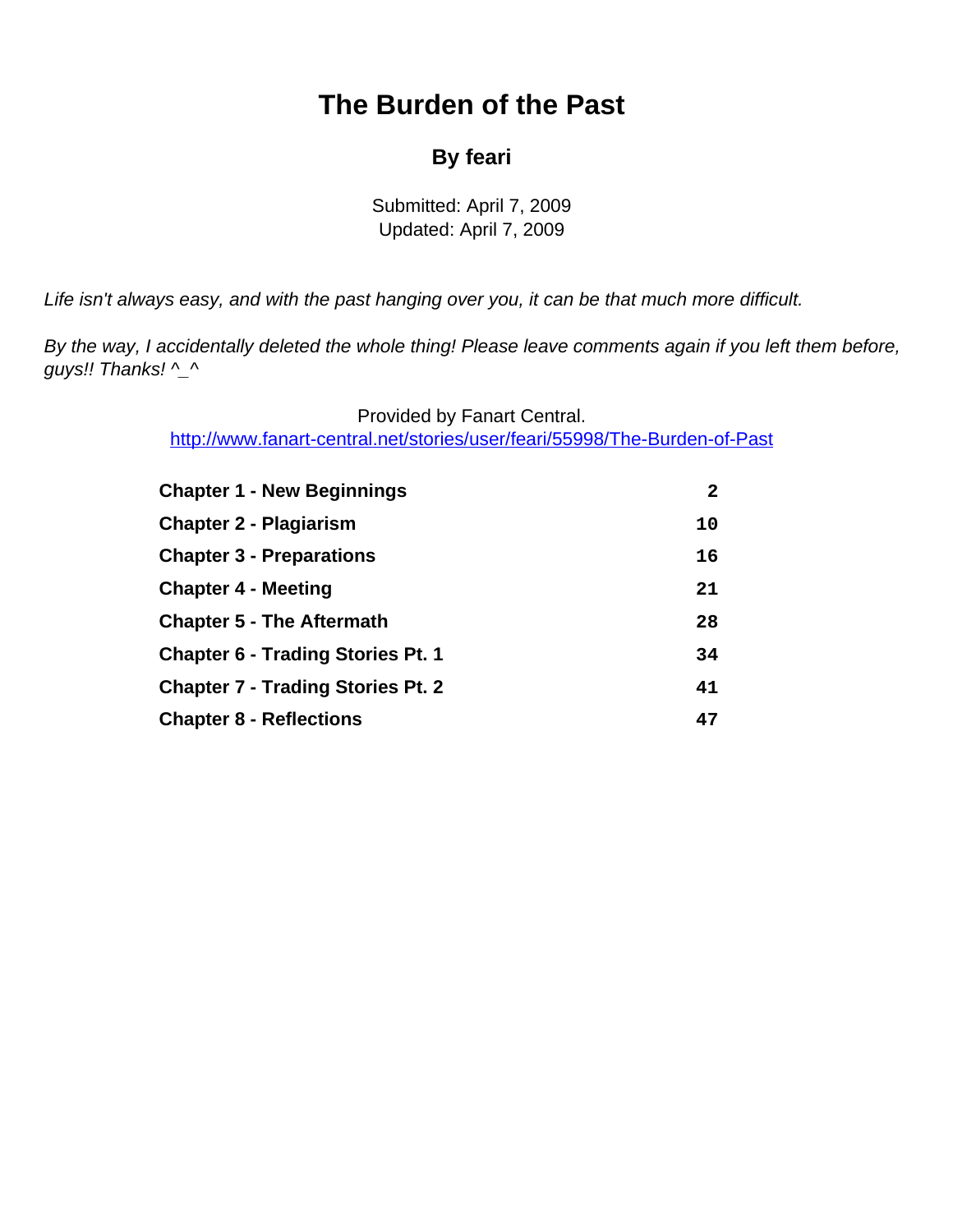# **1 - New Beginnings**

<span id="page-1-0"></span>"Kagome," her mother said over the phone. "We have a present for you!"

A present? "What?" she said dumbly, the unexpected gesture breaking her out of her reverie.

"Yes," her mother continued doggedly, sounding nervous, but attempting excitement. "We've all decided discussed this; Souta, your grandfather, and I. We would like to send you abroad for the year. In America. To a college there. We all agreed that we think it would be a wonderful experience, and hardly too expensive."

America. So apparently they thought separating her from Japan was a good idea. "What?" She said again dumbly, probably sounding harsher than she intended.

"Don't worry about it, Kagome. Everything is worked out. The college is extremely good, and they have a good exchange program; your credits will transfer, and you can take your archeology and mythology classes. This is very far away, but perhaps you'd like to go to graduate school there. Your grades..." her mother babbled on.

"But... Mom... What about..." Kagome trailed off. What about what? Her friends? She didn't really have any. Her friends from high school moved on, and any friends she might have made were always pushed away by Kagome's constant melancholy, and something else, if asked, they couldn't identify. "What about you guys," she concluded lamely.

Her mother's laugh sounded very far away over the phone line, despite the fact taht the college was close to home. "Kagome, we've been dealing just fine for the past two years while you've been away at school." The fact that she had been gone during a lot of high school through the well was left unspoken. "Don't worry about it. Really, honey, this will be an excellent opportunity and experience."

So push me away from everything else that is familiar. Kagome sighed, her reasons all weak. "Alright, mom. Thanks!" And it was thus, with forced cheerfulness that Kagome was to spend her next term abroad in America.

Frowning at her computer screen, she jumped at the knock on the door. She unfolded herself from her chair and walked over to answer the door. "Hai? Ah... Hello?"

"Hi! I'm Katy! I'm your neighbor. I just through I'd say 'hello.'" A blonde with red streaks and green eyes held out her hand.

Kagome shook the offered hand. "Hello. It is nice to meet you."

"So where are you from?" she peered around Kagome to look at her name tag on the door. "Oh, from Japan? Wow, you're a far way from home. I'm from about an hour north of here, somewhere you've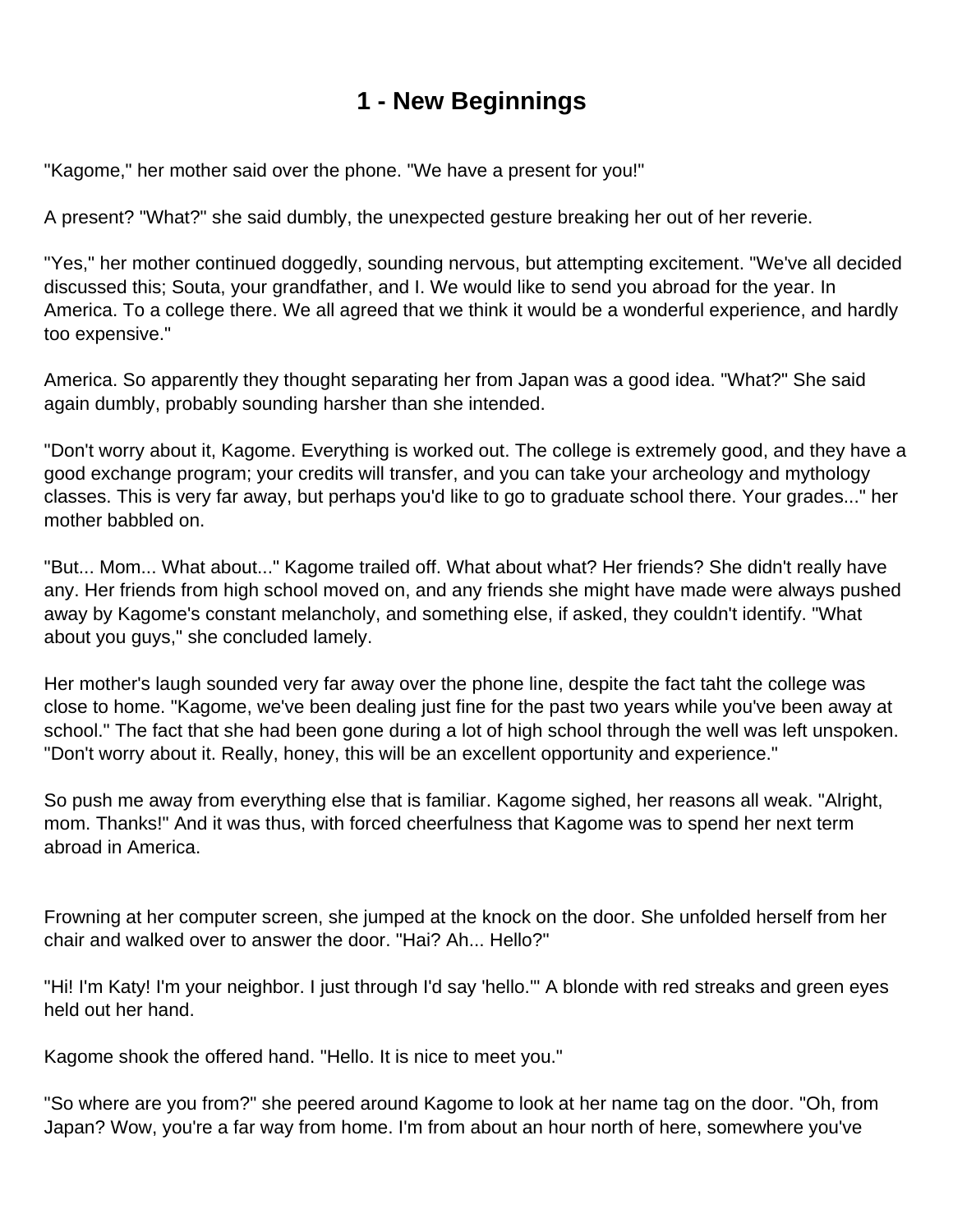probably never heard of."

Kagome frowned slightly, not sure if she should be insulted, struggling to keep up with the girl's fast speech.

"So what are you studying?" Katy asked before Kagome could say something.

"I am studying Asian archeology and mythology," Kagome replied politely.

"Hey, your English is really good. I'm impressed. That's totally what I'm studying by the way. Or well, my minor. What classes are you taking?"

"Um... I was just looking at classes..."

"You should totally take AAM 239 with me! The professor is Japanese; he's really smart and absolutely gorgeous." She sighed happily, clasping her hands. "I've taken another class with him, Professor Inukami. He's brilliant and tells the best stories too! He's got amazing English."

"What is the class about?" Kagome asked, amused and repelled by the girl's flakiness, but also wanting to have a friend in America.

"Oh, right. Sorry." Katy laughed. "It's Ancient Asian Mythology. 239 is about lesser-known myths and the feudal times, or something like that. You should take it with me!"

And it was thus, at the hands of a wily cheerful neighbor that Kagome was enrolled in entirely different classes than what she had originally planned.

"I'm so excited," Katy said, having invited herself into Kagome's room. "You're going to be in my classes! It'll be fun!"

Kagome nodded, finishing the email to Souta who would relay the news to the rest of her family. Katy had practically forced her to take the other two classes Professor Inukami was teaching. They were small classes, Katy had explained, so the discusses was better and more in-depth.

"Who's the email to?"

Kagome glanced at her, annoyed. This was her room, and her email. It was none of Katy's business. "It's to my family," she said shortly, letting her miko powers flare up in a way that, as previous experience had shown, could make people uncomfortable.

"Man... Cool breeze..." Katy commented, bouncing up and closing Kagome's window.

Kagome just barely managed to repress a growl of displeasure. It was going to be a long year.

Kagome and Katy found seats at the front of the class on the first day. "Oh man," Katy babbled. "I'm so excited! He's so amazing. Wait till you see him, Kagome!"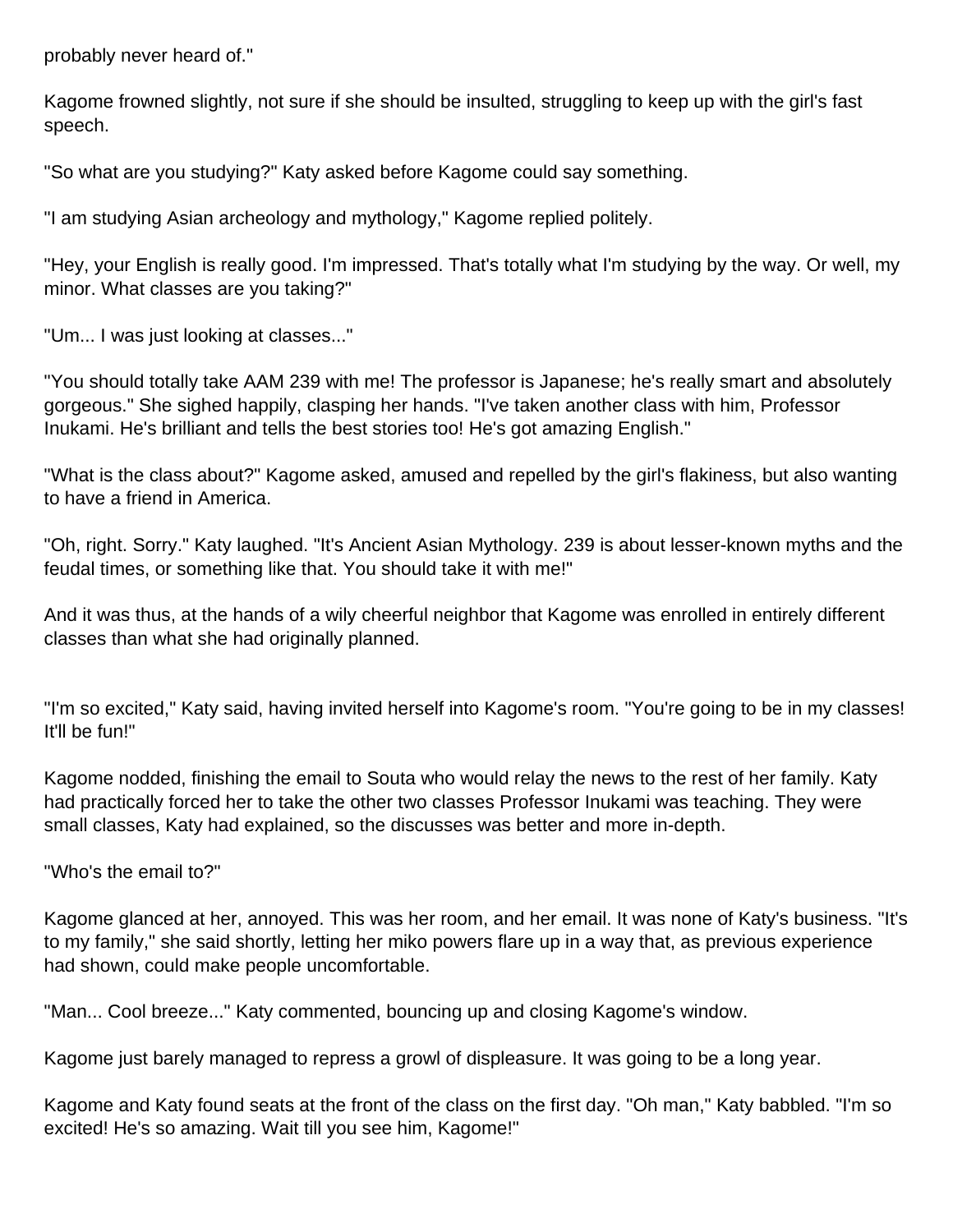Saying nothing, Kagome sighed, tensing suddenly at the flair of yokai energy. Odd. It vanished quickly, however, so Kagome dismissed it. None of that mattered anymore.

Katy was chattering on about the professor and how gorgeous he was. Kagome mentally rolled her eyes. He sounded like some professor. What kind of name was 'inukami' anyway. 'Dog god?' Really? Was he really even Japanese? He sounded suspicious. He sounded like--

"Good morning. I am Professor Inukami, and welcome to Ancient Asian Mythology 239, Lesser Known Myths and the Feudal Period," a familiar voice said softly and briskly.

Kagome paled, Katy's words (oh my gosh, isn't he gorgeous!) passing right over her. Grabbing her book bag, Kagome stumbled to her feet and hurried out of the room, ducking her head, grateful for the lack of school uniform, and her short-bob-like hair cut. Panting, she made it to a bathroom, sinking to the floor in a corner. "shoot shoot shoot shoot shoot shoot shoot shoot shoot shoot shoot shoot shoot!" She gasped for breath. Him! Of all people! Him... Surely the universe hated her. Why him? Why now? Why here, of all places!? shoot! And she had two other classes with him too! Damn Sesshoumaru! A professor!? Of all the professions...!

"Kagome...?" Katy's worried voice called as the door opened..

"Hai...?" Kagome replied weakly. "I'm here."

"Are you okay? Omigod, what happened?"

"I--" She paused. I what? I knew him more than 500 years ago, when he was a cold killer demon, who wanted me and my love-interest (and friends) dead? "I... just felt nauseous. I am fine now. Sorry." shoot, she had to face him. She struggled to calm her breathing. Developing panic attacks at this stage would be no good. "Anou... Would you please tell Professor Inukami--" She almost chocked on the name "--that I felt ill and had to go home, if he asks?"

Katy looked concerned, and Kagome felt a tiny twinge of guilt for lying to her, but was very relieved when the girl replied, "Sure. Feel better. Do you need me to walk you home?" Katy helped her to her feet, but Kagome shook her head.

"No, thank you. Go on; I'll be fine." Gathering her book back, Kagome left the bathroom and hurried home to her dorm room, thankful her room-mate was still at class.

Finally giving into her panic, she sobbed wildly into her sheets, sobbing for her past, her new level of self-pity which disgusted even her. Two other classes with the elder brother of her old flame, dredging up memories of everything she had been sent to America to forget. Damn him! Her dry sobs hurt her chest as she hated every detail of her former enemy: his same stone-cold face, markings covered up by make-up or enchantment, hair seemingly platinum blonde, though very close to his original silver and pulled back into a short pony-tail, she could only assume the same amber-golden eyes, and his deceptively human ears. Again, they were probably changed by some illusion. She doubted surgery. He would never change them permanently; he was too vain. His image was burned into her mind.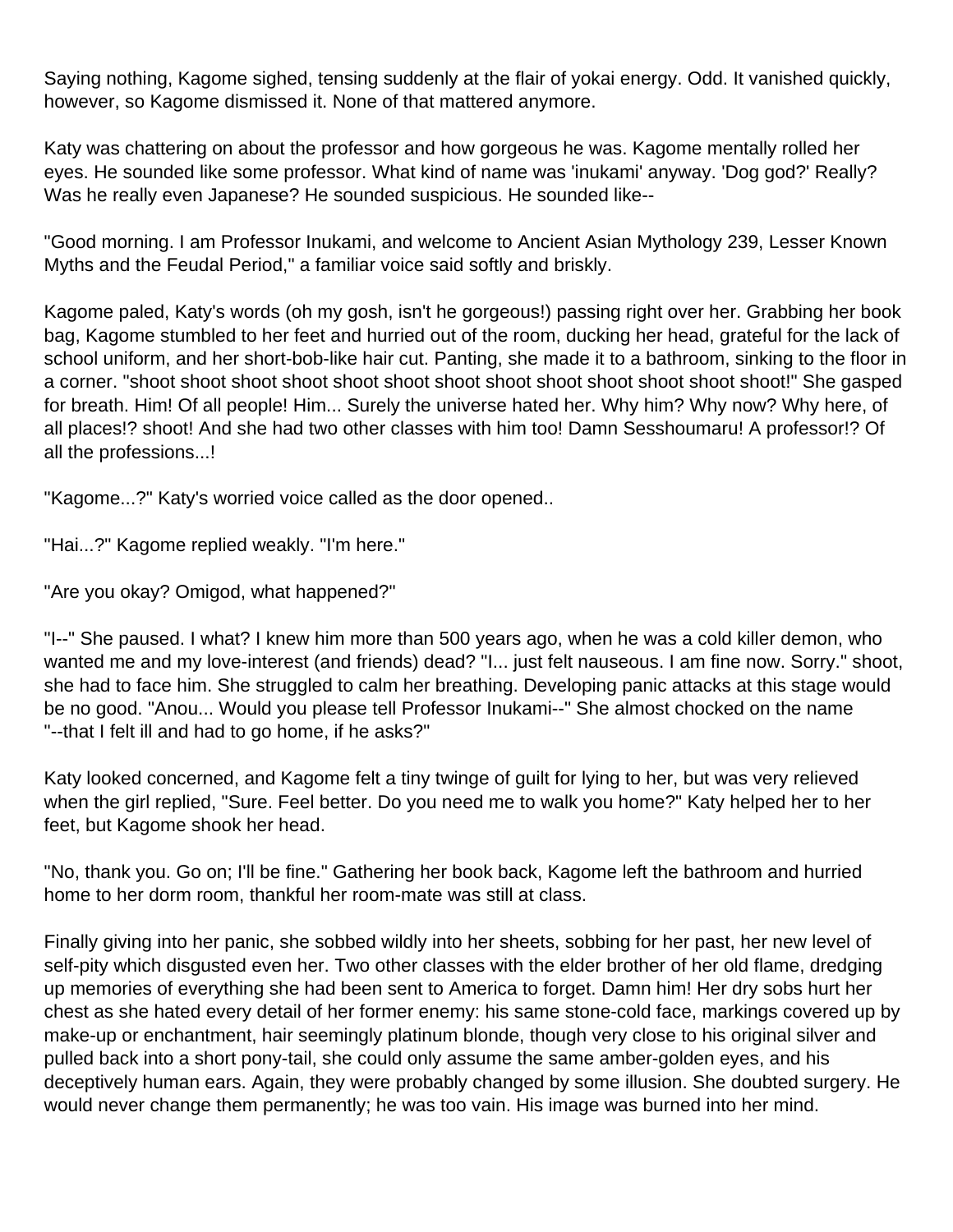Sitting suddenly, Kagome gasped. That was her answer! If he could disguise himself, so could she. It was so simple. Sunglasses would be a must. She would suddenly realise that she was 'very sensitive to light,' even indoors. Kagome had never been one for perfume, but now it was essential. It would effectively mask her scent. Thankful for her short hair once again, Kagome debated dye. Blonde? Definitely not. Probably red. And hats would definitely become a fashion statement. That would be perfect. She hurried to the bathroom and washed her face, gathering her books again, sliding a pair of sunglasses on and borrowing a spritz of her room-mate's perfume, hurried to her next class, with plans to buy red hair dye at the earliest convenience.

Three weeks passed, and Kagome had acquired a variety of hats, quite a collection of perfumes, and enough sun glasses for a different pair every day of two weeks. The days she didn't wear hats, her newly dyed red hair made her look different enough that she was sure old friends wouldn't recognise her. And, there was no reason for him to notice her since she sat in the back of the room and never spoke up. She quietly answered 'here' when he called her name for roll. He probably didn't even remember her anyway. However, she wasn't taking any chances.

Katy continued to plague her with her constant presence, so Kagome accepted her with a martyred sigh. The girl even grew to be almost a comfort, talking away her loneliness. Kagome sometimes even had a conversation with her, instead of being talked at.

It was almost a disappointment though, Kagome thought, wandering into the second of the three classes she had with 'Professor Inukami.' If he noticed, he didn't say anything. If he didn't notice, that was almost boring. Had he really grown so dull? What a disappointment. So she turned it into a game. Today, for example, she sat in the second row, with sunglasses and perfume. A week ago, she had been in the very back row, wearing sunglasses, hat, perfume, and clothing that didn't remotely resemble a school uniform.

As class started, he paid her no more or no less attention than any other day. She had been gradually moving forward, and even tempted fate every once in a while by not wearing sunglasses. He noticed nothing.

"Kagome Higurashi," his smooth voice called, glasses riding on the bridge of his nose. Ridiculous things. He probably didn't really need them anyway.

"Here," she replied almost boldly. Look at me, she dared him mentally, disappointed (and surprised to find herself so) to find nothing happened.

He was so... ordinary... she mused as he began lecture. He had a gift for it, she admitted, but he was so painfully ordinary that she began to wonder if 'Lord Sesshoumaru: Taishou of the Western Lands' existed in that sorry husk of a fake human. Kagome almost laughed at herself. even now, there was still nothing 'ordinary' about him. He was incredibly gorgeous and had an incredible presence. His classes were 95% hormonal females and 5% men of questionable preference. Compared to her Sesshoumaru, however, he was quite ordinary.

'Her,' she mused. Interesting... 'Her' Sesshoumaru was from the feudal era, and she often spent time in other classes than his making up his pas and how he had come here. Perhaps he too came to America to escape Japan.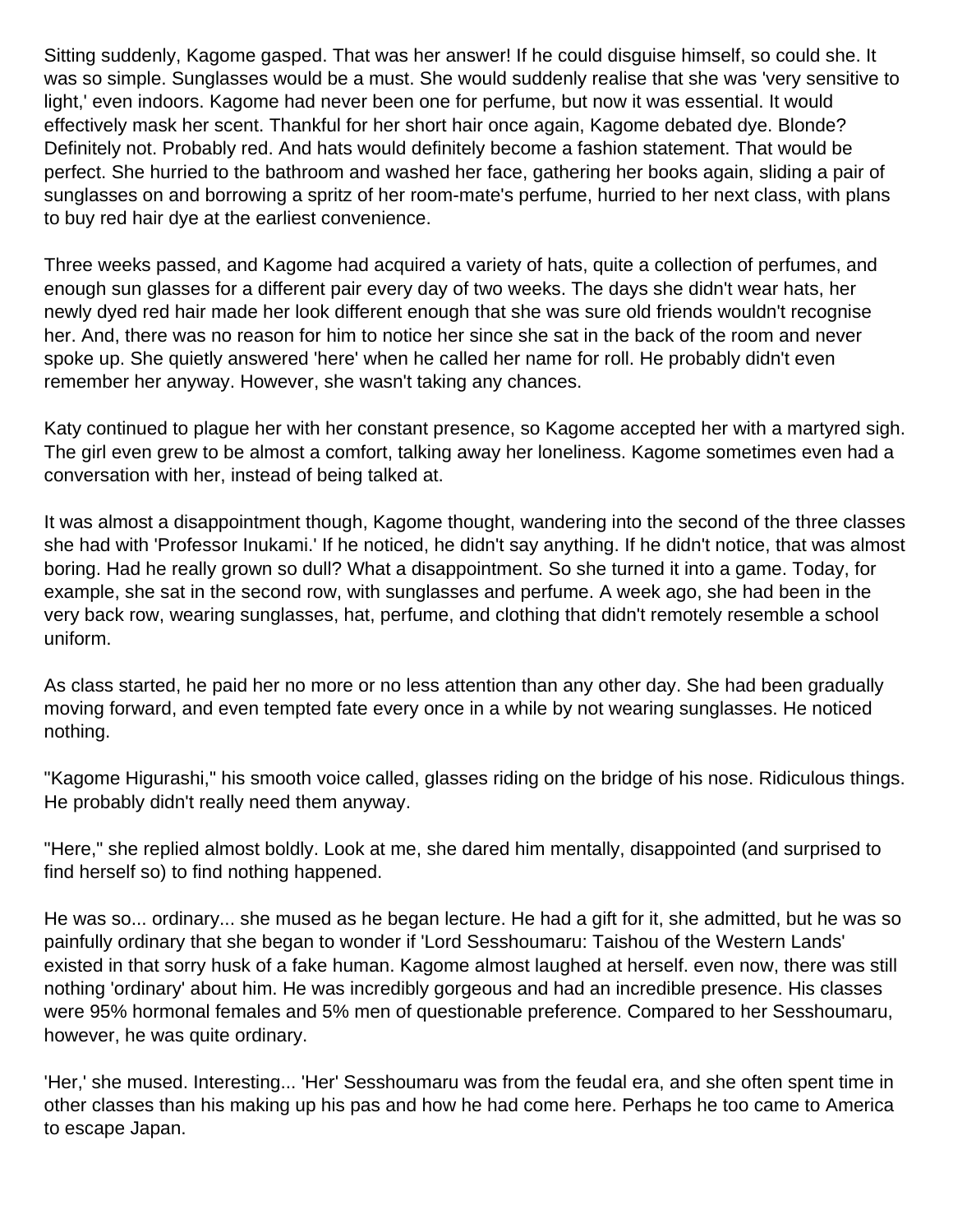The bell rang.

"Kagome," Professor Inukami's voice called blandly as she packed her things.

"Yes?" Her heart leapt and fluttered. He was right next to her. Had he noticed?

"I'd like you to come to my office hours to discuss your paper."

"Oh." She couldn't help but feel disappointed again. How ordinary. Some small hope remained. Perhaps he did notice though, and this was just an excuse to see her alone. "Sure. When?" she asked, feeling bold.

"Does later today at say, 4:30 work?" He had moved away and was packing his books and notes into his brief-case.

"Yes. That's fine." Kagome nodded.

"Good. I will see you then." And he left. It was only until he was out of the door that she had realised he had spoken to her in Japanese.

~ ~ ~ ~ ~ ~ ~ ~ ~ ~ ~ ~ ~ ~ ~ ~ ~ ~

Sesshoumaru walked briskly to his first class of the new semester, new year. Ancient Asian Mythology 239 was his favourite course. Since he had free reign over the lessons, he taught the stories he knew best: the old tales of the feudal era, witches and demons, miko and humans. The books he taught from had all been written by himself at some point or another, under a variety of pseudonyms of course. None of them traced back to himself.

Pulling open the door of the chemistry building where the administration had seen fit to place the class, he hurried on to his classroom. He'd slept late, which was slightly unusual, though more forgivable in recent years. In fact there were a lot of thing tha--

He cursed under his breath as a student flew around the corner, nearly crashing into him.

"Oh, sorry," she murmured, never stopping.

His temper flared in irritation, but he stomped it down, lest his youkai energy flare and bring attention to himself. Sighing, Sesshoumaru hurried to his classroom, his thoughts on other things. "Good morning. I am Professor Inukami; welcome to Ancient Asian Mythology 239: Lesser Known Myths, and the Feudal Period," he began.

A cursory whiff of his students told him they were mostly females with a few hopeful males. Something faintly familiar caught his attention, but the girl was already half-way out the door before he could focus on the scent. He frowned, looking after her. Wrong class?

"Excuse me, Professor Inukami," a blond stood. Katy. He'd had her in class the previous semester. "I'm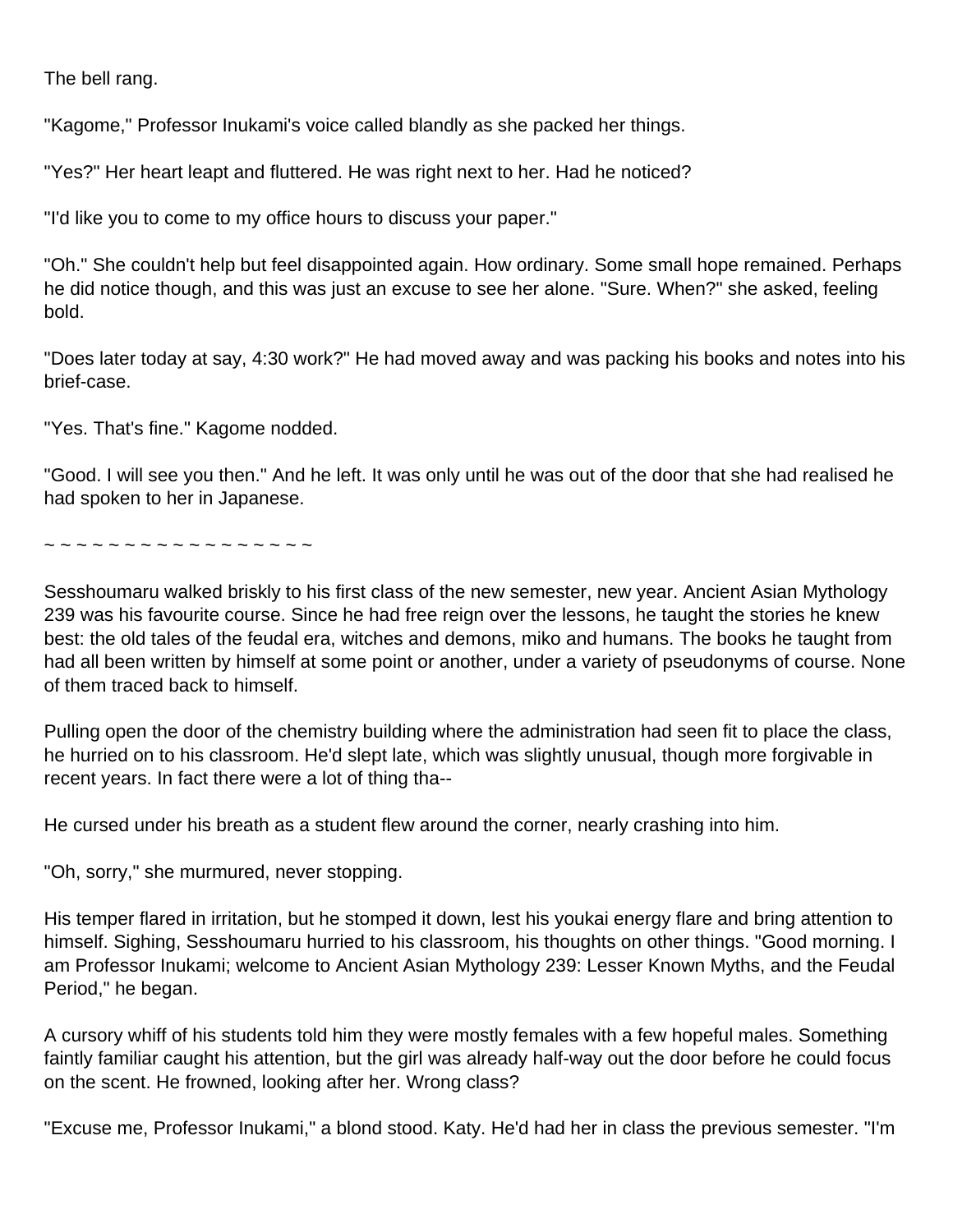sorry, that's my friend. I'll be right back. I'm going to see if she's okay."

Sesshoumaru nodded. "Go ahead, Katy."

She blushed and he could tell she was pleased he remembered her name. He sighed inwardly. "Alright. This class is about the old fables and mythic history of the feudal era." The class stared at him raptly as he continued his synopsis of the class.

Katy returned shortly. "Hey," she whispered as she re-entered the classroom. "My friend doesn't feel good right now, so she went home."

"It's the first day," Sesshoumaru dismissed. "Now, here's the syllabus, and yes, you do need all of the books listed. They are not 'suggested,' they are mandatory. You will want to read through the first chapter of Ancient Myths and Folklore by a week and a half from now."

Class went by and even finished early. The students left, trickling out the door, throwing glances over their shoulder. Sesshoumaru sighed. Every semester. Sometimes he wondered if it were more trouble than it was worth. No matter where he went, the students always reacted the same way. He had taught for quite some years by now, also under aliases and falsified records. He could not afford to let people become suspicious, thus he moved around frequently and kept to himself. It had probably been four years he'd been teaching at this university. After next semester, perhaps, it would be time to move on. He'd been in America, however, for about sixty or so years.

Reaching his office, he set his briefcase down in a familiar pattern, loosened his tie and then headed to the bathroom. As he gazed in the mirror, washing his hands, he sighed. Honey-brown eyes mocked his reflection. They were soft eyes, human eyes. They were flat and dull. Sesshoumaru turned away from himself in disgust, returning to his desk to review the notes for his next classes, noting with interest as he looked over the class rosters, that the girl who had run out of his first class, presumably, was also in two of his other classes. She was Japanese. Kagome. Higurashi Kagome. He flipped the paper over. He had left Japan behind.

Sesshoumaru sighed and stood, grabbing his wallet to head out for a cup of coffee.

The days crawled by, blurring one into the other, and before long, it was three weeks into the semester. As he sat grading the papers on his couch in front of the tv, Sesshoumaru lifted his fork and took another bite of the take-out Chinese food. He'd actually come to like the americanised version of the food. Of course, he only ever ate it in the privacy of his own home. What a sad state for the tai youkai... Former, he corrected himself, former tai youkai of the Western Lands. That was another world ago anyway. He sighed.

Changing the channel on his TV, he picked up the next paper. Kagome. He frowned. It was hard to get a feel on that girl. She was very strange. She was apparently a student from abroad, though she spoke English pretty fluently. It was hard to tell what she was actually getting from any of his classes, seeing as she hardly ever spoke in class, except to answer roll. He had been interested to see how she fared in paper-writing. As he shifted her paper, the strong scent of one of her many perfumes wafted to his nose causing him to sneeze. He wondered idly why she wore so much. They smelled nice, but, to his sensitive nose, they were rather over-powering. And all of those hats and sunglasses... He shook his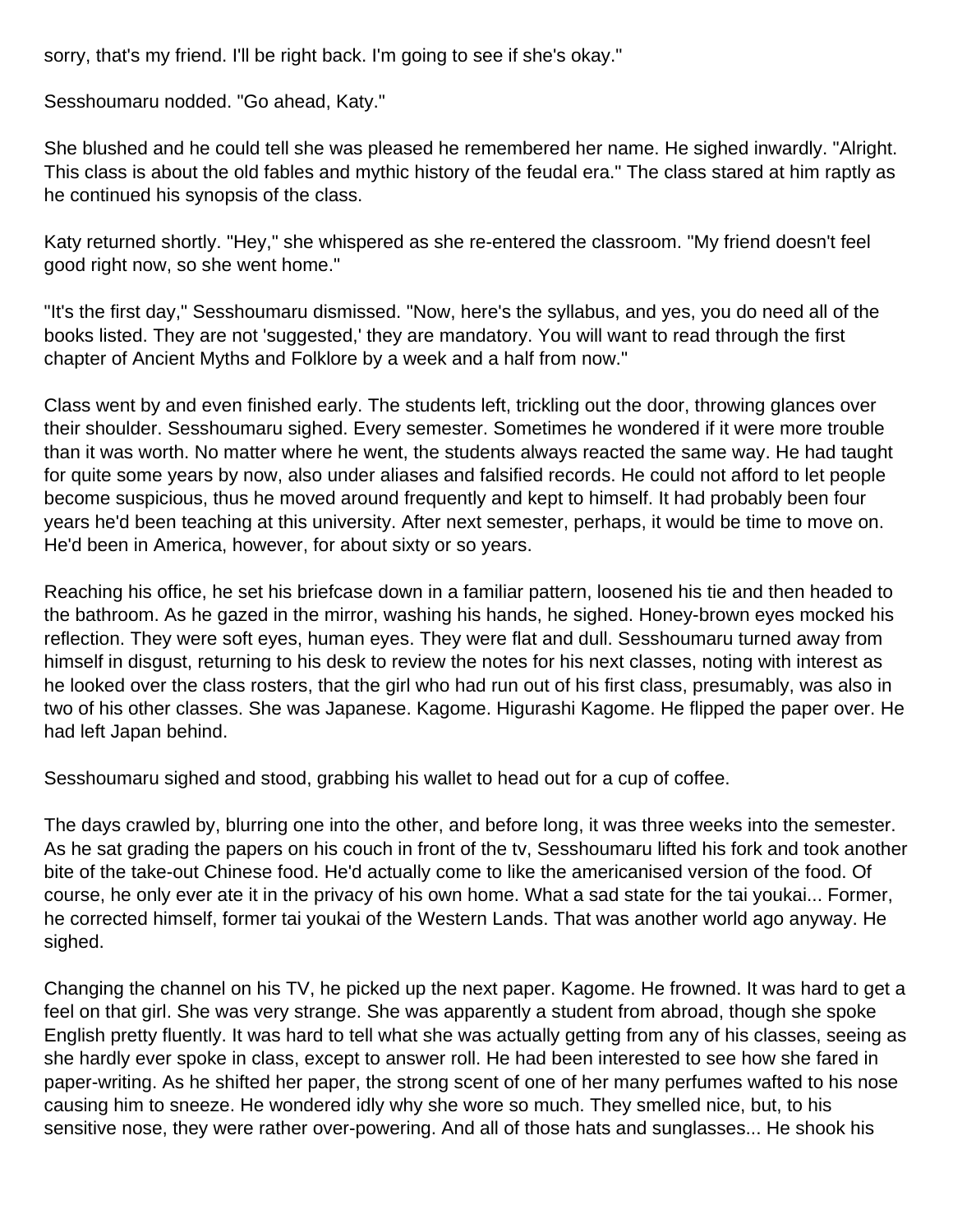head. Were they truly necessary? Was she trying to be incognito?

Shaking his head again, he picked up her paper and began reading. The prompt he had assigned concerned the reliability and the folklorish properties of such myths and their importance in culture. It was rather abstract and difficult to answer, yet Kagome, in her paper he discovered as he read, had answered the question brilliantly. She had chosen to focus her paper around the myth of the Miko and the Half-Demon, his brother's story. She wrote well, Sesshoumaru observed. Apparently she just didn't speak in class. She--

Sesshoumaru abruptly stopped ceased reading, looking back over the paragraph he'd just read. The Boneater's Well...? That hadn't been mentioned in the myth. Shaking his head, he went back and reread the paragraph, paying closer attention. Where had she gotten this material? It was all correct, but he hadn't mentioned it in their assigned reading. He knew what he'd written, and some of the information she mentioned concerning the people involved just hadn't been mentioned. Plagiarism? The thought floated uneasily to the surface of his mind as he frowned, pursing his lips. It was an ugly idea. He'd have to speak with her about. He didn't think her the type to do that sort of thing... But the quality of her paper and the information in it.... led him to believe otherwise. He shrugged. One could never be too sure. He finished her paper anyway, liking it overall, but holding off on the grade until he spoke with the girl.

He entered the classroom, the girl's perfume assaulting his nose; he took a deep breath through his mouth. Setting his briefcase down, he organised his materials in preparation for class to begin. She was wearing sunglasses today, he noticed as he sat. And the strong perfume. No hat. She was very strange, yet her habits intrigued him. Perhaps he would be able to speak to her about it when she came to his office. It was unusual that she never seemed to be able to pick a seat and stay there. Humans were creatures of habit. She, apparently, was different.

The bell rang, so he left his musings alone and got the attendance sheet out, calling roll. "Kagome Higurashi." She replied loudly, and he could feel her intense stare. Shivers fluttered down his spine at the sensation. He didn't look up. His own cowardice astonished and disgusted him.

He cleared his throat, adjusted the glasses (just for show), and began class, ceasing to speak only when the bell rang.

"Kagome," he called quietly, impulsively speaking Japanese. It had been a long time since he'd spoken the language. He almost chuckled as her heart beat faster. In that respect, she was no different from any of his other students.

"Yes?" She looked up at him, her face a mask of calm, despite the worry and other emotions roiling beneath the surface.

"I'd like you to come to my office hours to discuss your paper." The disappointment, however, shown clearly on her face. What did that mean?

"Oh. Sure. When?" Clearly, she was disinterested.

"Does later today, at say, 4:30 work?" He moved away to begin packing his things, confused by her reactions. She seemed relatively unconcerned.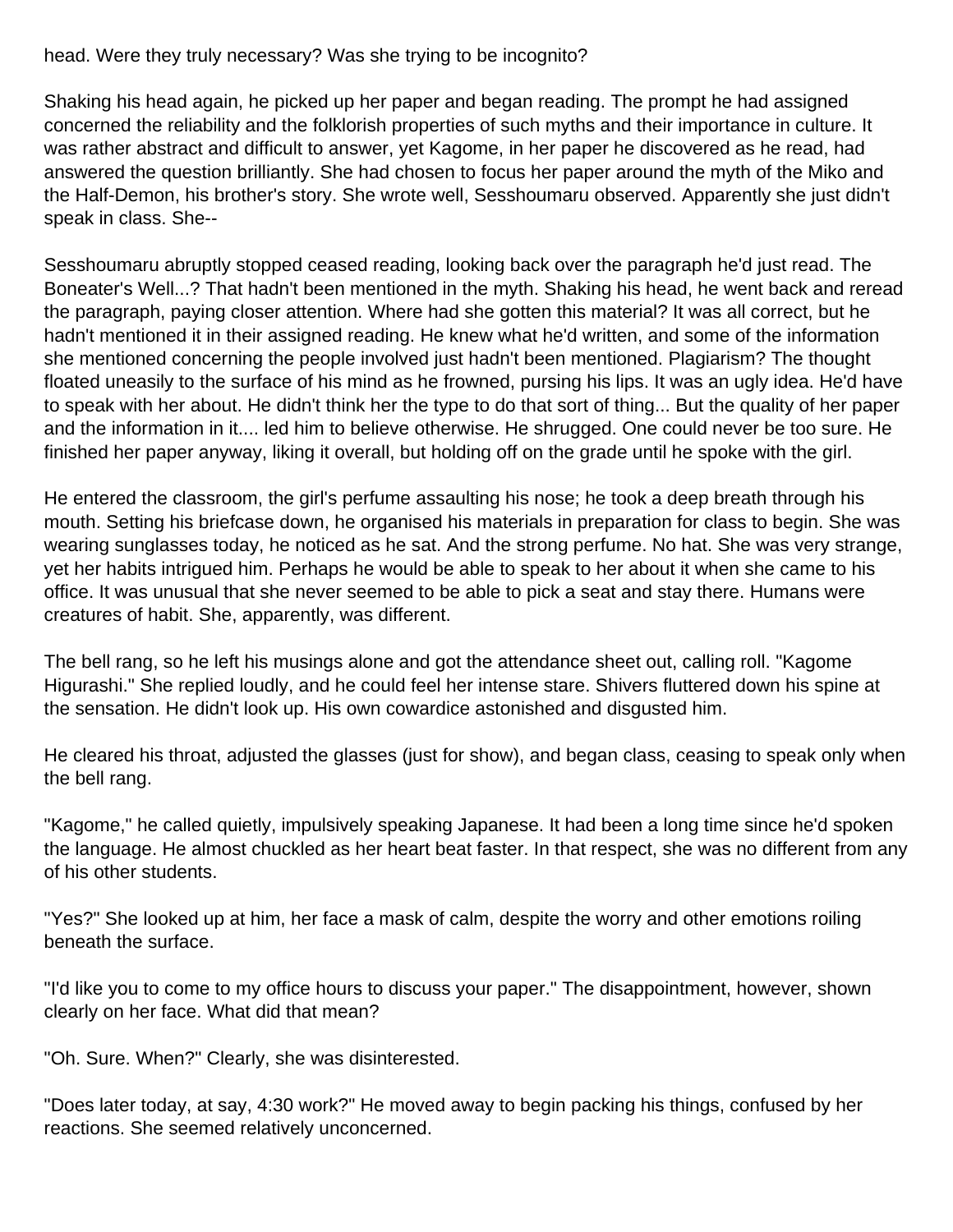"Yes, that's fine."

"Good. I will see you then." He watched her leave and then left himself, heading to his next class, the only one of which she was not a student. He sighed in relief. It would give him a good chance to organise his thoughts.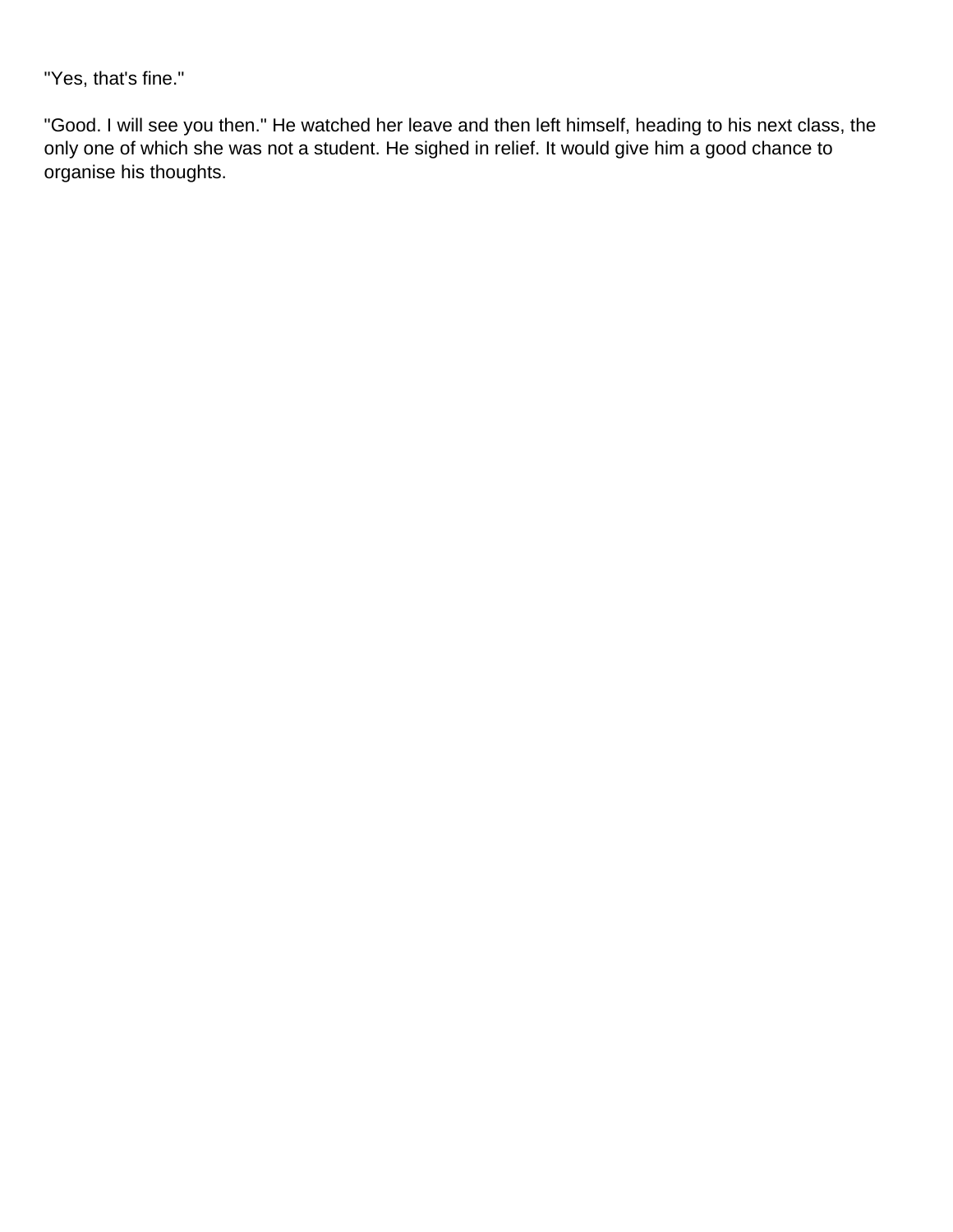### **2 - Plagiarism**

<span id="page-9-0"></span>"Crap," Kagome muttered as the rain began to fall in earnest. "Just what I needed. Damn Sesshoumaru..." She jogged towards the building, hunching over her belongings in an attempt to keep them dry.

As she entred the building, she set her books and purse down, wringing the water from her hat, muttering ill wishes at the weather and Sesshoumaru. Checking the room number of 'Professor Inukami's' office one more time, Kagome turned down the hall, knocking as she reached the correct door. "Hello? Professor Inukami?" The name stuck in her throat.

"He's over in the corner by the window," another professor said, looking up and gesturing towards the space.

Kagome followed his finger, easily spotting Sesshoumaru. She quickly pulled herhat downfurther to hide the shivers going down her spine. He was staring at her. Making her way passed the other professors who shared the office space, she stopped in front of his desk. "Good afternoon, Professor," she said quietly.

He was silent, staring at her still before his head jerked almost imperceptibly and he looked down abruptly. "Good afternoon. Please sit," he said tersely.

What is wrong with him? Kagome eased herself slowly into the chair, setting her things on the floor. Her heart began to speed up as he stared at her again. Does he know?

"Do you know why I asked you here?" He said all of a sudden.

"N-no..." Kagome replied hesitantly. "You said about my paper..." shoot. He knows.

"Yes."

"What about it?" Kagome asked. Is he playing games with me?

He was shuffling some papers around. "Here." He pulled her paper to the top. "Kagome, some of the information in your paper is not from any of the sources provided. I'd like to know where you got your information."

Kagome blanched. He thought I was cheating? Silence was her only response. He was staring at her again, the silence stretching between them while Kagome's mind raced for an excuse.

"Do I know you?" he said two minutes later, seeming surprised at his own words. "Pardon, have you been in my classes before?"

"No," Kagome said quickly. "I've never been in class with you before. I would remember. You're hard to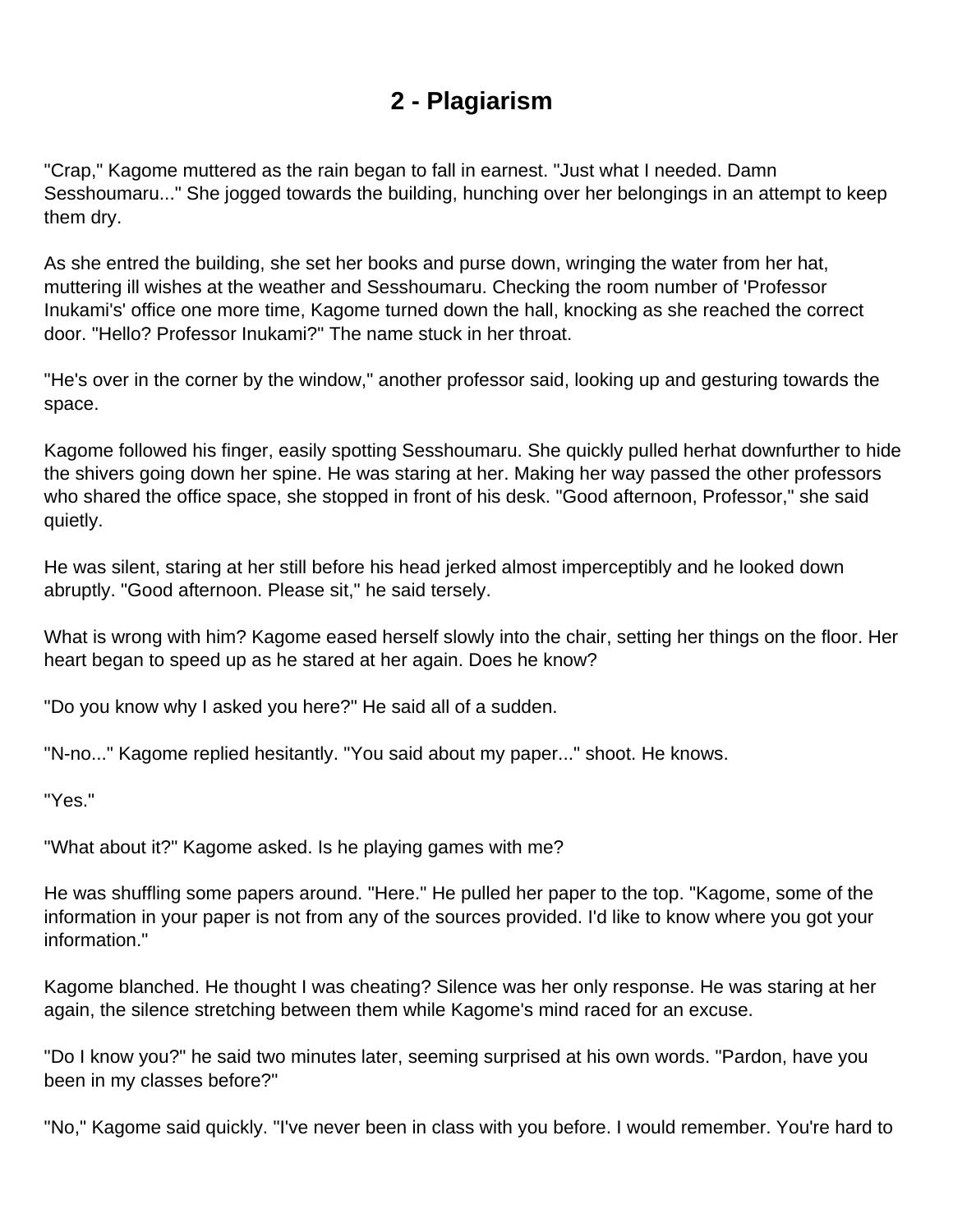forget."

He blinked.

Kagome flushed slightly. "I mean--well... you are.." Open mouth insert foot, she thought grimly. Crap... He is so on to me.

Sesshoumaru shook his head. "Nevermind. That's unimportant. Do you have an answer for me? This is very serious."

"I know, " Kagome replied heatedly. "I didn't cheat."

He nodded. "Okay. I'll believe you. Where did you get this information? It is correct, but you quote no sources, nor is it from any of the sources I asked you to use."

"It isn't plagiarism." She looked up, into his face as if to convince him of her sincerity. "The information is from... family. My family lives near a shrine, and my grandfather tells me stories that were passed on to him," she lied.

He stared back at her, his glasses at the end of his nose, honey-brown eyes intense.

He's not buying it, Kagome thought grimly. "It isn't taken from any books. It's all from first-hand information. Honestly."

He finally dropped his eyes with a sigh. "Very well. I believe you." Steepling his fingers as he leaned his elbows on his desk, he looked up at her again, his eyes mild. "Where did you live?"

"I lived in Tokyo," Kagome replied almost warily.

"I lived there for a while," Sesshoumaru said quietly, his gaze wandering to the window.

No kidding, Kagome thought acerbically. You lived there a long while, as well as a long while ago.

"Your grandfather must be a very interesting person." He turned his attention back to her.

"Ah... Yes. He is..." She avoided his eyes, looking down into her lap. Can I go now...? She worried her lip between her teeth, waiting out the silence, her nerves making her tremble.

Sesshoumaru sighed. "Very well. Here is your paper. You recieved an "A." Wonderful paper. Thank you for the new insight. You may go."

Kagome grabbed the paper and picked up her things. "Thank you, Se--Sensei." She stood, gave him a quick bow. "I will see you in class." shoot! I almost said his name!! Stupid Kagome! You idiot!

"Are you sure I don't know you?" He asked quickly, glancing up at her.

"Hai, sensei," Kagome said with a smile. "Like I said, I'm sure I would remember you. You're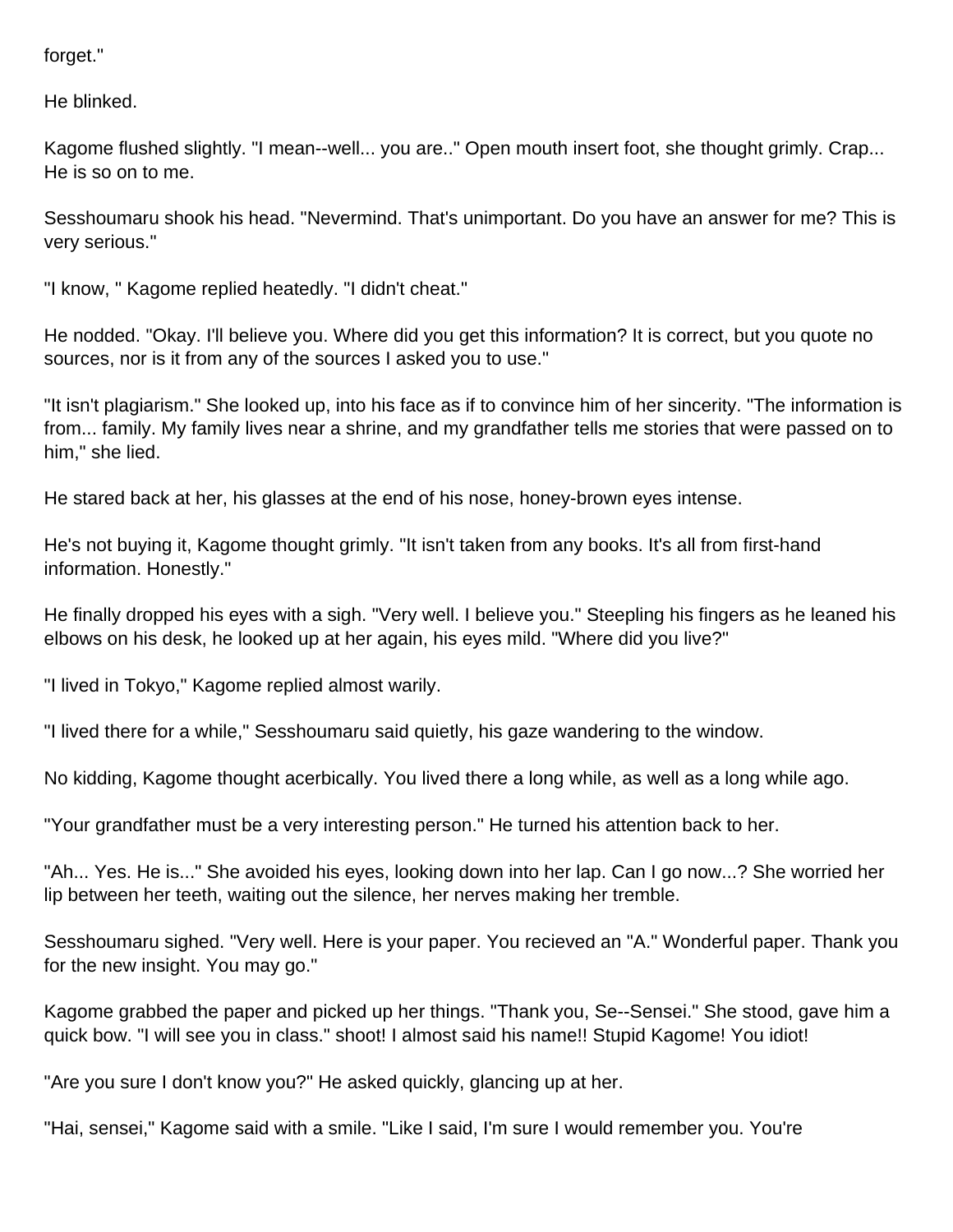unforgettable." She gave him another bow and quickly threaded through the desks and made her way out the door, hurrying down the hall and out of the building. Kagome hurried towards her dormitory, rounding the corner. Stopping to catch her breath and calm her racing heart, she burst out laughing. The few people walking by looked at her strangely, but Kagome didn't care. That was the most thrilling thing that had happened in years! She hurried home, her step lighter, grinning.

"Hey, Kagome!" Katy called as Kagome walked passed her open door.

"Hello, Katy!"

"Ooh, wow! You seem chipper?"

"Do I?" Kagome asked a little breathlessly, calming herself again.

"Yeah! Something good happen?" Katy set her laptop down and walked over.

"Oh. Well, not really. I just went to see Professor Inukami about my paper. Apparently, he thought I cheated. So--"

"You?! Cheat?" Kagome almost laughed at her shocked expression. "Why?"

"Oh, I don't know." Kagome waved a hand. "So I just explained to him, and he believed me. He really liked my paper!"

"No way! That's awesome!" Katy squealed, giving Kagome a big hug. "Congratulations!" Pulling back, she gripped Kagome's hands. "Now. What was he like in person? Like... talking to him one on one? Tell. All." She grinned.

Kagome laughed again. "There isn't much to tell. Here, come with me to my room. I have to put my stuff down." Kagome walked the short distance to her room next door, unlocking it and setting her things down. "He was very much like the dispassionate doll he is in class."

"Kagome!" Katy replied, scandelised. "He is not dispassionate. He's suave."

Chuckling, Kagome shook her head. "Okay. Whatever. He wasn't any different. Hey, do you want to head to dinner early?"

"Hm. Sure! I could do food now. Let me get my keys."

The girl was entertaining. And, to be honest, Kagome was glad to have a friend. Katy's persistence was endearing, and she was a cheerful presence.

"Alright! Let's go to dinner!" Katy returned, waving her keys.

Smiling, Kagome nodded. "Right!"

~ ~ ~ ~ ~ ~ ~ ~ ~ ~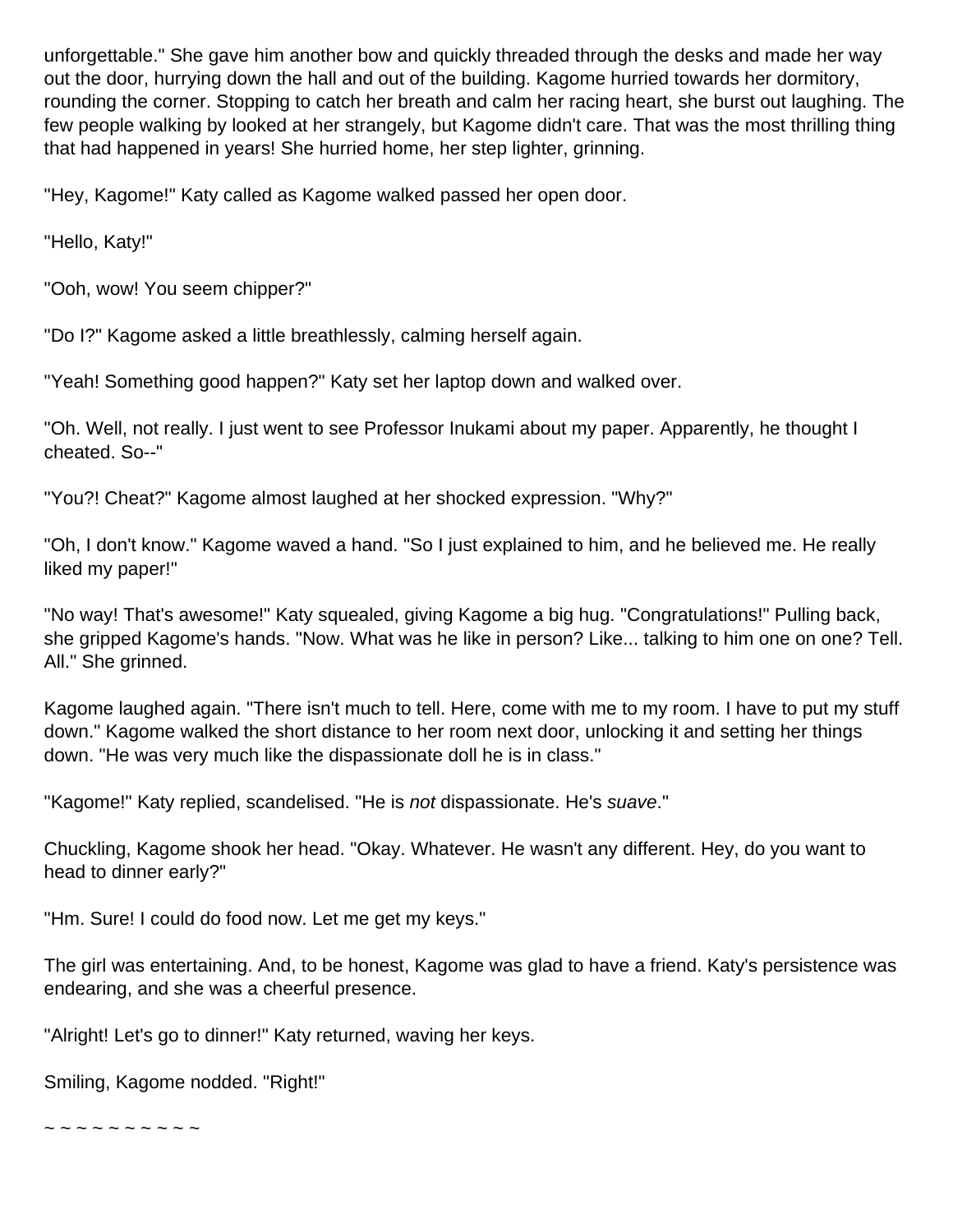Sesshoumaru frowned. He couldn't concentrate on his paperwork, anyway, but he could at least make pretenses. His eyes strayed to the window again, the sound of the rain soothing and relaxing. He checked the clock again. She would be there shortly. Ah. There was the faint sound of feet. The door opened and he heard her ask after him. She--

There it was again! That familiar smell. He looked up at her, staring, trying to figure out where he knew that scent from. He must have known her at some point. She smelled too familiar. From Japan? But how? He hadn't been there in over fifty years, and she was just a college student. Was she the daughter of someone he knew...? That didn't seem right. The smell was too familiar, and it would be different on offspring. Damn it was so frustrating! He suppressed the urge to growl.

She pulled her hat down and hurried over. She was damp, so the rain must have washed away most of that perfume that she normally wore. How infuriating. She made her way over to him, weaving between the desks of the other professors. "Good afternoon, Professor."

He stared at her, still trying to figure out where he knew her from. "Good afternoon. Please sit," he said finally, vaguely noticing her heart speeding up, guilt and worry rolling off her. Was she really guilty of cheating? Damn! She smelled so familiar! "Do you know why I asked you here?" He asked, getting down to business.

"N-no..." she replied, unsure. "You said about my paper..."

Again the scent of guilt. Odd. "Yes."

"What about it?" She asked warily.

Sesshoumaru moved some papers around, bringing Kagome's to the top. "Here. Kagome, some of the information in your paper is not from any of the sources provided. I'd like to know where you got your information." To his surprise, the girl looked genuinely shocked. She stared at him blankly, her blue eyes—strange for a Japanese girl—wide beneath her bands and the brim of her hat. They also looked familiar. Those eyes... He'd seen eyes like that before... "Do I know you?" He blurted, cursing his bluntness, quickly trying to cover. "Pardon, have you been in my classes before?"

"No," she said quickly, seeming relieved. "I've never been in class with you before. I would remember. You're hard to forget."

Sesshoumaru blinked, surprised this time by her bluntness, even more surprised by the fact that he was pleased by her words.

She was embarrassed. "I mean—well... you are..." She was mortified. Interesting.

Shaking his head, Sesshoumaru returned his thoughts to the business at hand. This was a ridiculous time to be even thinking about thinking those types of thoughts about one of his students. This was a serious matter. "Nevermind. That's unimportant. Do you have an answer for me? This is very serious."

"I know!" she replied heatedly. "I didn't cheat!"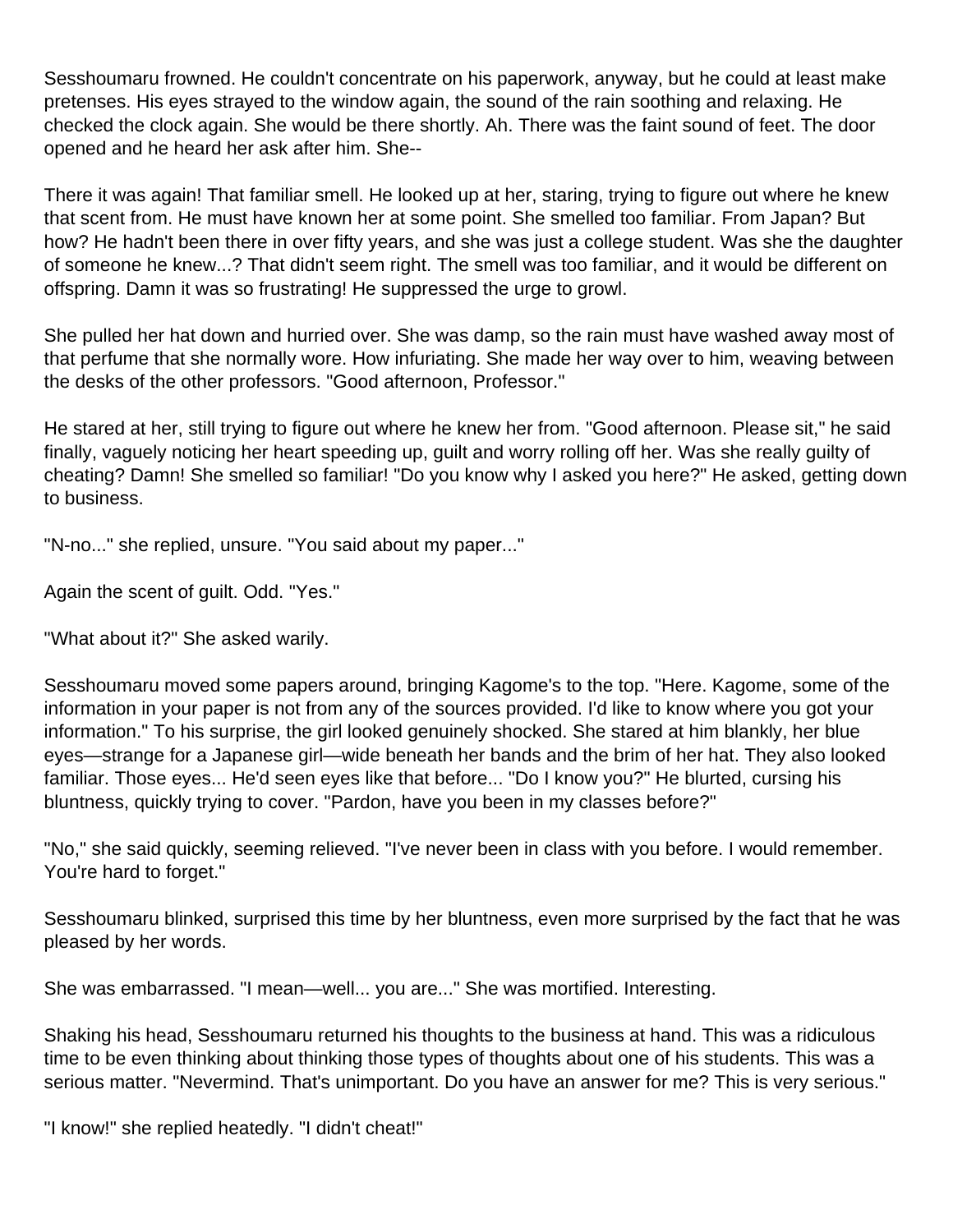Oddly enough, he believed her. She didn't cheat. She was telling the truth. "Okay." He said for appearances. "I'll believe you. Where did you get this information? It is correct, but you quote no sources, nor is it from any of the sources I asked you to use."

"It isn't plagiarism." She looked up, her earnestness clear in her eyes. "The information is from...family." That part was a lie. "My family lives near a shrine, and my grandfather tells me stories that were passed on to him. It isn't taken from any books. It's all first-hand information. Honestly." That was true. She wasn't lying about that part, but something didn't ring true about her entire story.

Sighing, Sesshoumaru looked down at her paper. This certainly was a confusing situation. There was no way out, from a teacher's standpoint. "Very well. I believe you." With another mental sigh, he leaned forward on his elbows, steepling his fingers. "Where did you live?" He asked idly, looking up at her.

"I lived in Tokyo." She replied, her guard back up.

"I lived there for a while," he said, turning his gaze to the window. So much for leaving Japan behind... Even in America, it comes to him. He almost chuckled at her wary silence. She was perched on the edge of the chair, her shoulders straight and set. She was an interesting girl; she was very vague about the information she let go. "Your grandfather must be a very interesting person," he commented, looking back at her, noticing her perk to attention.

"Ah... yes. He is..." She looked down, worry returning. He watched her worry her lip between her teeth, his curiosity piqued. He sighed.

"Very well. Here is your paper. You received an 'A.' Wonderful paper. Thank you for the new insight. You may go." He handed her the paper which she grabbed from his hand, standing quickly, relief flowing off her. She grabbed her things.

"Thank you, Se-sensei." She gave him a quick bow, rushing the words. "I will see you in class."

Now he felt almost affronted, but there was that scent again! "Are you sure I don't know you?" He asked, surprised by his own desperation. He looked up into her blue eyes, all armor on.

"Hai, sensei. Like I said, I'm sure I would remember you. You're unforgettable." She bowed again, giving him a blinding smile, and then was gone as quickly as possible.

Sesshoumaru grumbled under his breath, finding himself wishing for the old days of Japan where he could demand something and have his answer. Ridiculous. This was a foolish charade. He curled his lip as he fingered the charm on the necklace, lying warm against his skin beneath his collar. He was soft. This...career had softened him. Pathetic. That girl, Kagome. Perhaps he should speak with her grandfather to get those stories. It would mean going back to Japan, but... The girl knew them so well. That spoke well about her grandfather. They were so detailed. It was almost as if she had been there...herself... Sesshoumaru froze, repeating the words, mouthing them silently. 'Almost as if she had been there herself.' "shoot!" He surged to his feet, his chair skittering on the linoleum floor. He stared down at his hands flat on the desk. shoot!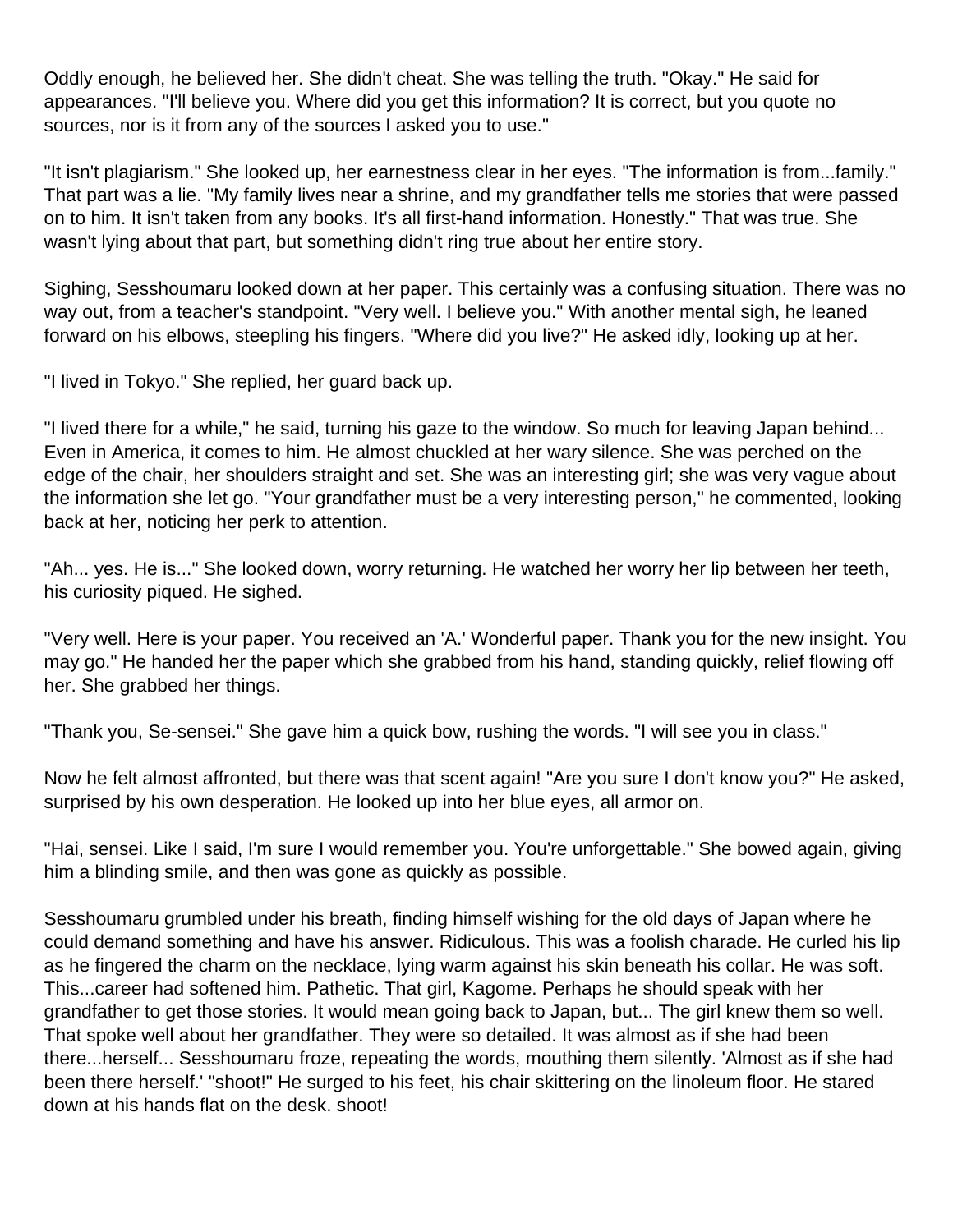"Professor Inukami?" The woman one desk over asked hesitantly. "Is something wrong?"

Sesshoumaru mentally shook himself and gave her a warm smile. "Of course. I just remembered. I forgot to get groceries. Sorry for disturbing you."

She laughed, flushing lightly. "Oh no. Not at all. It's fine."

"Pardon me. I need to get going." He threw his things together and left as quickly as he was able, while still appearing human.

His half brother! Damnit! She was the girl who was—had been—with his half-brother's party. She was the archer. He was sure of it now. There had been Inu Yasha, the houshi, the demon hunter, the fox kit, and the fire cat. And her. Her in her short skirt, scandalous at the time, and the scent like summer and fresh rain. He slid into the driver's seat of his car and locked the doors, gripping the steering wheel, knuckles white.

"shoot! shoot shoot shoot!" He let his hair down, running his fingers through it, grimacing as he noticed the imprints of his hands on the steering wheel.

She was the same girl though, despite the hair-cut and the dye job, hats and sunglasses, and perfume. Oh shoot! Panic ran through him anew, something he didn't like. He didn't like it at all. Did she know who he was? Is that why she did it? All of the perfume and what-not? To disguise herself? All so he wouldn't know? Was that—

Sesshoumaru took a deep breath. This was ridiculous. Starting the key in the ignition, Sesshoumaru rolled down the windows, heading home, making plans to go on a long run to help himself work things out.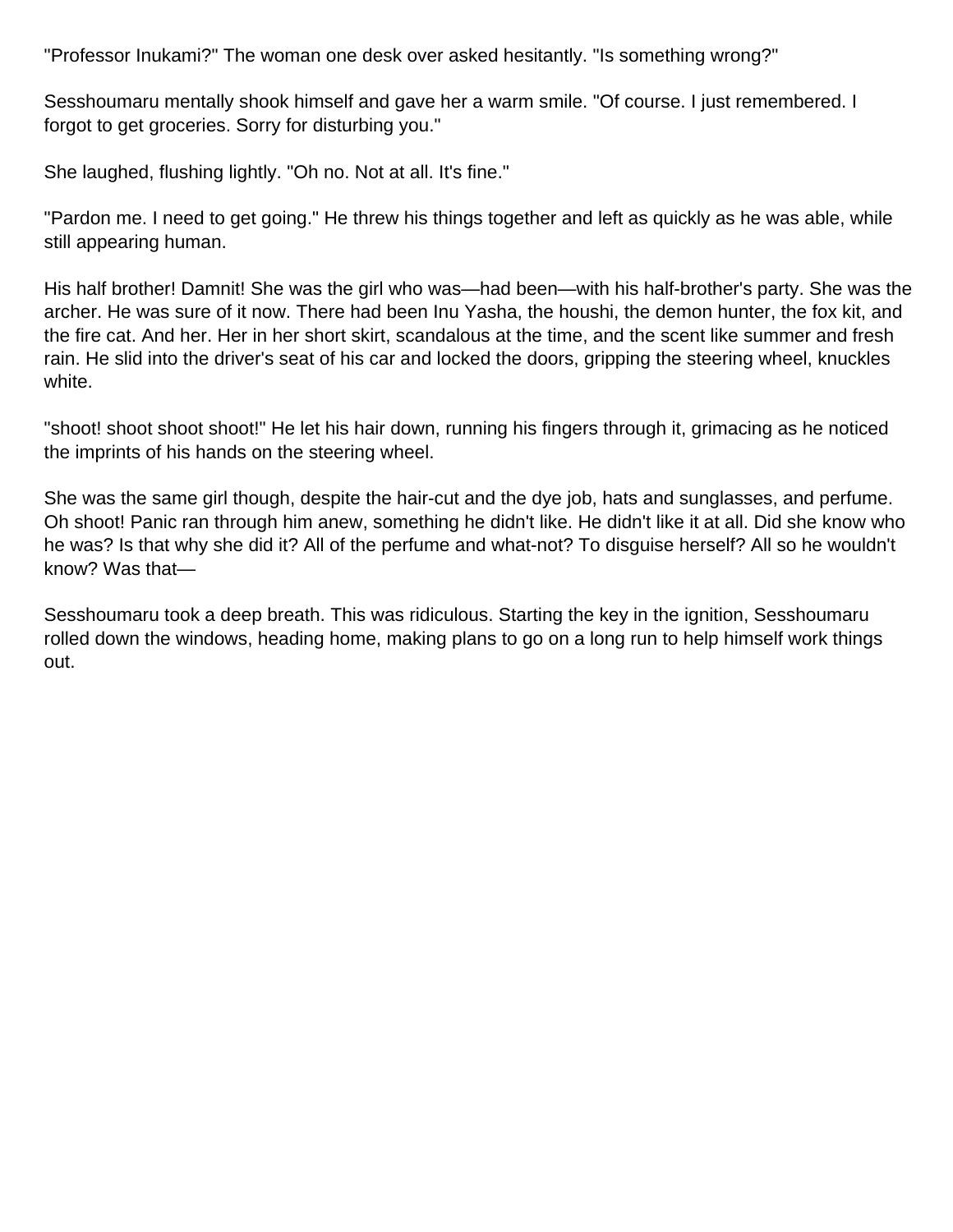### **3 - Preparations**

<span id="page-15-0"></span>Kagome yawned. She shouldn't have stayed up so late talking to Souta and her mother.

"I'm sorry, Miss Higurashi, is my class boring you?"

Kagome looked up sharply. shoot. "No, I'm sorry, professor."

Sesshoumaru raised an eyebrow at her. Damn that eyebrow... Sitting first row today was a bad idea. "I was up late..." Her face flamed. Damn him for calling her out...

"This is an important section we're going over, and it will be on the midterm," he continued, informing them all of this important information.

Shrinking into her seat, Kagome thought dark thoughts in his direction, pushing her sunglasses up on her nose. Checking her watch, she breathed a sigh of relief that class was nearly over.

She twiddled her pencil until the bell rang, and then threw all of her belongings into her bag. Go home, take a nap, eat dinner with Katy and friends, then get to homework, Kagome listed in her head. That was the plan of action—

"Kagome," Sesshoumaru's voice came as she stepped towards the door.

Crap. She turned. "Yes?"

"I'd like to speak with you, if you don't mind. Are you free this afternoon?" He was shoving his things into his briefcase efficiently.

Ugh, there goes my nap... "Um. Sure," Kagome replied, trying to keep her voice light, eyeing the girls walking out jealously, while they looked back, eyeing her standing with Sesshoumaru jealously. The grass is always greener... "What time? What about?"

"If today is a bad day for you..." He looked at her over the rims of his glasses, seeming almost miffed.

Kagome nearly laughed. "No, today is fine. Where and when would you like to meet, Professor?" She couldn't even bring herself to say his 'name.' That awful pretentious alias. Poor taste, Sesshoumaru, poor taste.

"If you would like to meet somewhere quiet, we could meet around 4:00 at Café Paradise, the coffee shop on the corner of John and Second? I would like to discuss your sources, if you don't mind. I am working on writing a book, and they would be helpful."

Oh? What now? A café? Shrugging, she nodded, quelling the sudden panic inside. "Sure, I'll meet you there."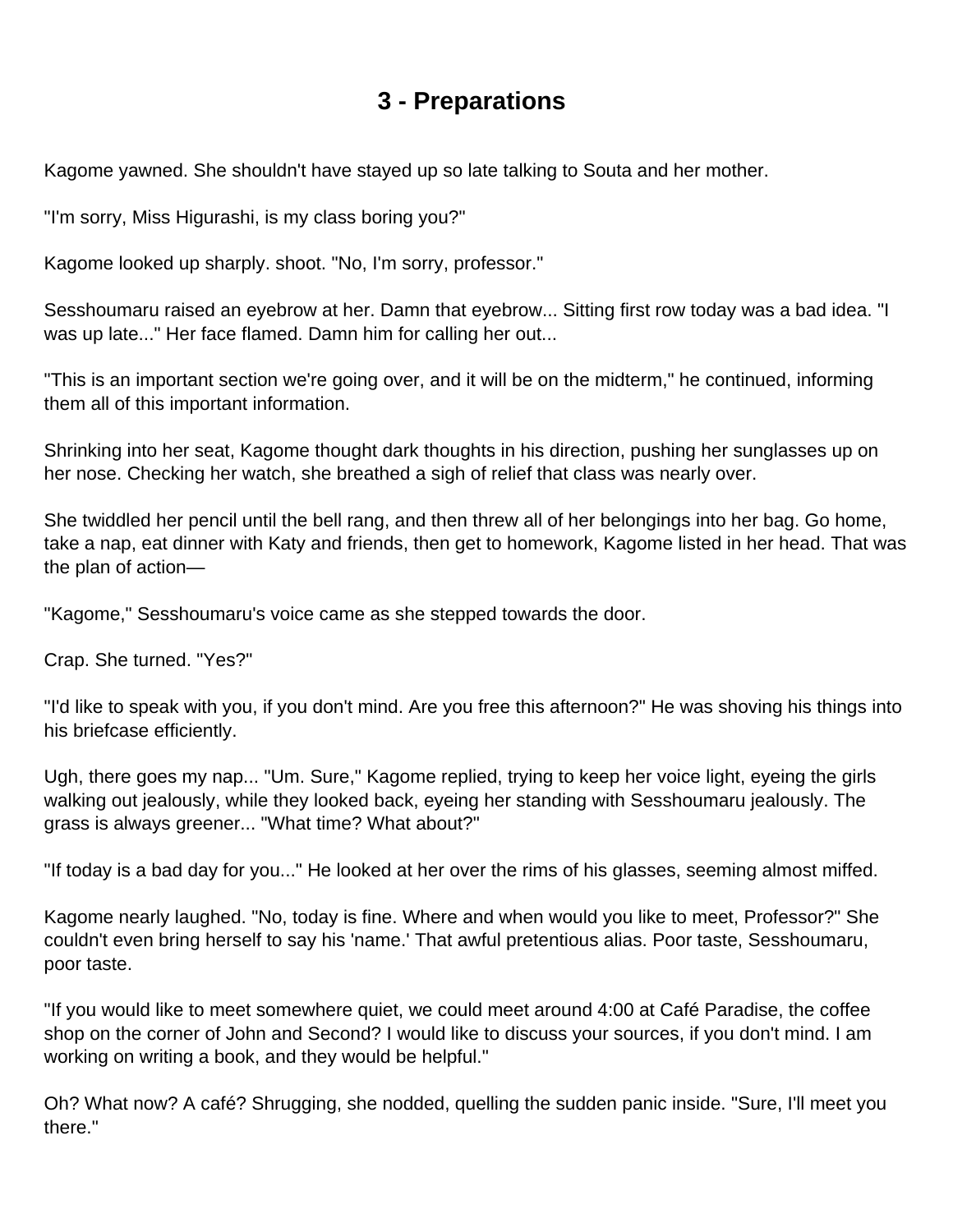He nodded. "Excellent."

Kagome ducked out, trudging home, gloomy thoughts accompanying her. Fantastic. She was going to have to make up something to compensate for how her grandfather was supposed to have told her the stories in which she herself participated.

"Hey, Kagome!" Katy chirped enthusiastically. "ooh... Why so glum?" She asked as Kagome walked by her open door.

"Do you ever go to class?" Kagome muttered, digging her key out of her bag. Unlike Katy, her room-mate was never home.

"Course I do, silly. This one just isn't important," Katy said, joining Kagome at her door. "I repeat: why so glum?"

"I have a date with Professor Inukami," she groused.

"What?!" Katy shrieked, grabbing her arm. "WHAT?! TELL me you're joking!"

"Do I look like I'm joking?" Kagome turned to face her friend, her expression dead-pan, pulling her arm away.

"No...!" Katy gasped, her jaw dropping as she followed Kagome into her room. "Kagome, you have a date with the most gorgeous man alive and you're depressed? I swear... You're the only girl I know who would be upset over this! Oh... you don't...like girls...do you?"

Kagome laughed at the aghast expression on her friend's face and her straight-forwardness. "Katy! No! It's just that... Oh—Listen. It's not really a date. He just asked me to meet him, so he could ask me some questions, I'm sure. It's nothing to get excited about." She laughed again as her friend threw herself against the wall. "Now really..."

"Kagoooooomeee....!! You don't know what kind of opportunity this is! He's single! You're single! Right? Yeah. You're single. He's single!!" She paused adding more quietly, "At least... The underground fanbase seems to think so..."

"Ugh... I'm disgusted that something like that exists..." Kagome replied. "Listen, I've got less than an hour, I want to try and nap for a short—"

"You need to freshen up," Katy said firmly. "Look gorgeous." She grabbed Kagome and sat her down on her desk chair. "Now—"

"Katy, you are not playing dress-up with me, and if you think I'm going... to let...you..." Kagome trailed off with a sigh. Katy was already going through her closet. Standing, she walked over to the other girl.

"Here." Katy thrust a garment at her. "Wear this."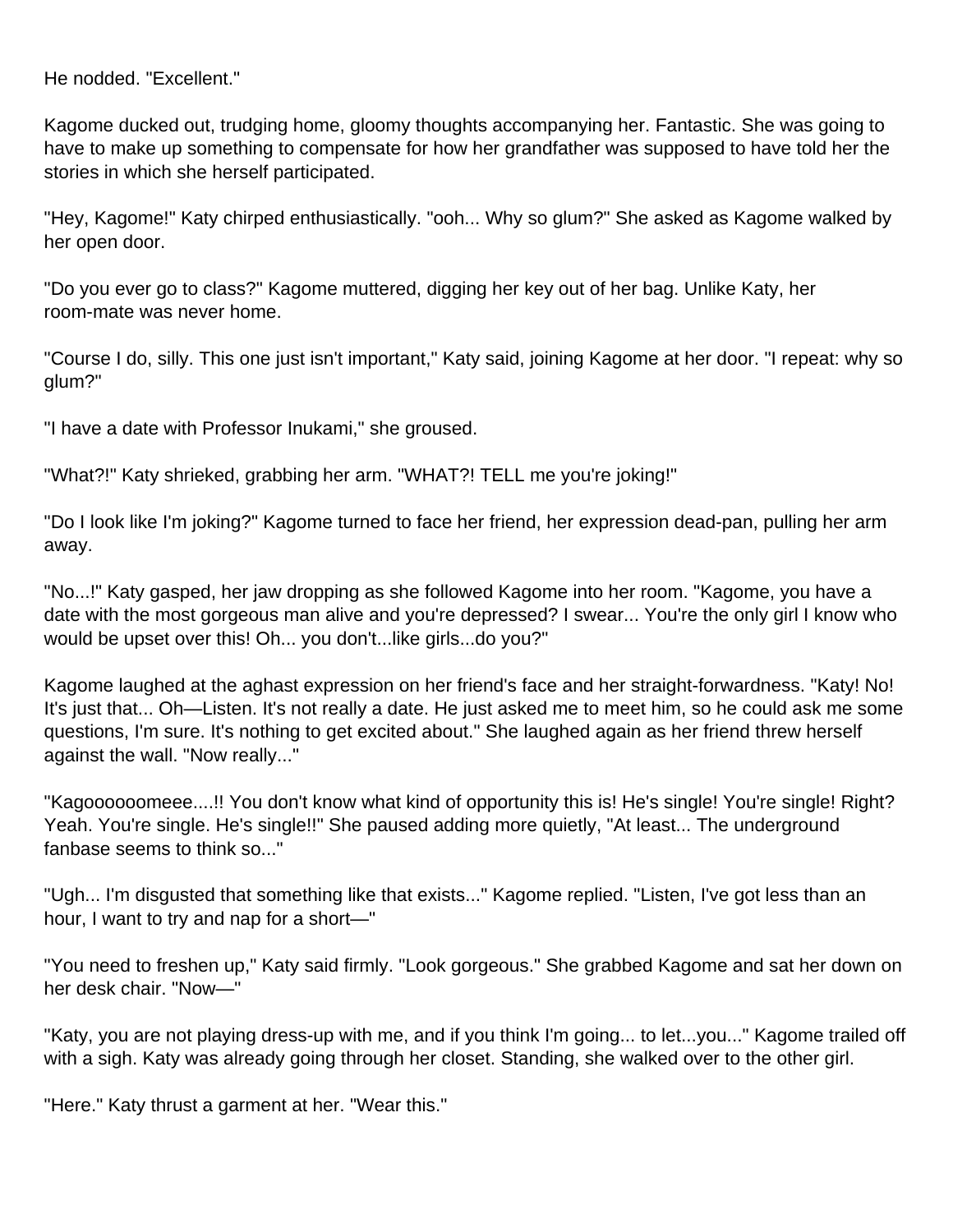"Katy...! I can't really change clothing! He'll notice, and I don't want to look desperate. Not to mention this is completely the wrong message that I want to be sending!"

"Hm... Well, you're right about changing clothes." Katy frowned, thinking quickly. "Well. Forget clothes. Here. Stay there. Let me fix you up."

Kagome glared at her friend. "Katy, you're being ridiculous. You can get into a lot of trouble with this sort of thing anyway! I don't—"

"Where's your make-up?" Katy turned to face her.

"It's in that drawer—wait! No! I don't want to tell you that!"

Katy pulled it out, digging through her make-up, dumping it out on Kagome's bed. She ignored Kagome's protests, pulling out some eye-shadow, mascara, and several other elements. "You'd better sit still, unless you want me to poke you in the eye with this mascara..."

Kagome grumbled, folding her arms, but sat still, letting her friend do up her face. She glanced at the clock a couple minutes later. "Katy, you need to—"

"Stop moving! Don't move! Just one more minute, then you can move."

"I need to get to go meet him really soon."

Katy stepped back. "Okay, there. Done. You're ready. You'll knock him dead, girl!"

Kagome blushed. "Well... I don't necessarily want that..." She stood and walked over to her mirror, incredibly pleased by Katy's mini make-over. "Wow... You did a really great job. I'm impressed."

"Oh yay! Thanks!" Katy bounced over, giving the other girl a hug. "Go get 'im!"

Kagome laughed softly. "Right. Well, I'm off then." She grabbed her purse and headed to the door.

"See you later!"

Kagome hurried down the stairs and across the campus to the little café that her former-enemy-turned-college-professor had chosen.

 $\sim$   $\sim$   $\sim$   $\sim$   $\sim$ 

Sniffing the wind, Sesshoumaru pulled his head back in the car and parked in the large empty parking lot in front of the Jewel-Osco. No one was around. Of course, at 2:38, no one should be around. He stepped out of his car, locking it. As soon as he was absolutely certain that there was no one around, he bounded across the street, down a ways, to the giant forest preserve. It was his favourite place to run late at night. It helped him to unwind, relax from all the stresses of pretending to be human. He inhaled deeply the scent of pines and flora, immediately feeling the stress melt away. He hadn't done this in too long. Stretching his arms over his head, Sesshoumaru looked up at the moon, taking off down a gravel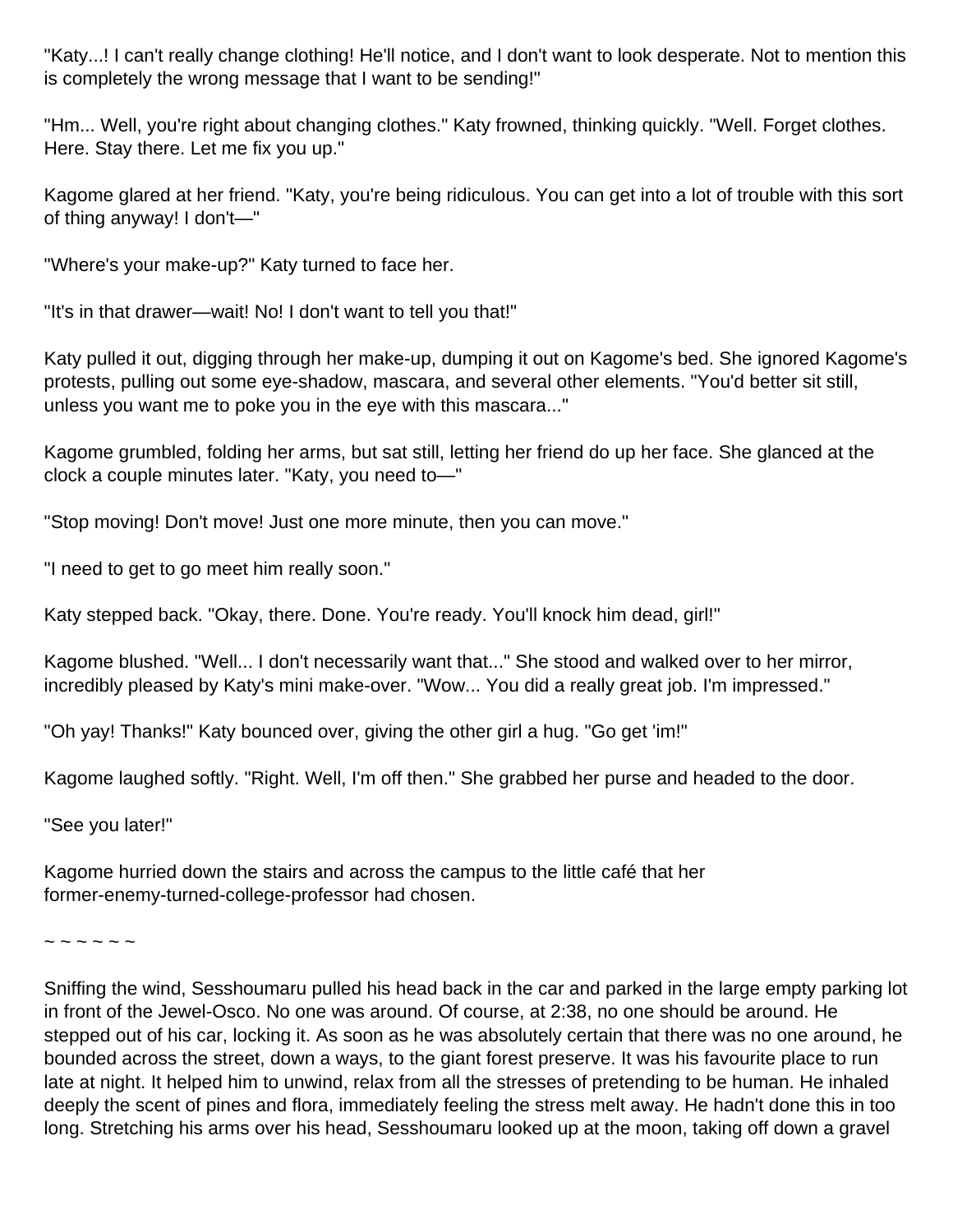pathway through the preserve.

Two hours later, Sesshoumaru made his way back to his parked vehicle. Pulling his keys out of his pocket, he clicked the remote, lights flashing as the car unlocked. He smiled to himself as he exhaled deeply, the night breeze blowing across his warm skin as the sweat dried. Driving himself home, Sesshoumaru took a quick shower, falling onto his bed afterwards, a towel over his wet hair.

### Kagome.

He would have to handle this situation delicately. If he asked her straight out, she would deny it most likely. They hadn't been on the best of terms back then. Of course, the situation was quite different; however, there was still the chance that she would hold a grudge against him. He had, however, mentioned wanting to know more about 'her' stories. He sat. Perfect. That would make the perfect premise. His office would not be the right place. Leaning back against the cool sheets again, Sesshoumaru mused quietly over a solution to the problem. Asking her to his apartment would be utterly out of the question. He couldn't make the situation seem too formal, i.e. asking her out to a meal. However, asking her to meet somewhere without some other preoccupation would be awkward. Perhaps coffee or something. A café. That would work nicely. He would ask her to meet him at a café for coffee or tea. He frowned, rolling over to turn the light out. He wouldn't offer to pay. That would be over-stepping his bounds. Sesshoumaru lay back again with a sigh, rolling over to finally sleep.

Morning came too early, but he rose anyway, preparing himself a quick breakfast before he went over his notes again for class. He would see her three times today. He would ask her after the last class, giving her little time to think about it, and think about an excuse to get out of meeting with him. He would not let her run away from him this time. He was genuinely interested to see how the meeting would pan out. There had to be some way that he could get her to admit it, that she had been there. If she knew who he was which, by her manner of dress, she most likely did, then she might be more willing to admit that she had lived through the events with Naraku and the Feudal Era. Sesshoumaru sighed and began packing his notes away into his brief-case. Ridiculous. He was spending too much time thinking about this girl. If his secret were in jeopardy, and she threatened to expose him, it was likely no one would believe her anyway, without some form of proof. And he had no intention of giving anyone any sort of proof. He had carefully covered his tracks for a long, long time, and there was no way that he was going to slip up now.

With that thought in mind, Sesshoumaru drove to campus with confidence that he would be able to work the situation through in his favour.

Kagome stumbled into the first class (with Katy), looking more tired than he felt after his night, finally falling asleep around 5:30. He almost pitied her, especially by the time she got to the third class she took with him. However, by the sixth time she yawned, his irritation rose. "I'm sorry, Miss Higurashi, is my class boring you?"

Her face flushed with embarrassment as she focused on him suddenly with those blue eyes. "No, I'm sorry, Professor." She was clearly tired, but she was so distracting, yawning every two minutes. He raised an eyebrow at her, irritated that she had decided to sit front row if she was so obviously tired.

"I was up late..." She began, obviously trying to rationalise.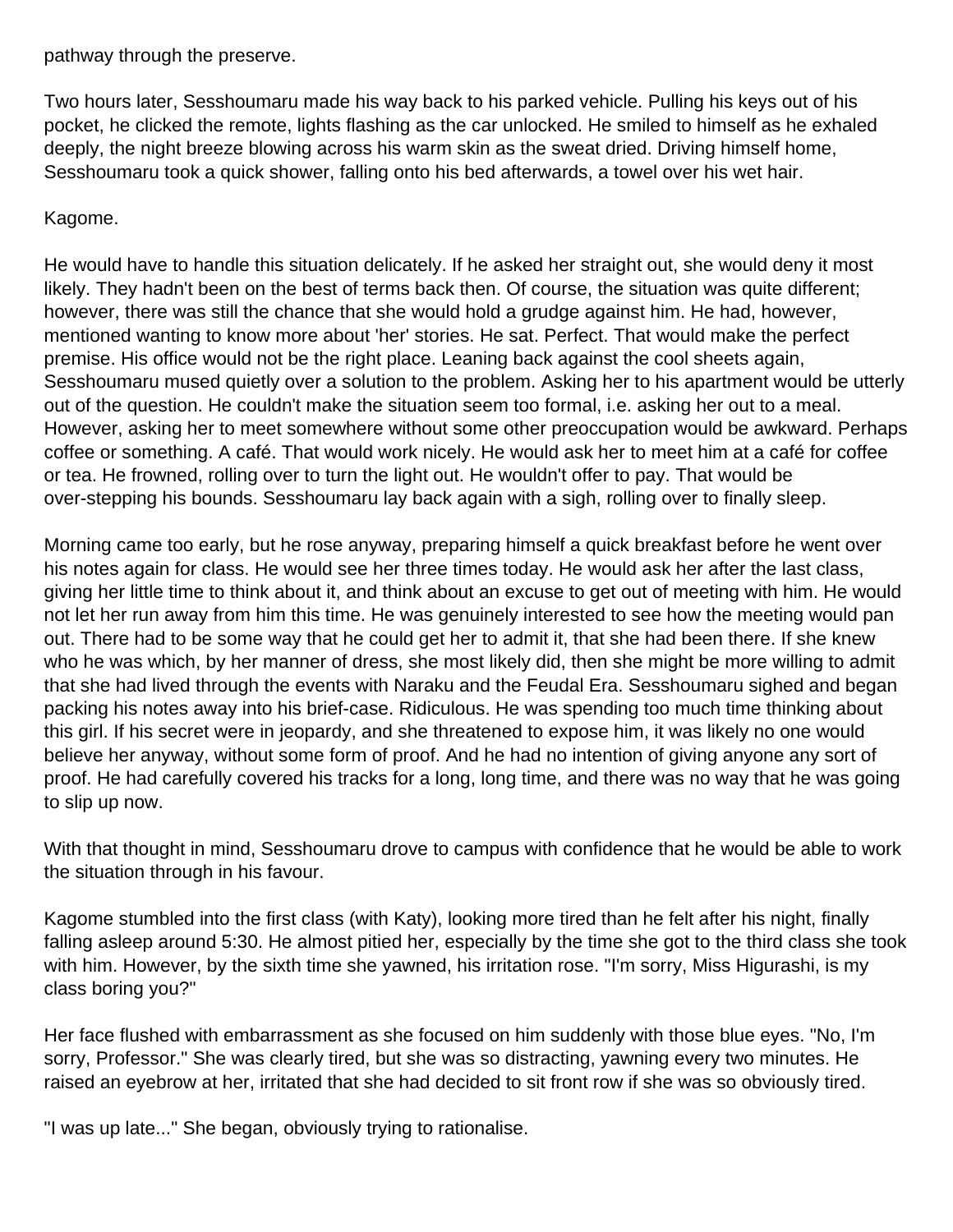Up late? Really? Surely it was nothing compared to his own late hours... "This is an important section we're going over, and it will be on the midterm," he stated, his eyes settling briefly on her, the message in his eyes reading, pay attention. Pleased as she shrunk down in her chair, Sesshoumaru continued on with his lesson.

The bell rang just as he was finishing. Priding himself on his good timing, Sesshoumaru nodded to the departing students, hurrying to intercept Kagome on her way out. Likely she was upset with him for calling her out in class, however, he had business with her. "Kagome," he said to catch her attention.

She turned like a thief caught stealing. "Yes?"

I'd like to speak with you, if you don't mind. Are you free this afternoon?" He asked as he retreated to the desk, slipping his belongings into his briefcase.

"Um... sure." He could smell her reluctance through the perfume and couldn't help being miffed. "What time? What about?"

"If today is a bad day for you..." He looked up from his papers, over the rims of his glasses, hardly helping but to wonder why he was so bothered by her rejection, but also secretly pleased.

"No, today is fine. Where and when would you like to meet, Professor?"

"If you would like to meet somewhere quiet, we could meet around 4:00 at Café Paradise, the coffee shop on the corner of John and Second? I would like to discuss your sources, if you don't mind. I am working on writing a book, and they would be helpful," he said, the well-rehearsed lie flowing off his tongue.

The girl nodded, but he could tell she was not feeling the apparent calm that her appearance portrayed. "Sure, I'll meet you there."

He nodded. "Excellent." And excellent it was. Now he would just have to ensure that this meeting went well. She couldn't purify him while they were in a public place—that was assuming that she still had her miko powers, Sesshoumaru realized, the thought occurring to him suddenly. Surely she still retained them, however, the possibility was there that she did not... All the same, the public, open café provided protection from any sort of public outburst that could possibly occur.

Nodding, satisfied with his plans, Sesshoumaru hurried to his office to take care of business before meeting with the girl an hour hence.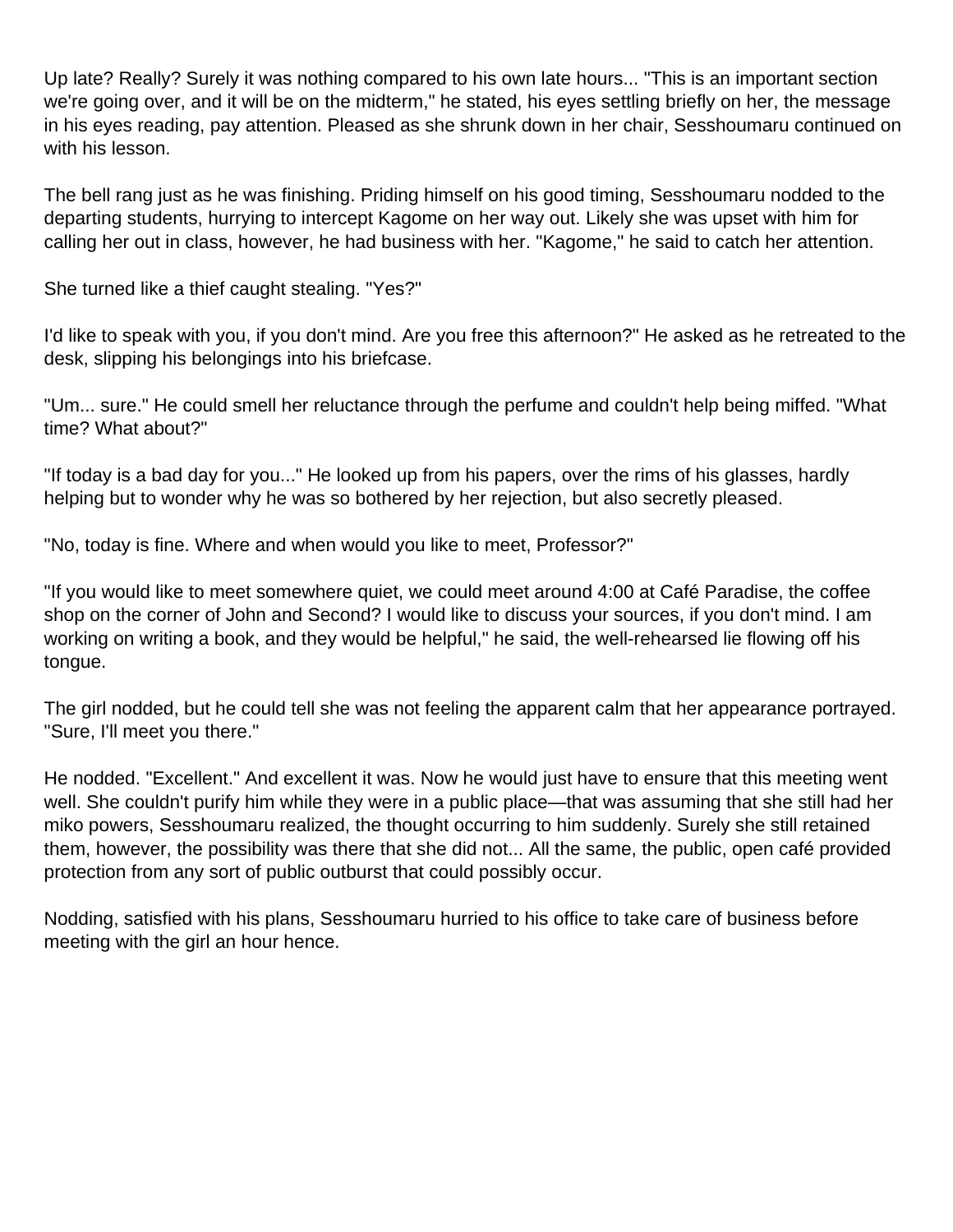### **4 - Meeting**

<span id="page-20-0"></span>Kagome paused outside of the door, gathering her wits and catching her breath. Holding the one she sucked in, she pushed the door open, sighing as she was met with the cool air conditioning. Looking around, Kagome quickly spotted Sesshoumaru. He stuck out as he always had. Ducking her head, she walked towards the back of the café, shifting her purse on her shoulder. "Professor," she said quietly as she approached the table, her head ducked.

"Kagome," he said quietly, looking up at her from his papers. "Thank you for meeting me; please sit."

Kagome did so, eyeing him sharply from beneath her bangs. "Thanks." They were silent a moment as Sesshoumaru took a sip of his drink.

"Go ahead and get anything if you'd like it," he offered, his voice mellow.

"No thanks," Kagome replied more sharply than she would have liked.

"Right. Well. I asked you here so we could discuss your sources." He set his coffee cup down. It was strange to see him holding the paper cup in the first place, his button-down shirt open at the collar.

Kagome mentally shook her head. This was really ridiculous. How was she even supposed to answer this? There was no way that she could honestly answer him. He would know if she lied. She bit her lip, thinking rapidly for an answer, her irritation growing.

"Kagome?" He looked at her inquisitively.

She looked up, pretending to be surprised. "Oh! I'm sorry, I was thinking." She gave him a small smile, becoming even more panicked and more irritated. "Um..."

"Take your time." He gave her a small smile. "I'm going to get another coffee." He stood and quickly walked passed her.

Kagome gave him a tight nod and then half slumped over the table, burying her hands in her hair. Damn, this was stupid! She hadn't had much time to think about anything to tell him, and then Katy had distracted her from thinking up anything. Growling under her breath, she flexed her fingers against her scalp. Damn it!

"Are you sure you don't want to get anything to drink?" Sesshoumaru asked politely as he came up behind her.

Straightening immediately, Kagome automatically flashed a bright smile. "Ah, no! No, thank you; I don't need anything right now." She looked back down at the table while Sesshoumaru sat again, cursing herself inwardly.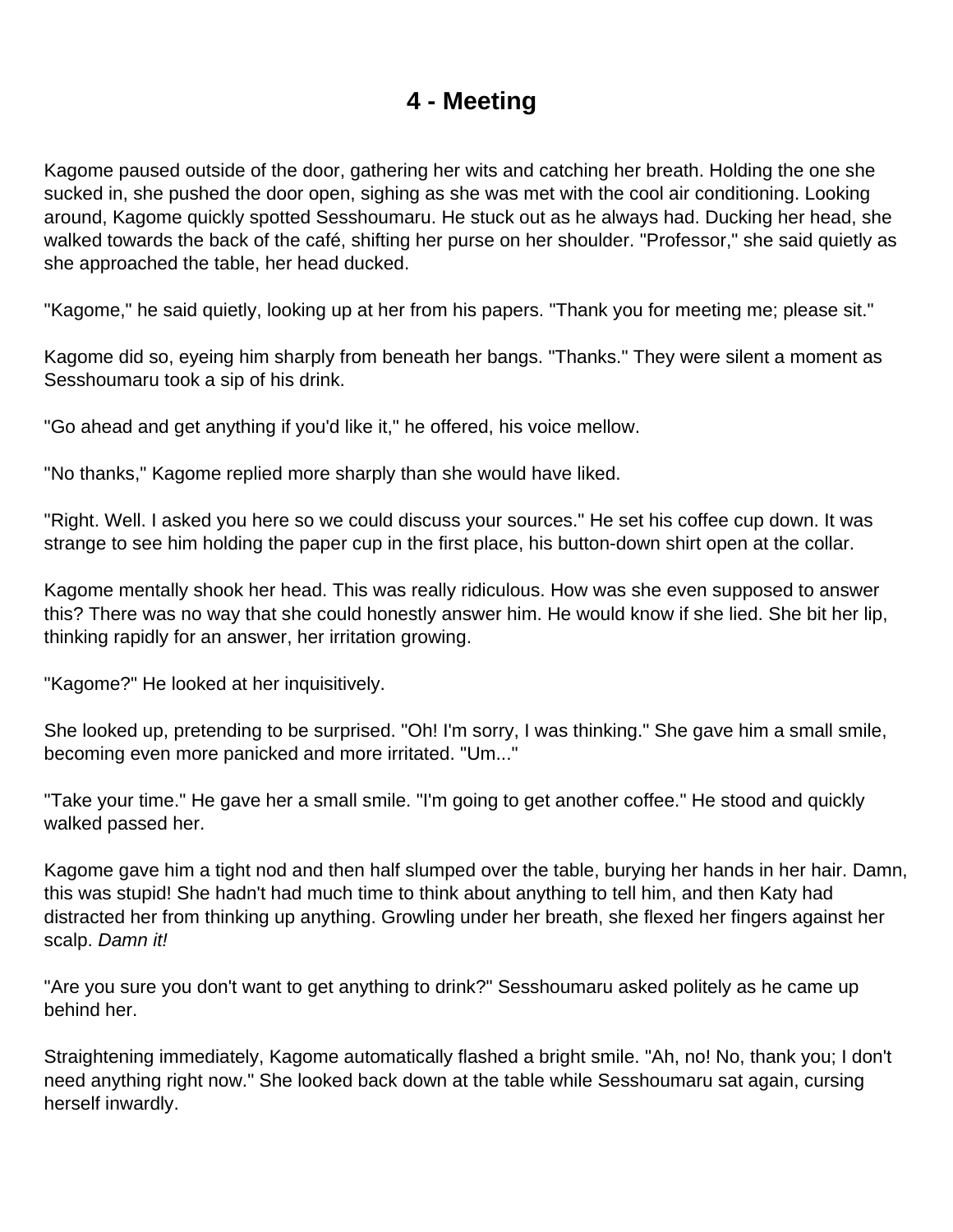"So, if you could begin, I would love to hear more than what you had explained in your paper about the legend of the half-demon and his friends specifically."

She looked up at him sharply, immediately masking her expression. He was doing this on purpose. He looked calm and composed, but he was mocking her, Kagome was sure of it. She smiled. When at a loss, develop a previous lie... "Um, yes. Sure. Well, as I had said, the stories that I heard were mostly from my grandfather. They had been passed down to him by his father I believe. The story about the half-demon was the one you wanted to know more about, right?"

Sesshoumaru nodded, smiling pleasantly. "Yes, please. Go on."

Feeling sick inside, Kagome smiled again. "Of course... Um.... He spoke of the Bone Crusher's Well, and how um... there was, of course, the half-demon of the dog clan, and then a monk, a fox demon, a demon-hunter, and then there was also a miko. And there was another miko that was related to the first miko. And, ah, that miko had been the guardian of this stone. It was called the Shikon no Tama, I believe. So,... there was this other demon called Naraku. He was also a half-demon," Kagome babbled nervously. "So, he was evil and wanted the Shikon no Tama himself, and so this group of friends of the half-dog-demon were all fighting this demon, because he had some of the shards of the Shikon no Tama. The first miko was trying to put the shards back together so they could purify—or well, so she could purify the gem and—"

"This is rather fascinating, if rather rambling. I'm sorry; I'm a bit confused," Sesshoumaru said with an amused smile. He raised an eyebrow. "If you could order things a bit more chronologically?"

Kagome fumed. He was making fun of her! He was doing this on purpose. He knew who she was, and he was just trying to make her life miserable. "I'm sorry," she bit out. "I'm just a bit nervous about—"

"Nervous? What are you nervous for?" He smiled easily, leaning on his hand. "Please don't be nervous. This isn't meant to be an interrogation, it's merely a meeting for—"

"Stop messing with me, Sesshoumaru!" Kagome hissed, surging to her feet as she planted her hands on the table, leaning over him in anger. "I know what you're trying to do."

He arched an eyebrow at her. "I beg your pardon, Miss Higurashi?"

"Stop that!" She shook a finger at him, hissing to keep her public humiliation to a minimum. "Stop mocking me! I know you know who I am! You're just trying to get me to admit it! You want me to—" She broke off, paling as she sank back into her seat, burying her face in her arms. "You just wanted me to do what I just did..." she finished miserably. "shoot." Now I'm screwed... She looked up at Sesshoumaru after a minute of silence. His hands were folded in front of him on the table, looking at her, his amber eyes serious.

"Well, honestly, I wasn't expecting that to go quite as well as it did."

"Excellent. I'm glad my lack of control over myself works to your advantage," she said caustically.

Sesshoumaru chuckled. "Well, yes. In fact. I'm glad it did. I wasn't really meaning to trick you at all. I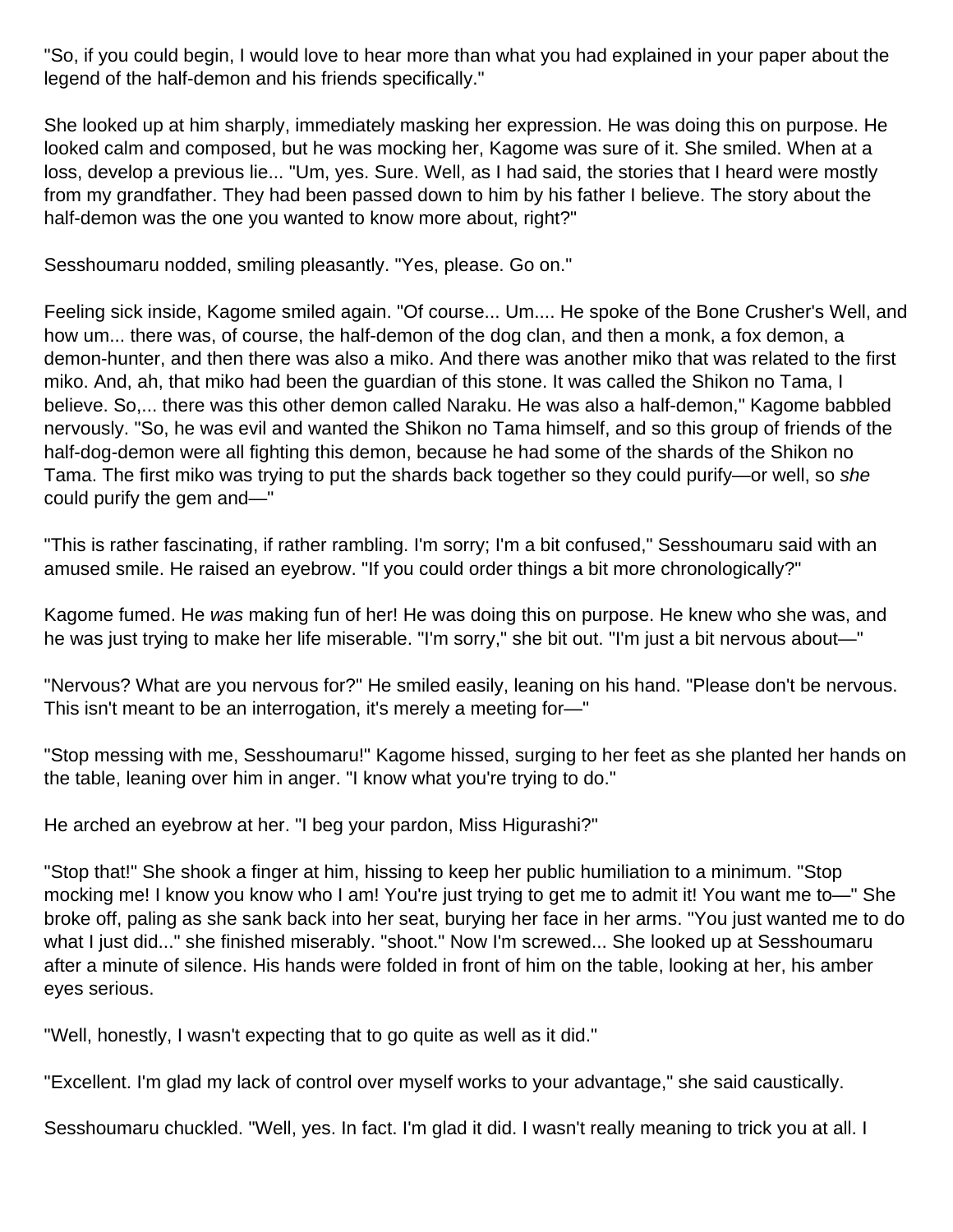actually did want to hear about your side of the story. I'm truly baffled that you're here. I had no idea why you were suddenly here. I smelled something familiar in your scent, but I couldn't identify it. Then the other day—"

Kagome shook her head. "Wait a minute. Slow down. You're talking too much."

Sesshoumaru looked confused.

"You're talking too much. I wasn't expecting you to be this talkative," she explained lamely.

"It has been five hundred years. A person can't be the same for that length of time."

"You could manage it," Kagome muttered under her breath.

"I can hear you, you know. Just because I look human, doesn't mean I hear like humans," he said, amusement lacing his voice.

Kagome's face flamed. "S-sorry... I just..."

Sesshoumaru waved his hand. "Nevermind. It doesn't really matter, I suppose."

Kagome blinked. Was he *insane*. She straightened. "It doesn't matter? I'm sorry, this all seems very strange. We were enemies, in case you had forgotten. You wanted to kill your brother—half-brother—and you were never very kind to any in our group—"

"I fail to see how that's relevant right now," Sesshoumaru said casually with a shrug.

Looking at him with disbelief, Kagome gave her head a shake. "Really? You really think that this is just 'okay'? You think—I don't even know what you think. What are you thinking, Sesshoumaru? I never could tell," Kagome said, her voice growing louder, gesturing irritatedly with her hands. "Your facial expression never seems to change, does it."

Sesshoumaru tilted his head slowly as if her were digesting this, contemplating thoughtfully, so different from his normal expression. "Perhaps. However, I am willing to make this a new start, if you're willing to also."

"New start? What is that supposed to mean? Are we supposed to be friends now or something? Is that what you're looking for?"

"I was hoping that since we have a common bond through a past, yes, that we might meet again and discuss some of this, perhaps you could tell me stories about the events from your point of view? That was my original goal anyway. We share a common history. I would like to hear your whole story as well; why you're here, and how you came to be there?"

Kagome shook her head in utter shock. "No," she said quietly. "No," she said again more loudly. "No! That's... that would *never* work. This... this is ridiculous. I'm sorry, Sesshoumaru, but this... this would never work. I'm sorry; I can't accept that sort of arrangement. That is just..." She shook her head again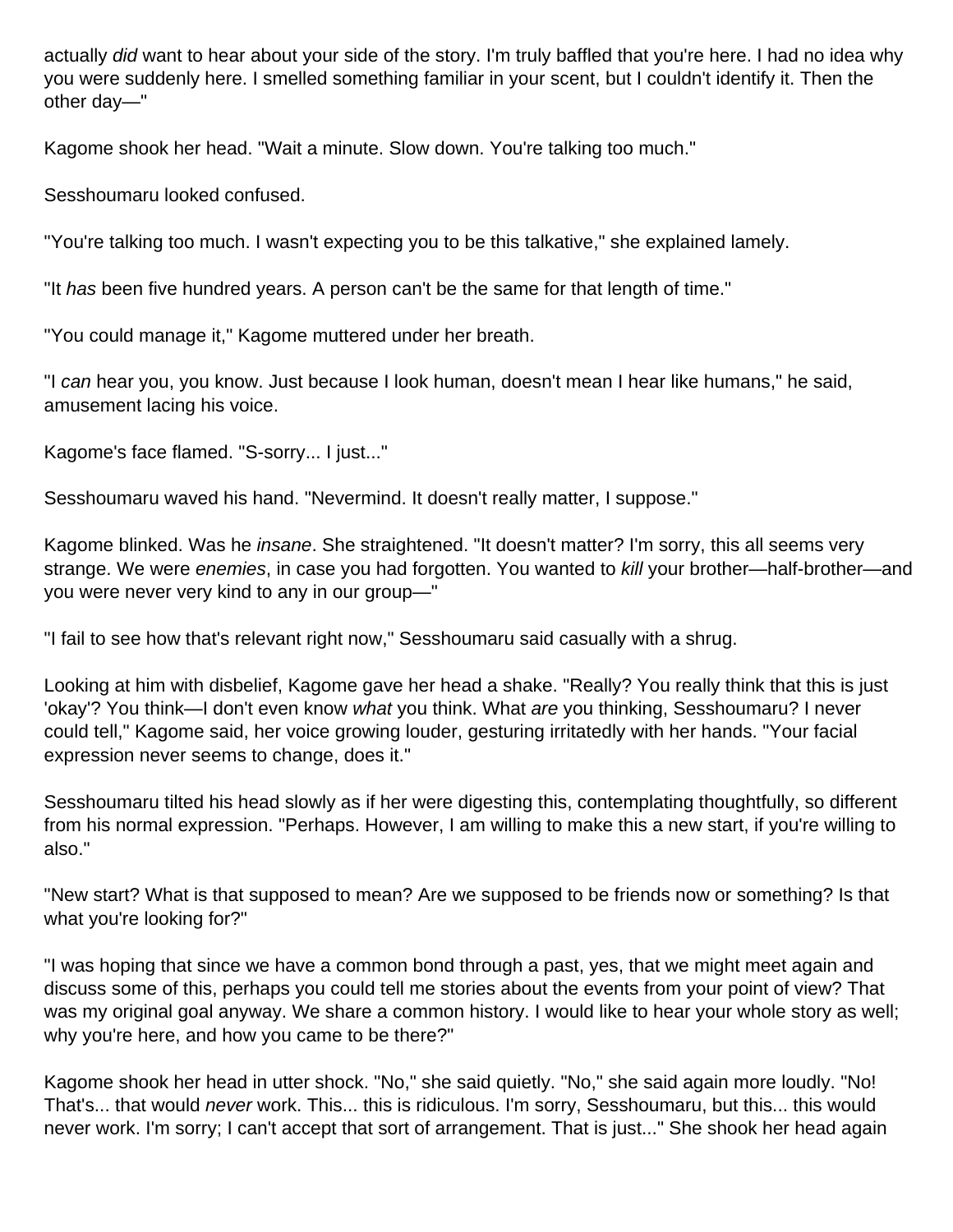and stood. "I have to go. It was... No. I have to go." She slung her purse over her shoulder and hurried from the café leaving him standing by the table.

Ridiculous. This was just ridiculous. Her heart ached. Inu Yasha... Her eyes burned as tears threatened existence, but she blinked rapidly to clear them away. There was no way that they could ever be friends. Friends? What was he thinking? She tossed her head, pulling out a pair of sunglasses, slipping them on as she hurried home.

She would run. Perhaps running would help her clear her mind. That would be good. A nice long run and then a nice warm shower...

~ ~ ~ ~ ~ ~ ~

Sesshoumaru arrived early. Nervous, he picked a table in the back corner. He set his briefcase down and put his light jacket over it before joining the other patrons in line. He got himself a iced chai and returned to his table, pulling out some papers to work on before Kagome arrived. He smelled her before he saw her. He heard the door open and her refreshing scent flooded into the café with a breeze. Her steps were small and quiet as she approached him. "Professor."

"Kagome." He shifted his glasses, looking up at her as if he hadn't been aware of her. "Thank you for meeting me; please sit."

"Thanks," she offered simply.

"Go ahead and get anything if you'd like it." Sesshoumaru folded his hands in front on him on the table, hoping to make her more comfortable in his presence.

"No thanks," she returned shortly.

Clearing his throat after a sip of his chai, he began, "Right. Well. I asked you here so we could discuss your sources." He set the cup back on the table as he waited. Waves of confusion and inner turmoil rolled off of Kagome. She bit her lip, looking down at the table. If his guess was right, which he was sure it was, then she was the same girl who had traveled with his half-brother. So of course, that meant that she would lie to him. She would have to lie, because she had experienced the events first hand. She had no sources. Sniffing again casually, Sesshoumaru noted her irritation. "Kagome?" He said her name softly, looking at her in askance.

"Oh! I'm sorry, I was thinking." Her surprise was obviously fake, Sesshoumaru noted with amusement. "Um..."

He stood. "Take your time. I'm going to get another coffee." With a small smile, he grabbed his cup and walked away, breathing in the scents of the other patrons of the café. Her scent was heady and he needed some fresh air. Besides, him getting another coffee would allow her some time to think up something to tell him. Of course, she might just waver enough in her conviction that she might let on that she had actually been in the past. That, of course, was the ideal way things could go. Sighing almost wistfully, Sesshoumaru dug out his wallet to pay the cashier. Of course, he could always wheedle it out of her eventually. It would be nice to have someone else to talk to concerning the past. At any rate... He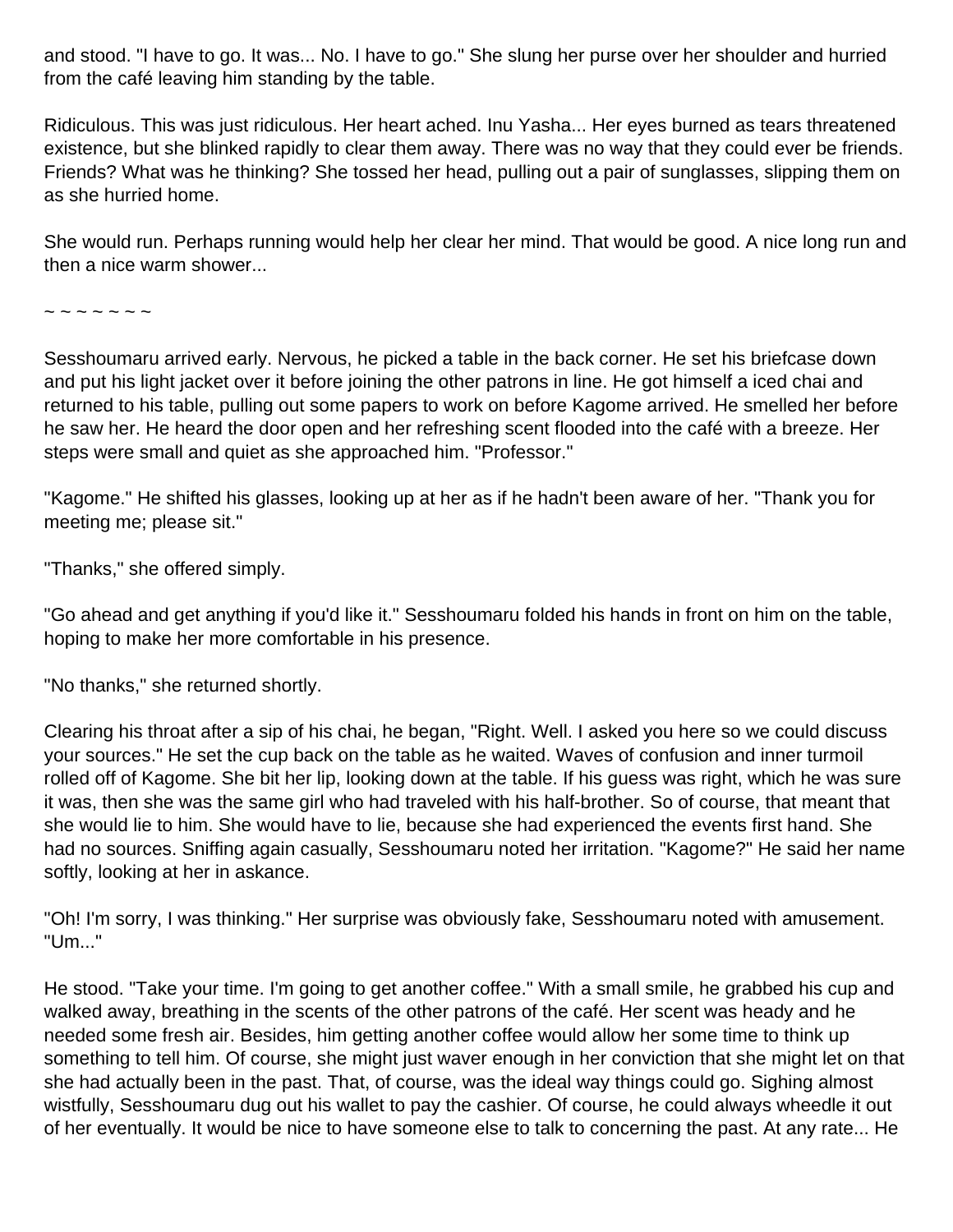picked up his new chai and headed back to the table noiselessly, pausing behind Kagome. She was even more conflicted and irritated now, though if that would work in his favour... That still remained to be seen. "Are you sure you don't want to get anything to drink?"

She turned, startled, flashing him a bright smile—shockingly reminiscent of her smile from when he knew her five hundred years ago. "Ah, no! No, thank you. I don't need anything right now." When she looked down, Sesshoumaru sat, shaking his head slightly to clear the confusion.

"So, if you could begin, I would love to hear more than what you had explained in your paper about the legend of the half-demon and his friends specifically," he said quickly to focus himself on the matter at hand.

"Um, yes. Sure. Well, as I had said, the stories that I heard were mostly from my grandfather. They had been passed down to him by his father I believe. The story about the half-demon was the one you wanted to know more about, right?"

With a -hopefully- encouraging smile, he nodded. "Yes, please. Go on."

She smiled at him again though he could tell she was nervous, and continued, "Of course.... Um... He spoke of the Bone Crusher's Well, and how um... there was, of course, the half-demon of the dog clan, and then a monk, a fox demon, a demon hunter, and then there was also a miko. And there was another miko that was related to the first miko. And, ah, that miko had been the guardian of this stone. It was called the Shikon no Tama, I believe. So,... there was this other demon called Naraku. He was also a half-demon. So, he was evil and wanted the Shikon no Tama himself, and so this group of friends of the half-dog-demon were all fighting this demon, because he had some of the shards of the Shikon no Tama. The first miko was trying to put the shards back together so they could purify—or well, so she could purify the gem and—"

Was she really so nervous that she really couldn't enunciate anything? "This is rather fascinating, if rather rambling. I'm sorry; I'm a bit confused. If you could order things a bit more chronologically?"

"I'm sorry. I'm just a bit nervous about—"

"Nervous? What are you nervous for?" She was irritated, he knew, and the nervousness must be from trying to cover for her lie. He could almost feel for her. He strongly believed that she knew that he knew, so since he knew that she knew, they were both playing a game of words where she was at a disadvantage. But he needed to know... "Please don't be nervous. This isn't meant to be an interrogation; it's merely a meeting for—"

"Stop messing with me, Sesshoumaru!" She was suddenly on her feet, leaning over him, her voice angry and hissing. "I know what you're trying to do."

"I beg your pardon, Miss Higurashi?" So she was the same girl. He didn't go by that name at all these days. If she were to think that she was mistaken, then perhaps there wouldn't be a problem.

"Stop that!" Her finger was waggling in his face, her anger blazing and musky on her scent. "Stop mocking me! I know you know who I am! You're just trying to get me to admit it! You want me to—" Shock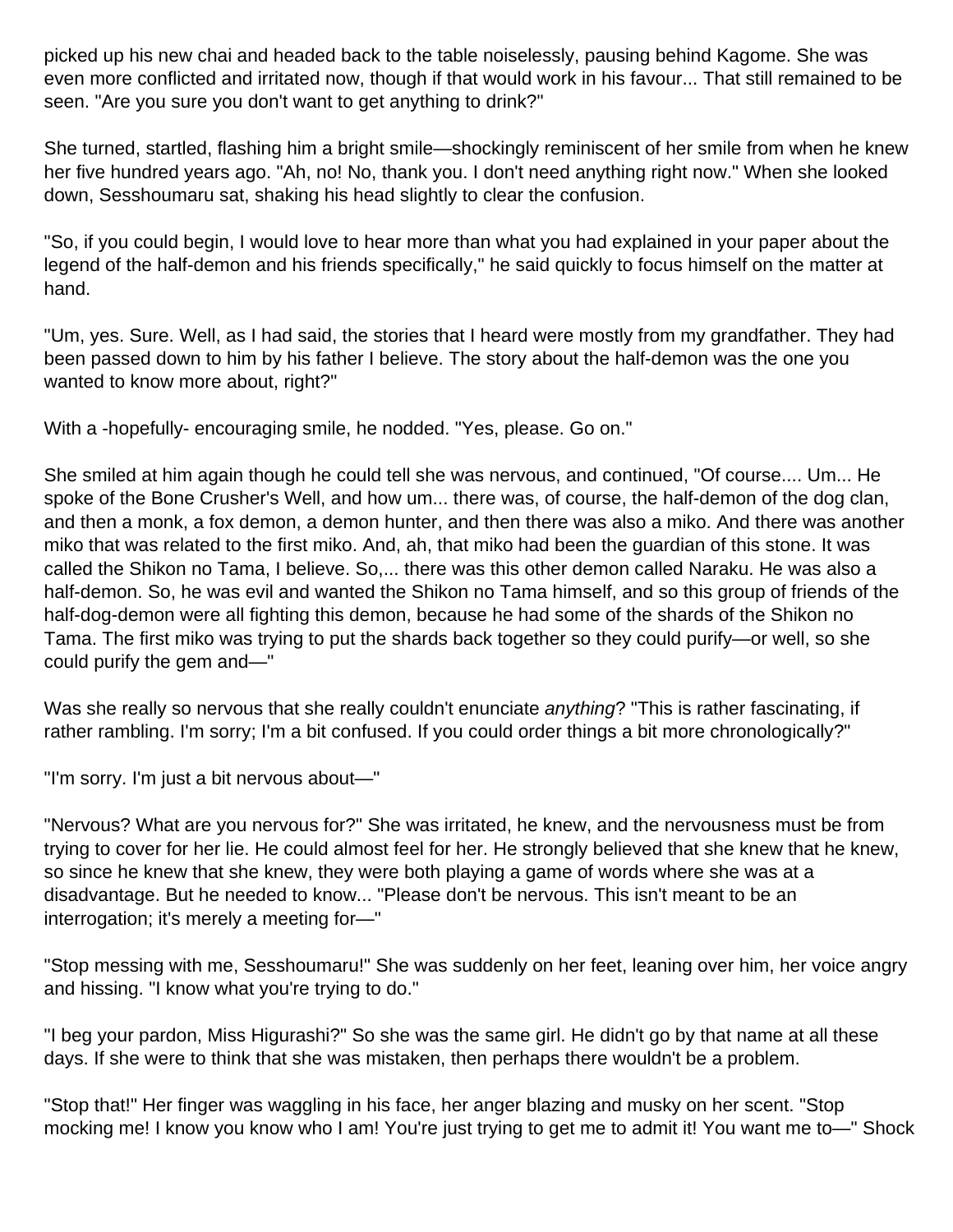set in as her face was suddenly pale and she sank back to her seat. The regret wormed through, smelling bitter and salty. "You just wanted me to do what I just did..." Her voice was small and miserable, making him feel for her again. "shoot."

He waited for her to gather herself. She did, and then she looked up at him. She almost seemed to be accusing him of something, though he couldn't figure out what it might be. "Well, honestly, I wasn't expecting that to go quite as well as it did," he admitted.

"Excellent. I'm glad my lack of control over myself works to your advantage."

Chuckling, Sesshoumaru felt a strange sense of relief sweeping through him. "Well, yes. In fact, I'm glad it did. I wasn't really meaning to trick you at all. I actually did want to hear about your side of the story. I'm truly baffled that you're here. I had no idea why you were suddenly here. I smelled something familiar in your scent, but I couldn't identify it. Then the other day—"

"Wait a minute. Slow down. You're talking too much," she interrupted.

That wasn't the response that he had been expecting.

"You're talking too much. I wasn't expecting you to be this talkative," she said, almost panicked.

"It has been five hundred years. A person can't be the same for that length of time," he explained. Did she expect him to be the same person he was back then? He hadn't been... He had worked through some of his problems since then.

"You could manage it," he heard her say.

He almost laughed. So she did still have her spunk. "I can hear you, you know. Just because I look human, doesn't mean I hear like humans."

"S-sorry.... I just..." Embarassment filled her scent.

He waved away her apology. "Nevermind. It doesn't really matter, I suppose."

"It doesn't matter? I'm sorry, this all seems very strange. We were enemies, in case you had forgotten. You wanted to kill your brother—half-brother—and you were never very kind to any in our group—"

And the past was the past. "I fail to see how that's relevant right now." He couldn't tell why she was so outraged; there was no problem here. In fact, this was going beautifully. Now if she would just calm down...

"Really? You really think that this is just 'okay'? You think—I don't even know what you think. What are you thinking, Sesshoumaru? I never could tell. Your facial expression never seems to change, does it."

That wasn't true. Perhaps in the past it had been true. He had been overly stoic, he admitted to himself, but these were different time, and he was a different man. She was confusing him with his past self. This was getting very confusing very quickly. "Perhaps. However, I am willing to make this a new start, if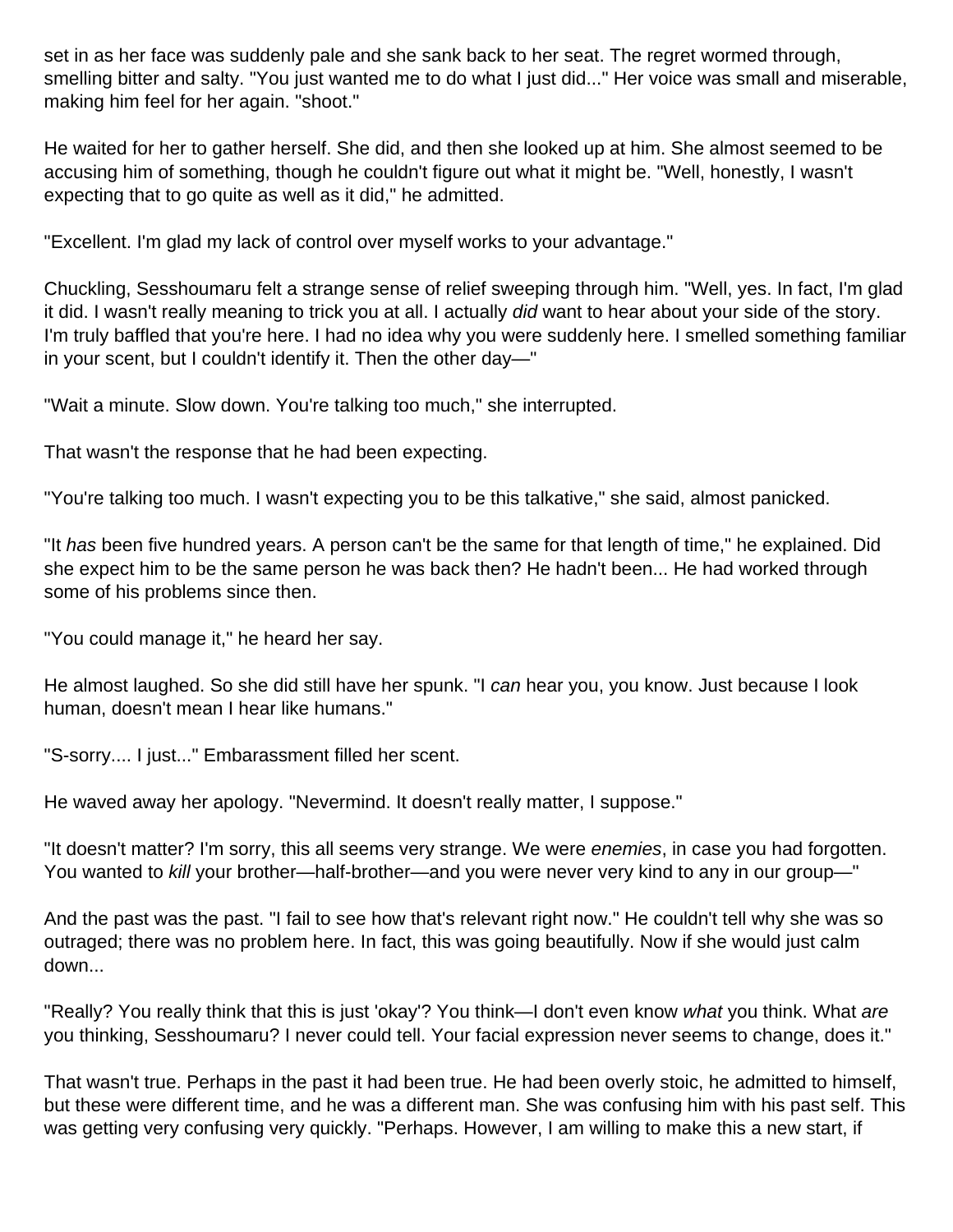you're will to also," he said, offering the olive branch.

"New start? What is that supposed to mean? Are we supposed to be friends now or something? Is that what you're looking for?"

"I was hoping that since we have a common bond through a past, yes, that we might meet again and discuss some of this, perhaps you could tell me stories about the events from your point of view? That was my original goal anyway. We share a common history. I would like to hear your whole story as well; why you're here, and how you came to be there?" Why was this still an issue. She couldn't let bygones be bygones? He shifted in his chair, refolding his fingers, frustrated.

She shook her head, hair swishing across her face. "No. No. No! That's... that would never work. This... this is ridiculous. I'm sorry, Sesshoumaru, but this... this would never work. I'm sorry; I can't accept that sort of arrangement. That is just..." She stood, shaking her head again, her scent washing across him. She really needed to stop doing that. "I have to go. It was... No. I have to go." Grabbing her purse, she hurried from the café, leaving him standing by the table, too stunned to move.

"That didn't go at all *like* I had wanted," he muttered to himself, still a bit dazed. Sinking back into his chair, he slumped, his chin falling into his hand as he stared through the people in the café blankly. It suddenly felt like he had been dumped. That makes no sense, he scoffed to himself. Another part of his mind questioned that, wondering if, on a deeper level, he had been searching for female company. She would be acceptable; she knew his past, and it wouldn't matter what he looked like.

Sesshoumaru sighed, rolling his head to work out the kinks in his neck. If she planned on unveiling him... There wasn't really any way that she was capable of doing so as she didn't know where the enchantments were to hide his true appearance. People would just think she was crazy in this day and age.

Growling to himself, Sesshoumaru shoved his papers into his briefcase and headed home. Time to begin round two and woo Kagome into regarding him in a more friendly manner.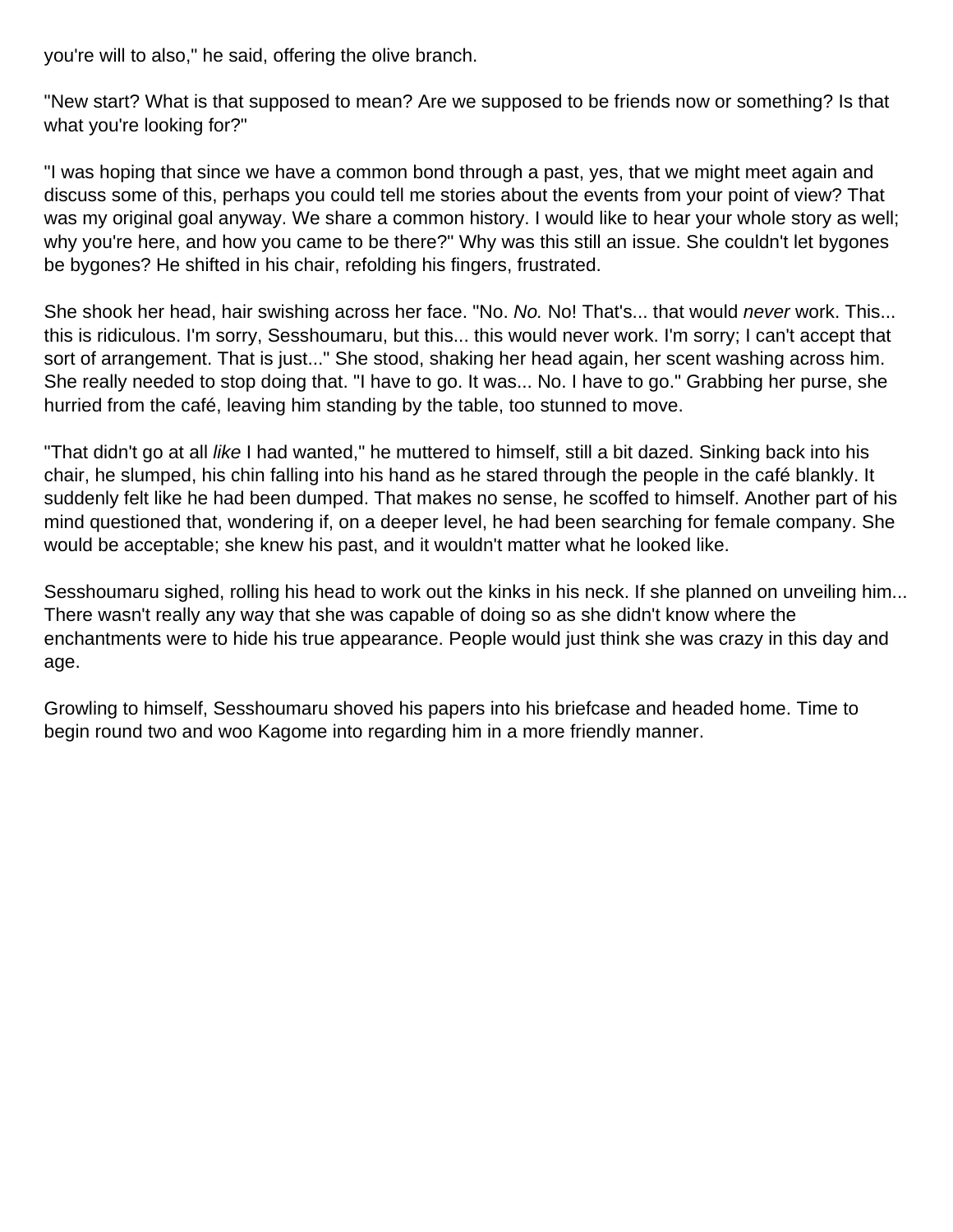# **5 - The Aftermath**

<span id="page-27-0"></span>Kagome didn't go to class the next day.

Well, to be more specific, she didn't go to his class. She avoided Sesshoumaru's classes, to be cliché, like she would catch the plague. She slept in for a change and leisurely got dressed, finding something to eat in her refrigerator. Turning on her computer, she settled herself back into her bed comfortably.

"Don't you have class, Kagome?" her room-mate asked before she left.

Kagome looked up with a smile and nodded. "Yeah. I don't feel all that great today, so I'm going to skip. Don't worry about me though, Michelle."

"Oh... I'm sorry. I hope you feel better," the other girl replied before slinging her purse over her shoulder, grabbing her books and leaving the room.

Smiling with the thought of being rebellious for a change, Kagome brought up her email after her computer ran through all of its routines. The smile dropped immediately as she read through the first email from 'Professor Inukami.' Anger sparked in her again. "Are you serious...?"

#### 'Kagome,

I think we might have had a bit of a misunderstanding. I understand that you're angry with me. Though I am somewhat confused as to the reason why, I hope that we can ignore our past. Perhaps what I mean is not ignore, but rather discuss. I know that we were enemies in the past, and I hope that currently, as I believe I stated, that we could be friends. I would be happy to answer your question if, in turn, you might answer mine. Perhaps we might try this again. I would very much like to meet with you again, same time, same place this afternoon. I hope to see you then.

#### Sesshou-'

"-Maru," Kagome finished, disgusted. There was no way that she was going to meet with him. She tossed her hair out of her face, reading through her other emails. She started as her computer dinged, an instant message coming up. "Souta!" She smiled. 'How are you doing?' the message read. She quickly replied, "Pretty good. You're up late."

"Yeah. Shh. Don't tell mom." She could almost picture her brother's grin.

Chuckling aloud, she replied, "Don't worry. I won't."

"So how have you been? What about classes?" He asked.

Typing quickly, Kagome switched her webcam on when finished. "Turn your webcam on. You're in your room right? That way we can talk more easily." She stared at her computer screen a couple of minutes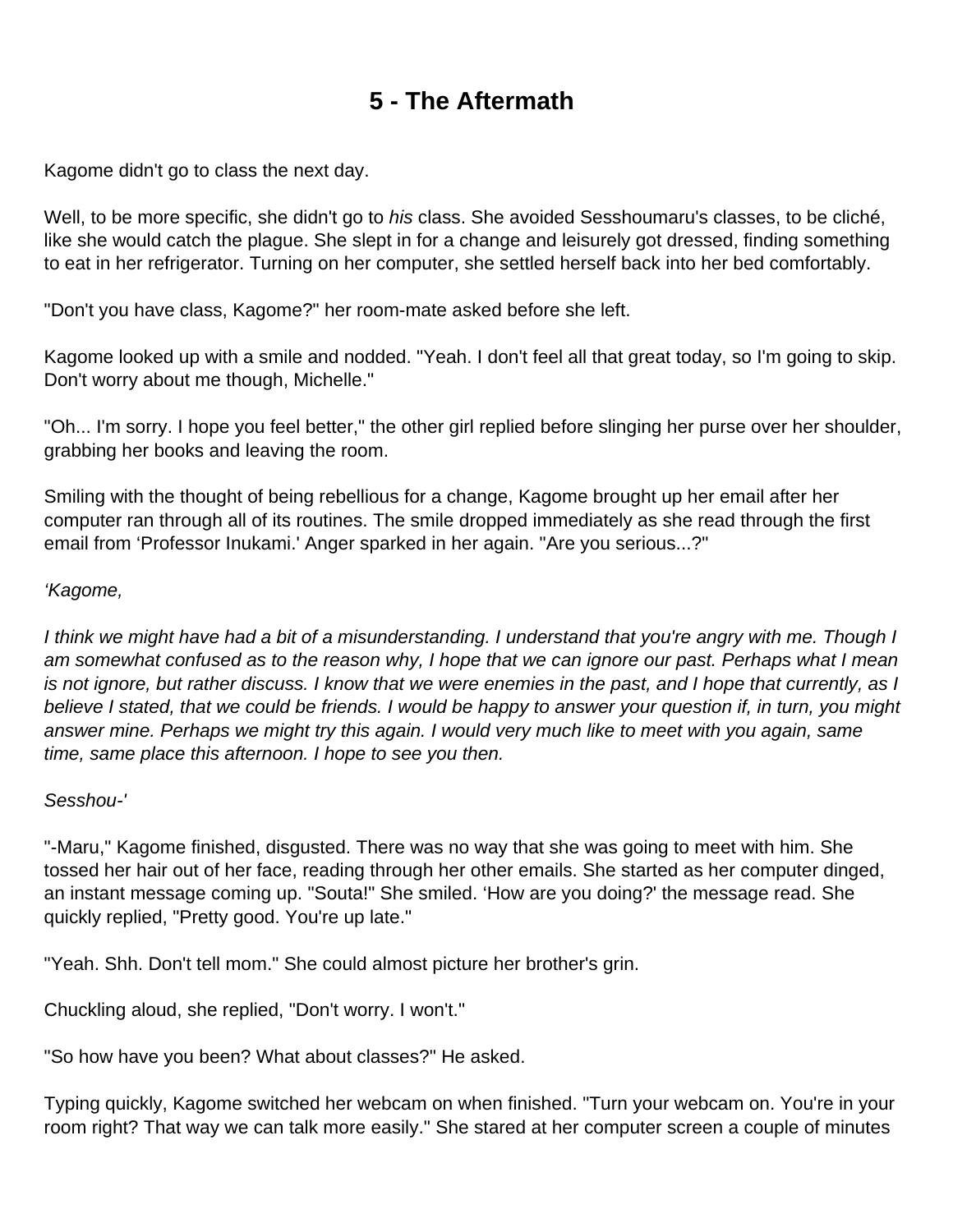before a window popped up, her brother's face filling it. "Souta!" She grinned.

"Hey Kagome." He grinned back.

"Hey little brother." She leaned on her elbows, looking into the camera.

"How are you liking America? You seem a lot happier," Souta observed.

Tilting her head in thought, Kagome clucked her tongue idly. "You think so?"

"Yeah," her younger brother replied warmly. "I'm glad you're happier there. I've missed you."

Giving a low sheepish chuckle, she shook her head. "Geeze. You make it sound like I've been gone..."

Souta shrugged. "Maybe. So. Anything new going on?"

Kagome hesitated. "Well... Kind of..." She changed the screen back to the email Sesshoumaru had sent her.

"What is it?" Her brother inquired eagerly.

"Well.... You remember that professor I told you about?"

"Yeah, the Japanese one with the weird name?"

She gave a low forced laugh. "Yeah. That one."

"What about him? Stop stalling, Kagome, and just tell me!"

Looking up at the camera, Kagome nibbled at her lip. "Well,... He's kind of Sesshoumaru."

"What?!" Souta quickly covered his own mouth, looking over his shoulder at the door before whipping his head back to face the computer. "What!" he hissed quietly. "Inu Yasha's older half-brother! How do you know!"

Kagome gave him a half-grin. "He told me. He doesn't look like himself, 'cause he has some sort of enchantment or something. But it's definitely him. And he confirmed. Well, I guessed. I guess we kind of told each other. I didn't want him to know it was me, so I'd been wearing hats and perfume and stuff-"

"Oh, so that's why you changed your hair colour."

She nodded. "Mm. But he got suspicious. Or well, I got suspicious." Kagome shook her head. "I don't know. We met up in a public place and talked. He wants... He wants to be friends. Or something. I don't really know what he wants."

Her brother whistled softly. "Wow. I didn't know he'd even still be around. That's... How crazy. And to think that the two of you would meet up. What are the chances?"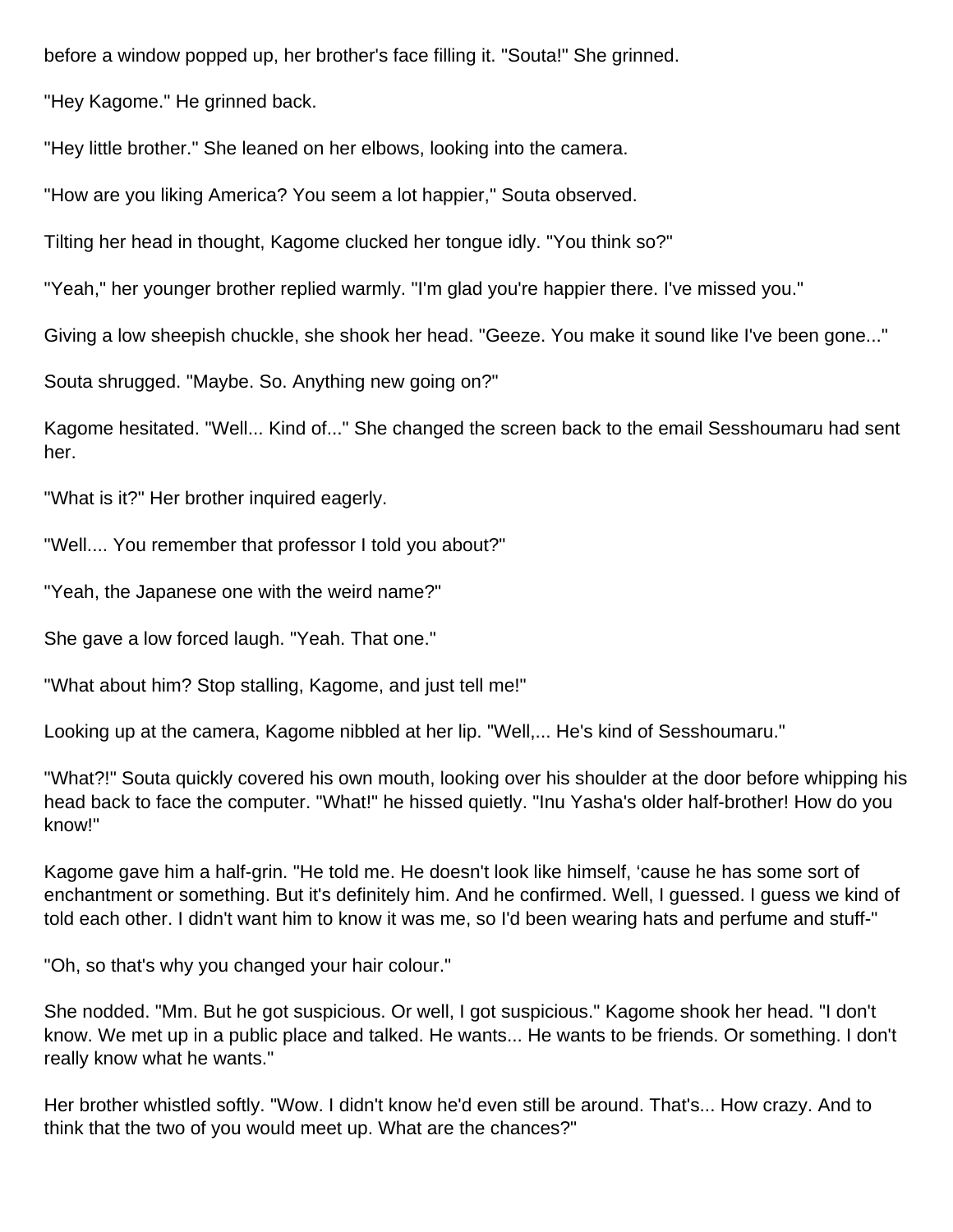"I know!" Kagome exclaimed in frustration. "Why, of all places, does he have to be the same place that I am!"

Souta shrugged. "Maybe it's not such a bad thing."

Kagome glared at him. "I blew him off and then I got an email saying-" She switched screens again. "-blah, blah, he understands that I'm angry with him, but doesn't understand, and he wants to meet up and be friends. It's weird."

"Wow, that is pretty weird," Souta agreed. "But maybe... Maybe he's looking for someone to talk to, you know? He's probably lonely. He doesn't have anybody here, I'm assuming. He's probably all alone, and just wants to, you know, reminisce, about the past. Or something like that."

Kagome smiled warmly at her brother. "You're pretty smart after all, aren't you?"

Souta blushed. "Whatever!" He cleared his throat. "So what are you going to do about it? He knows who you are now too, right?"

"Yeah..." Kagome sighed. "I don't know what to do about it. I just don't feel comfortable being 'friends' with Sesshoumaru, taiyoukai, ice-man." She made a face.

Grinning, Souta wagged a finger at her. "Come on, nee-san. Don't be so close-minded. You're not like that. Plus, knowing you, you're probably terribly curious about him. I doubt he's going to try and hurt you."

"Well, yeah," Kagome admitted sheepishly. "I am. A bit. But not enough to meet up with him. Plus," she protested, "he's a professor and I'm a student! That wouldn't be appropriate."

Souta shrugged. "From what you've told me, it's pretty relaxed over there. I don't think that people would really care."

Giving an unintelligible grunt, Kagome sent him a martyred look. "Really? You think so? When he's the most sought-after bachelor on campus, it tends to take a different turn. He's got every single female bewitched by merely his pheromones. One look and they're blushing like they've never seen a man before..."

Souta laughed out loud, quickly stifling the noise. "Sounds like you're jealous."

"Really?" She fixed an eye on him blandly, arching an eyebrow. "Not in the slightest. He's my enemy, Souta."

Souta shook his head mildly. "Whatever you say. I still say that you should meet up with him. My bet is that it won't be so bad. You'll probably have more to talk about than you'd think." He threw a glance over his shoulder. "Well. Anyway. I should probably go to bed. I'll talk to you soon. Let me know how it goes." He gave her one last grin and then signed off.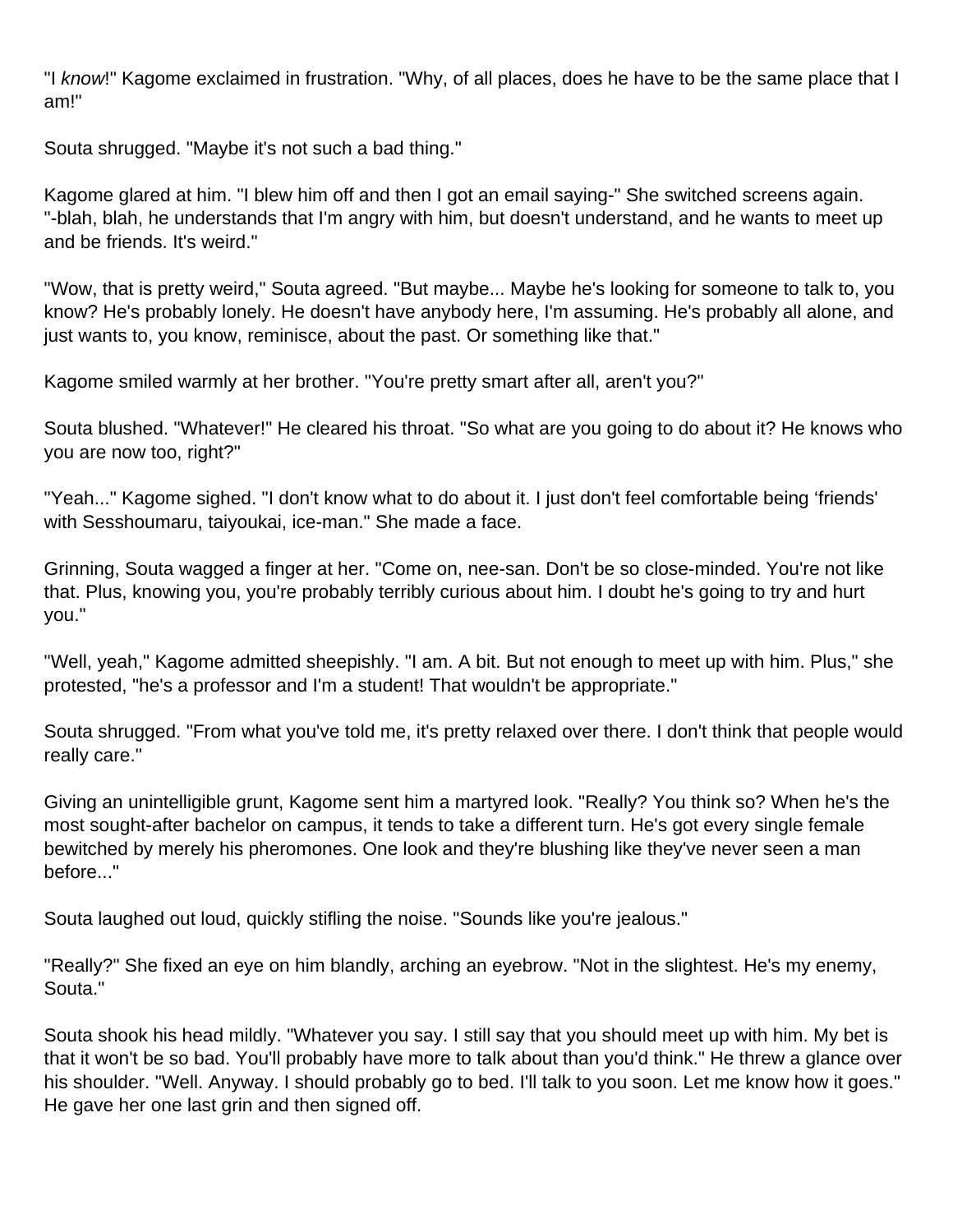Grimacing, Kagome sighed and turned her webcam off as well. "Geeze... One would never think that this would be so difficult." She leaned back against the pile of pillows, thinking. After a moment, she sighed turned her computer off, getting ready for her next class. She would make Sesshoumaru wait a couple of days, avoiding his class, before giving him an answer.

With all the free time Kagome had, ditching three classes, she wandered the town the college was set in. There were a variety of small cafés and quaint restaurants. She found several good Asian restaurants, a particularly good burger joint, and a smoothie place that was tasty and cheap. It had been four days since she'd decided that she would meet up with Sesshoumaru, so her seemingly aimless wandering served more than the single purpose. She was scouting out discreet places that they could possibly meet while familiarizing herself with the campus town. It was a really nice place.

As she returned from her latest adventure, she gave the obligatory niceties to Katy and nodded to her room-mate who, she felt, didn't really like her very much. But that didn't matter. She sat down and turned her computer on, waiting impatiently for it to boot up. After she signed in and waited some more, all the while drumming her fingers on her desk, she brought up her email.

Kagome brought up Sesshoumaru's email to her and clicked the 'reply' button.

#### "Sesshoumaru,

I will meet with you. How about next Saturday morning, 10:00, at Jacob's Burgers? Let me know. Thank you.

#### Kagome"

Her nerves hummed as her mouse hovered over the 'send' button. Taking a deep breath, she pressed send and then quickly closed her email to take away the temptation of sitting and staring at it with baited breath for it to announce a new message.

"You okay over there?" Her room-mate half-turned in her chair.

Kagome looked over at her, suddenly grinning. "Yeah. Actually, thank you. I'm just great!"

Michelle gave her a small almost reluctant grin and turned around. "Great..."

\_\_\_\_\_\_\_\_\_\_\_\_\_\_\_

Glancing at the clock, he nearly growled in frustration. This was ridiculous. He was getting way too worked up over the girl. He did want to rectify things though. "Alright, you guys are dismissed. Go

She wasn't in class today, Sesshoumaru noted, slightly disappointed. It had always seemed (from his perspective) that Kagome had been one to face problems, not run away from them. Yet here she was, avoiding him. He hesitated as he reached her name on the attendance sheet, his pen hovering over the box. He sniffed to himself and marked her there anyway. It was partly his fault that she wasn't attending anyway. Hopefully she was alright and was just ignoring him. He should get this sorted out, though. He'd send her an email, Sesshoumaru decided, going about the motions of teaching class.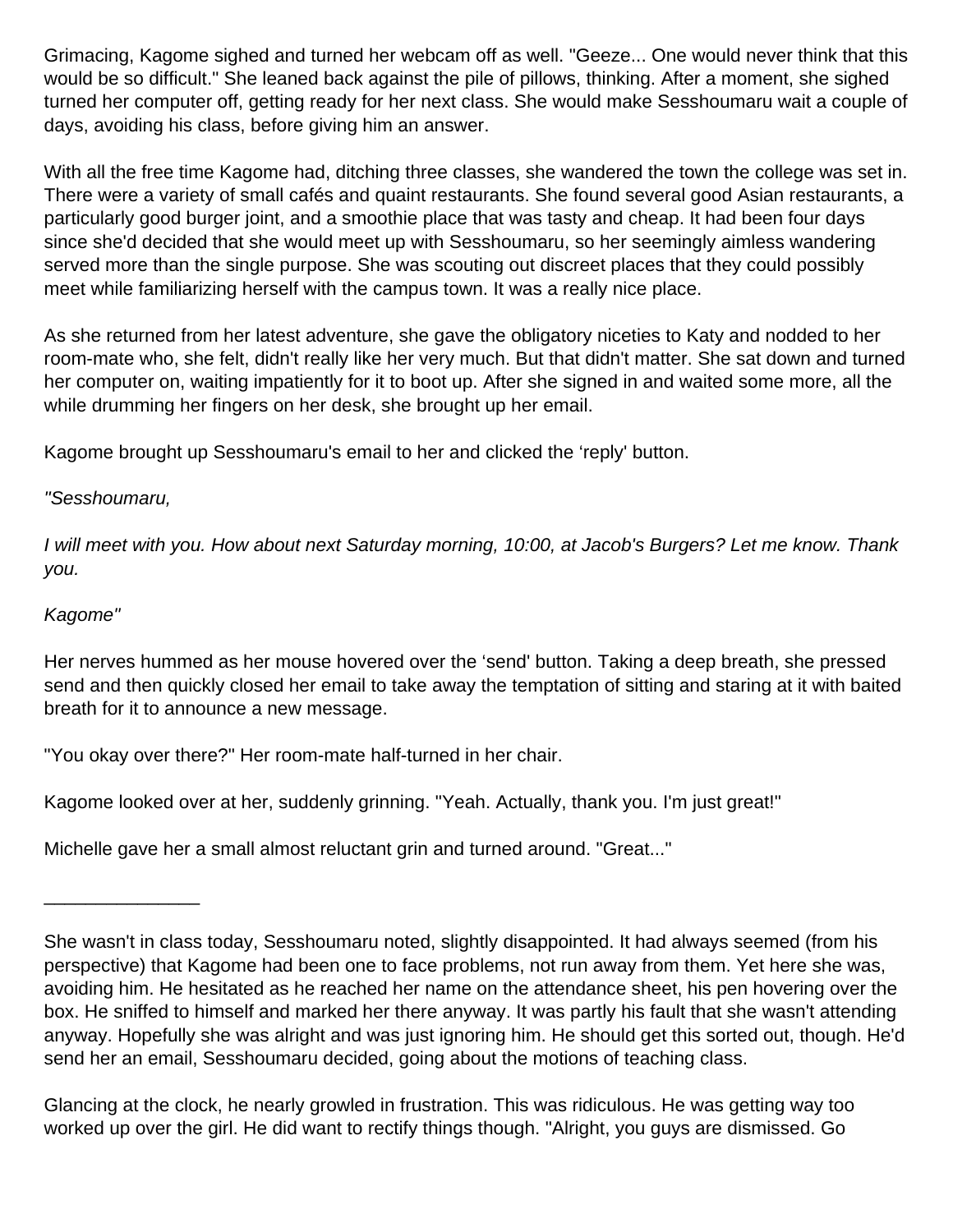ahead," he said, shutting his book and sitting back on the desk. He turned, beginning to pack his own things, the students whispers about getting out early (an event that never happened) not going unnoticed. Hurrying, Sesshoumaru packed his things and left, making his way to his office to type up the email to Kagome.

After he settled himself, Sesshoumaru frowned at the blank email. A salutation would seem the best place to start.

'Dear Kagome, I wanted to-'

No. That didn't work.

'Kagome,'

Better.

'I think we might have had a bit of a misunderstanding. I understand that you're angry with me. That really wasn't my intent.'

That sounds stupid.

'Kagome, I think we might have had a bit of a misunderstanding. I understand that you're angry with me. Though I am somewhat confused as to the reason why, I hope that we can ignore our past. Perhaps what I mean is not ignore,-'

He didn't want to ignore their past together. As much as he might not want to admit it to anyone, including himself, Sesshoumaru was an alienated being in this world. The youkai were very few and far between. He rarely ever ran into one to which he could relate. Kagome was a tie to his past. He was a being to whom he could relate. He didn't quite understand her being here, but it must mean something.

'-but rather discuss. I know that we were enemies in the past, and I hope that currently, as I believe I stated, that we could be friends.'

He wanted someone who knew what he had been through. He wanted to talk to someone with whom he could be himself. No pretenses. The burden weighed heavily sometimes, and it would be a relief to not have that pressure of pretense.

'I would be happy to answer your question if, in turn, you might answer mine. Perhaps we might try this again. I would very much like to meet with you again, same time, same place this afternoon. I hope to see you then. Sesshoumaru'

He reread his email and quickly pressed the 'send' button before he changed his mind. Closing his computer, Sesshoumaru sighed, willing himself to relax and prepare for his next class.

As he willed the clock to go faster, he ended his classes early, hurrying to the café where they had met the last time, ordering a coffee and sitting down in a conspicuous place to wait. At first, he sat and twiddled his thumbs uncharacteristically as he drank the brew and waited for Kagome to show up. After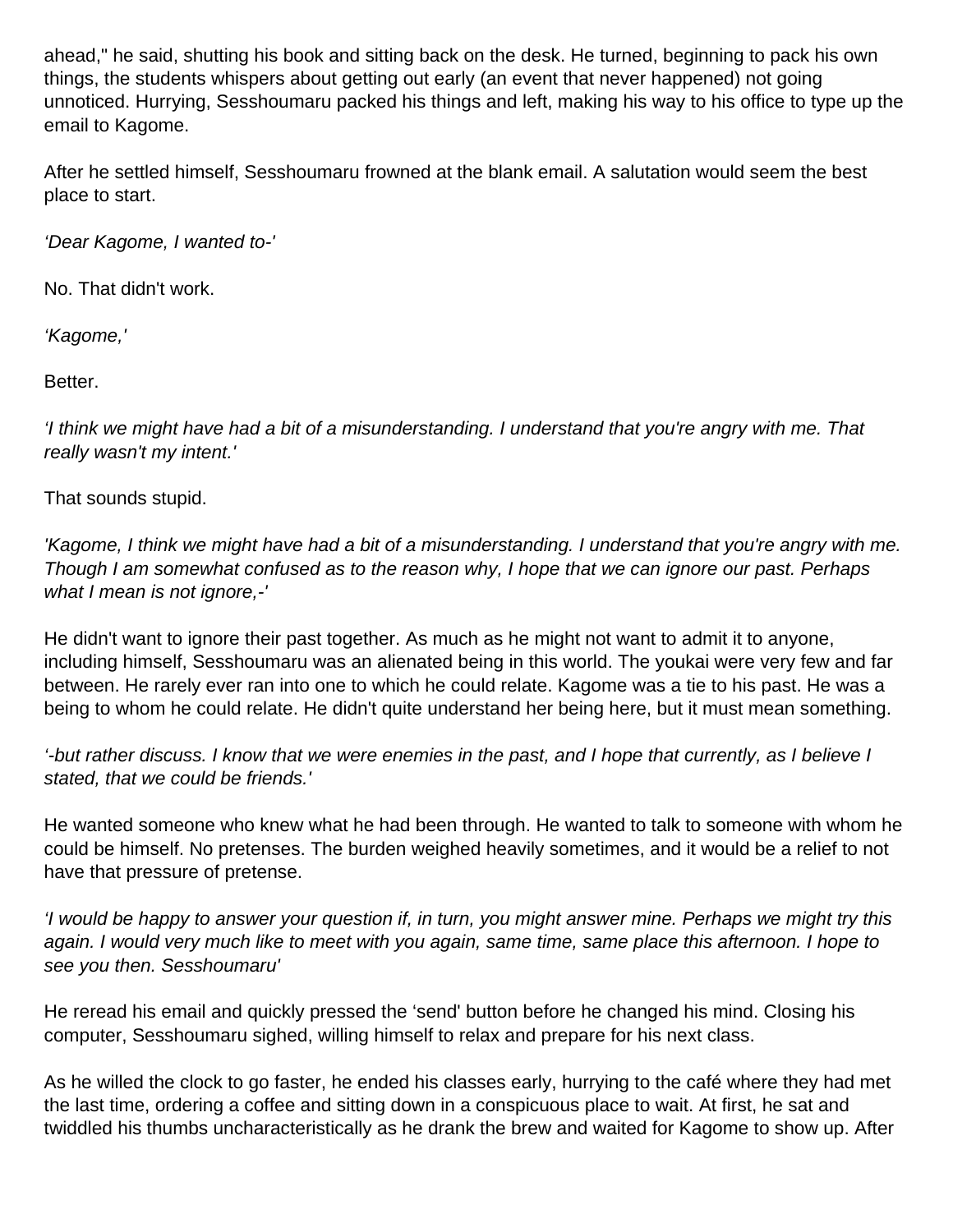a half hour, he sat back and took out some papers to grade, waiting for the girl. He missed dinner. Unless you counted a brownie he got for free by smiling at the cashier. It was a quarter after seven by the time he finally left. Disappointment set in as he walked to his car and drove home. True, he'd gotten the papers graded, but Kagome never showed.

Irritated, Sesshoumaru decided that it was a nice night for another run.

He kept marking her as present.

The email didn't come until four days later. He'd just about given up hope when he saw her email in his inbox. He straightened in expectation as he opened the email.

#### "Sesshoumaru,

I will meet with you. How about next Saturday morning, 10:00, at Jacob's Burgers? Let me know. Thank you.

#### Kagome"

Jacob's Burgers? Where was that? He looked up, leaning towards the woman whose desk was near his. "Kathy, do you know where Jacob's Burgers is?"

The woman looked up as if surprised that he was talking to her. "Jacob's? Yes... It's on Mulrose Street, next to Sasha's and the Starbucks."

"Ah, thank you." He went back to his computer and quickly hit reply and sent back the message: 'Kagome, I would love to meet with you on Saturday. That sounds just fine. I look forward to it. Sesshoumaru'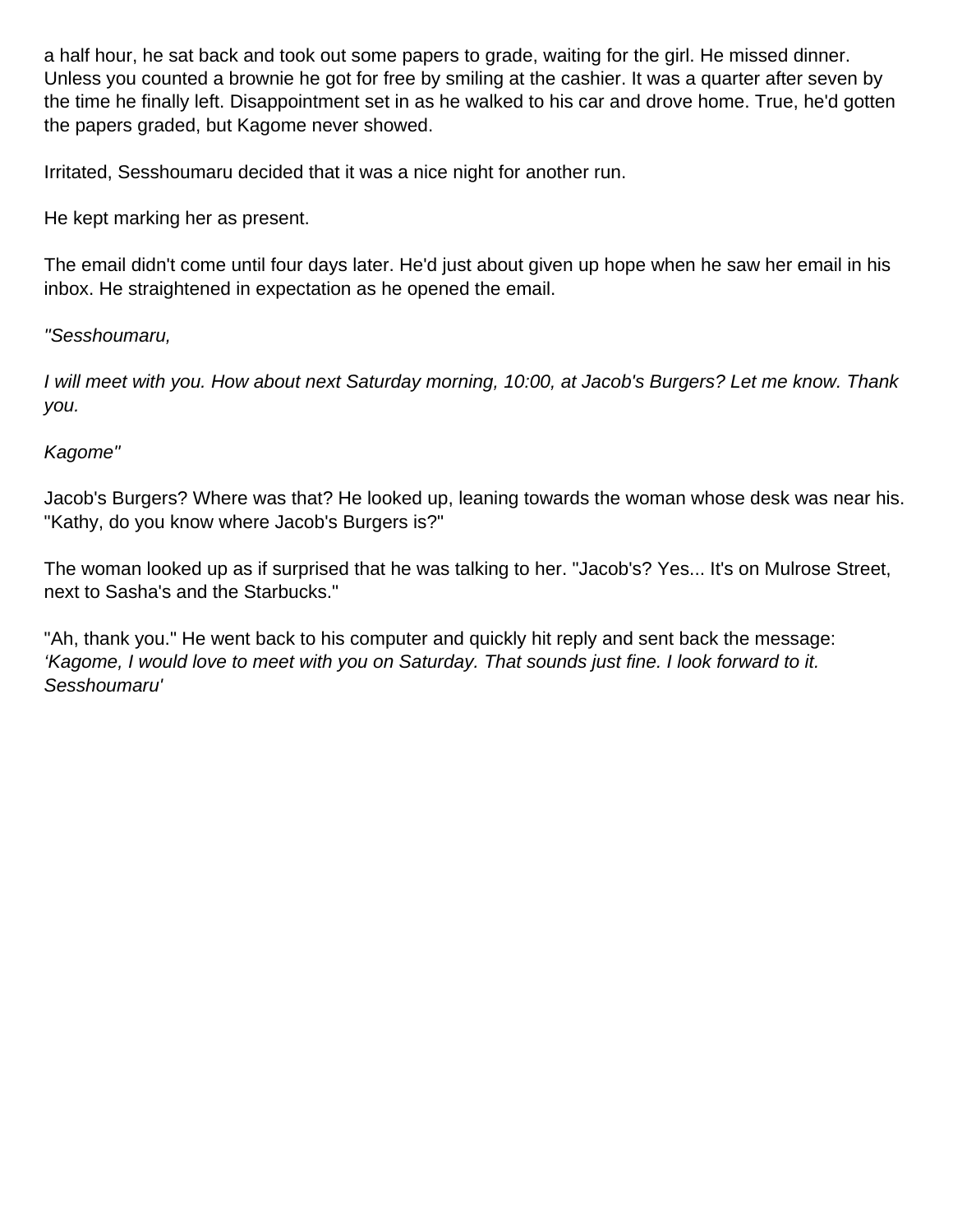### **6 - Trading Stories Pt. 1**

<span id="page-33-0"></span>Frowning at the door, Kagome adjusted her sunglasses, hoping the restaurant was obscure enough that none of her classmates would see her and recognize her. Hopefully, she also looked like an older woman. Her frown deepened. He was just so damn conspicuous… She'd spent hours agonizing over what she was going to wear, asking Katy's advice, though it was hard to keep it a secret what she was dressing up for. Ridiculous. The words of his email ran through her head again: Kagome, I would love to meet with you on Saturday. That sounds just fine. I look forward to it. Sesshoumaru

She sighed, waiting for him to arrive, having gotten there early to pick the table, hoping to put herself on the upper hand. Her nerves grew jitterier as she checked her phone for the time. 9:58. He would arrive, she was sure, exactly at 10:00, because that's the type of person Sesshoumaru was.

Leaning down, she rustled through her purse for her lipstick. Kagome gave her reflection a last once-over before resettling herself in her seat. She looked at her phone again. 10:04. He was la—

"Kagome. Good morning." Sesshoumaru's shadow fell across her as he slid fluidly into a seat. He gave her a pleasant smile.

"I never thought you would be the type to be late," Kagome commented almost sourly. He probably did it on purpose, to throw her off.

"Late?" He looked a bit surprised as he checked his watch. "Ah, yes. I suppose I am. I apologise. You haven't ordered yet, have you?"

"No. I haven't." She took a sip of water. "Go ahead and order."

"Are you getting anything?"

"I was thinking about it."

"Oh? What were you going to get?"

"I don't know! They supposedly have good mushroom burgers…"

Sesshoumaru nodded and flagged the waitress who came over, bright smiles, hips swaying. Kagome rolled her eyes.

"I'll have two mushroom burgers. Bill to me, if you please. And a cola. Diet."

Kagome gaped. "N-no!" She waved her hands, protesting. "N-no! Split it please!"

Sesshoumaru winked at the woman and shook his head. "One tab is fine, thank you."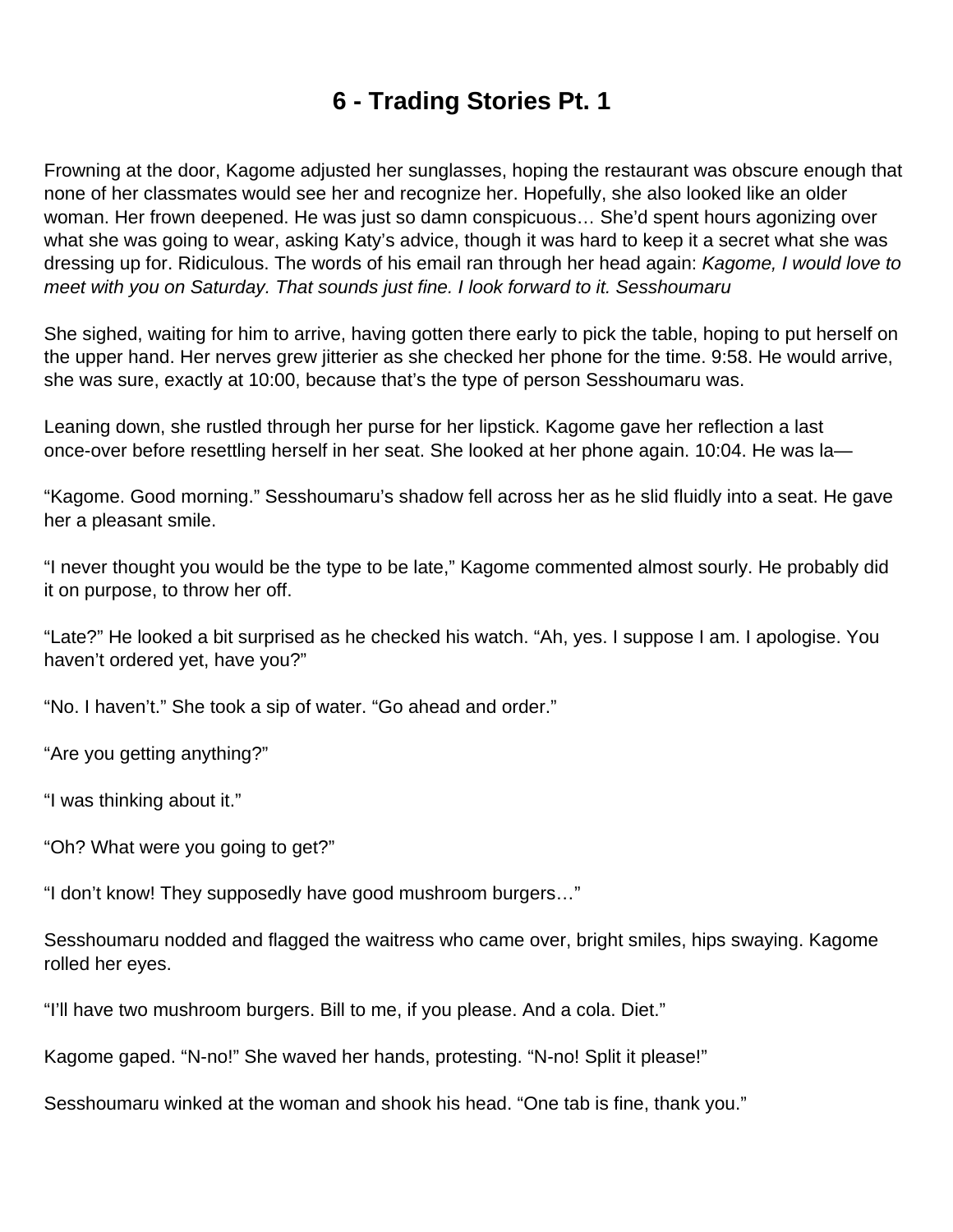The waitress blushed and walked away.

"Sesshoumaru!" Kagome hissed. "You are not paying for me!" What was he doing?! Kagome went into panic mode. If he was thinking to put her in his debt, he had another thing coming—

"Don't worry about it. I have a salary. You're a student with an allowance. Allow me to treat you, so you don't have to worry about money."

Narrowing her eyes suspiciously, she pushed her sunglasses back up onto her head. "Why."

"Why? Why what?"

"Why are you paying for me? You don't have to."

"Of course, but I was hoping to appease your anger some, and give a demonstration of good will. Is that so surprising?"

"Yes! Yes it is!! It's because it's you!" Kagome growled a sigh and laced her fingers through her hair in an attempt to get a hold of herself. Calm down. Just calm down. She took a deep breath and sat back, folding her hands on the table, straightening her spine. "Listen, Sesshoumaru. Why are you here?" she asked.

His eyebrow arched. "Why? I'm teaching here."

"You know what I mean."

He gave her a bittersweet smile, his voice a bit sour. "Starting with an easy question, are you?"

"If you answer mine, I'll answer yours," Kagome stated. True, she was curious, but more importantly, why was he coincidentally at the same school she was, and why was he so obsessed with gaining her good favour?

"It's a long story, you know. There's no simple answer," he replied, leaning back in his chair. His bangs brushed his cheekbones as he shook his head.

"Of course there isn't," Kagome agreed. There was nearly five hundred years of history here. "I still expect the answer. Tell your story, Sesshoumaru. I'll listen."

"I left Japan years ago," he said softly, his deep voice entering story-telling mode as his honey-amber eyes softened. "Though perhaps I should go back further… Time changes rapidly. I…"

Kagome's face tightened as he paused. "I'm not looking for some pre-rehearsed, edited novel, Sesshoumaru," she explained, the words softer than she had wanted.

"Of course. You're the only person I'll have told this to, you understand."

Kagome nodded, understanding, from the Sesshoumaru she had known, he was a private person, the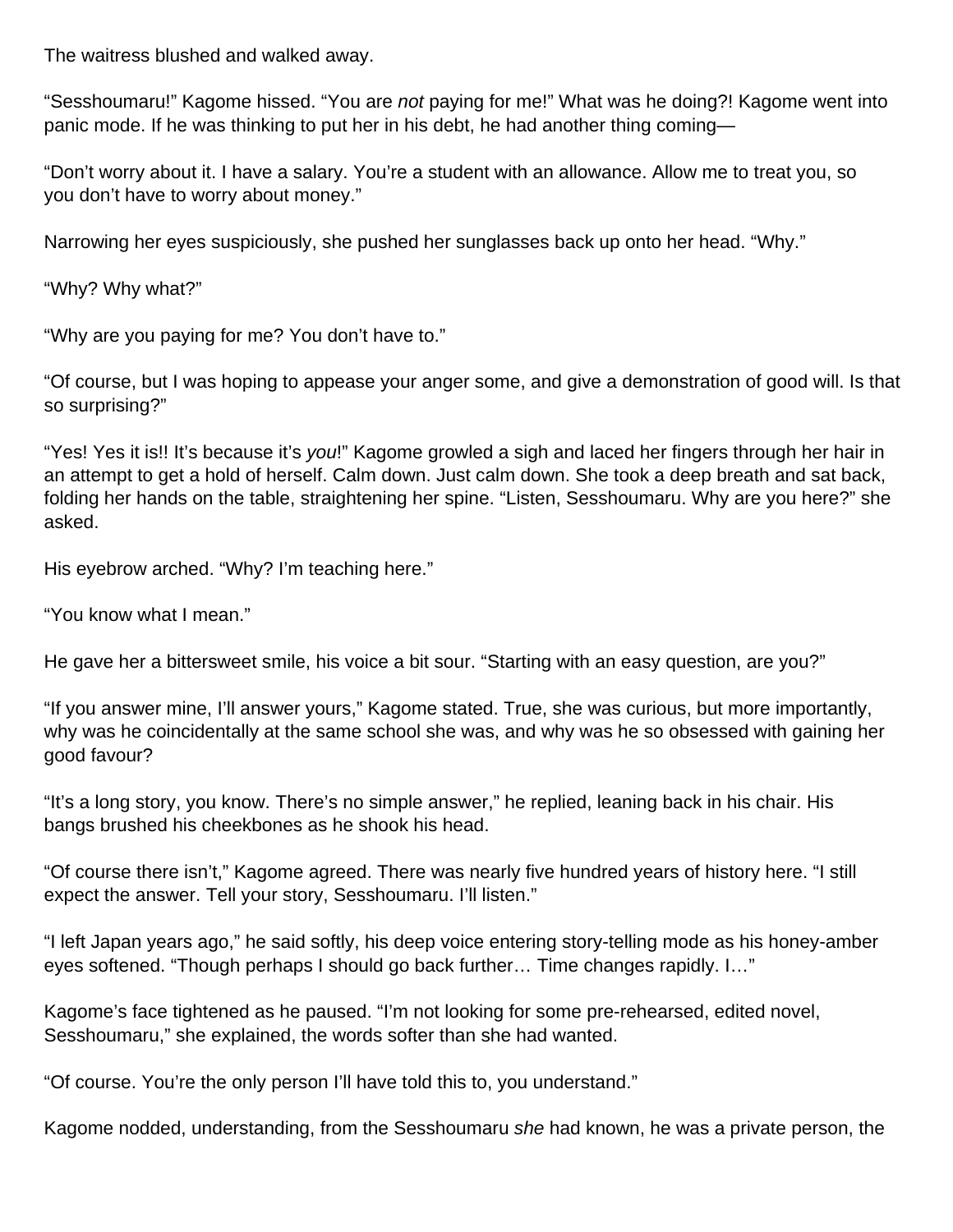necessity of privacy even more pressing in his current situation. "Yes, but that doesn't mean that it can't be pre-rehearsed."

His hollow chuckle went through her. "Too true. Anyway. Rin married a human boy. He was killed, she was pregnant. She… nearly miscarried once, but survived. She had the baby, but died in childbirth."

Why he'd started with Rin, Kagome didn't understand, but knowing how the little girl had traveled with him, she knew he must have had great compassion, if not affection, for her.

"Rin was buried next to her husband. I… I raised her daughter." Kagome nearly smiled at the thought of Sesshoumaru as a grandfather. "Rin's girl, Hikari was her name, Hikari died from disease. She was…twenty four."

Her heart tightening, Kagome pictured him. He probably hadn't changed at all while everything changed around him.

"Anyway," he continued, Kagome noticing his discomfort in telling her this. "I left Japan. I went to Africa. I became bored there, so I went and spent time in England and the British Isles. That too, soon bored me. India, Russia, Greenland, and then I migrated to Canada. That was… boring. I came to the United States after my brief stint in Canada. That was about 60 years ago. 1940s. I…"

When he looked up at her, she nodded almost imperceptibly, waiting for him to continue. He, of course, was skipping over a huge amount of details, but she got the gist of what he was saying. He shrugged and gave her an apologetic smile, a strange expression from the dog demon.

"What does that mean?"

"There's nothing more."

"What do you mean 'there's nothing more?' You've been here for 60-70 years and there's nothing more?" Raising her own eyebrow, Kagome leaned back in her chair, crossing her arms.

"I… I haven't really done a whole lot here. I wrote books for a lack of anything else to do. There were only so many I could write. I got into teaching more by accident than anything else. So that's what I've done."

Narrowing her eyes, Kagome gave him a look. "You traveled, wrote books, and teach. Sesshoumaru, there's more than that, I'm sure."

He shrugged and leaned forward, lacing his fingers and leaning his chin on them. "True. But what about you? How about your story?"

Kagome stiffened, nearly blushing at his eyes staring at her. She shook her head. "We'll do my story la—"

"Hello! Here's your food!" The waitress interrupted her, setting their plates down on the table. "I hope you guys enjoy. Feel free to ask me if you need anything else."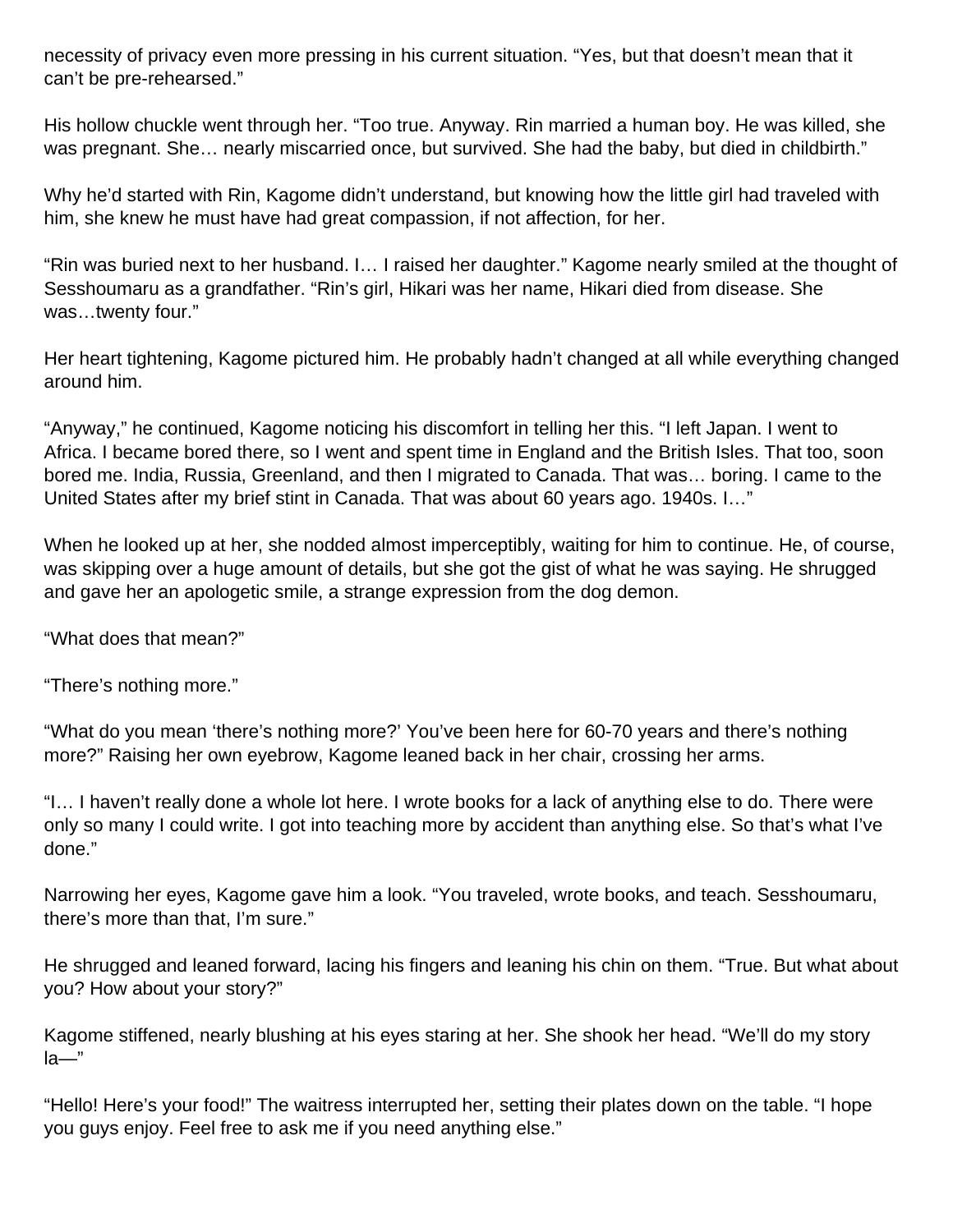"Thank you," Sesshoumaru said as Kagome nodded. When the waitress left, the dog demon looked at Kagome. "How about your story after we eat."

Kagome gave him a reluctant nod, looking away, hoping he would forget about it by the time they were finished eating.

"Don't worry," he continued. "I won't forget." Sesshoumaru smiled and took a bite out of his burger.

\_\_\_\_\_\_\_\_\_\_\_\_\_\_\_\_\_\_\_\_\_\_\_\_\_\_\_\_\_\_\_\_\_\_\_\_\_\_\_\_\_\_\_\_\_\_\_\_\_\_\_\_\_\_\_\_\_\_\_\_\_\_\_\_\_\_\_\_\_\_\_\_\_\_\_\_\_\_\_

Damn! There was no place to park! That was the one thing about college campuses; there was never any place to park—and if you wanted free parking? Forget it. Sesshoumaru drove around the block for the fourth time, having not calculated this into his schedule. Damn it! "Ah!" He stomped on the gas, spying a parking space, maneuvering his car into the small spot. Finally. Jumping out and adjusting his clothing, Sesshoumaru made his way casually towards the restaurant. He was late.

"Kagome," he said as he walked up to the girl who was checking her phone. She was probably peeved. "Good morning." He smiled, hoping to alleviate her tension.

It didn't work. "I never thought you would be the type to be late."

"Late?" He replied, pretending he hadn't noticed the time as he checked his watch. "Ah, yes. I suppose I am. I apologise." He was going to have to work really hard to gain her trust. "You haven't ordered yet, have you?"

"No. I haven't. Go ahead and order."

"Are you getting anything?" Really hard. He sat and took a sip of the water glass that was presumably for him.

"I was thinking about it."

"Oh? What are you going to get?" She certainly wasn't forthcoming with her answers.

"I don't know! They supposed have good mushroom burgers…"

He nodded and flagged the waitress who was quick to respond, swaying her hips to catch his attention. He ignored her flagrant attempts to catch his favour. "I'll have two mushroom burgers. Bill to me, if you please. And a cola. Diet."

Out of the corner of his eye, he saw the girl's jaw drop. "N-no!" Her hands waved in protest. "N-no! Split it please!"

Using the woman's appreciation of his appearance to his advantage, Sesshoumaru winked and shook his head. "On tab is fine, thank you." She blushed and ducked her head before walking away.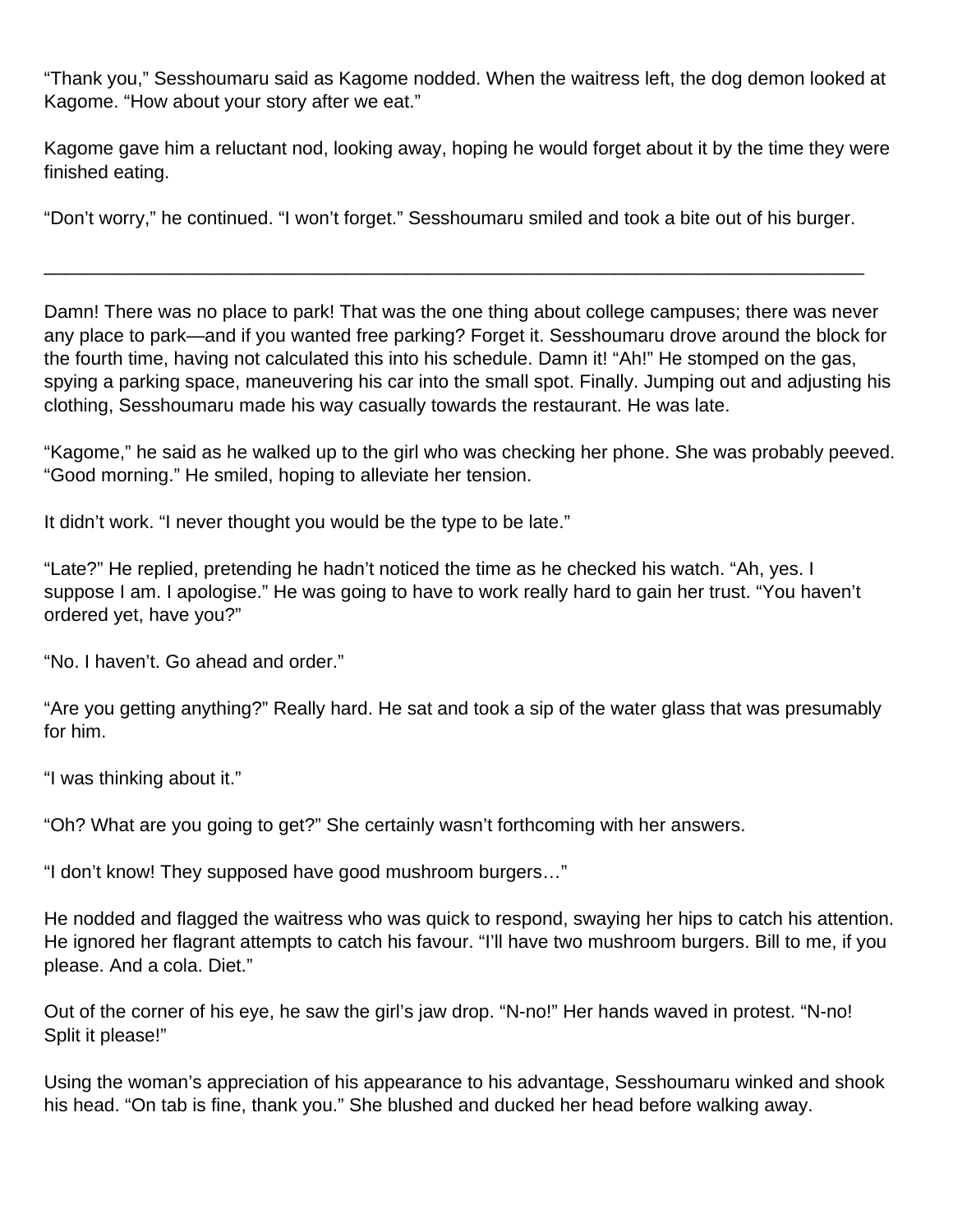"Sesshoumaru!" Kagome hissed, blue eyes spitting fire behind her sunglasses. "You are not paying for me!"

That had backfired, he sighed mentally. "Don't worry about it. I have a salary. You're a student with an allowance. Allow me to treat you, so you don't have to worry about money."

Kagome pushed her sunglasses off of her face, giving him a clearer view of her emotions. "Why."

"Why? Why what?"

"Why are you paying for me? You don't have to."

"Of course, but I was hoping to appease your anger some, and give a demonstration of good will. Is that so surprising?" Obviously, her view of him was greatly out-dated. He'd lived among humans long enough to understand the way they lived and how they thought.

"Yes! Yes it is!! It's because it's you!" The girl gripped her hair in frustration, growling softly. He almost chuckled. After she had regained control of her mental functions, she sat back and met his eyes. "Listen, Sesshoumaru. Why are you here?"

Choosing to misread her question, he replied, "Why? I'm teaching here."

"You know what I mean."

Of course he did, he just preferred not to jump to that… "Starting with an easy question, are you?"

"If you answer mine, I'll answer yours," she said, her voice firm, broking no argument.

"It's a long story, you know. There's no simple answer," he warned her as he leaned back.

"Of course there isn't," she agreed readily. "I still expect the answer. Tell your story, Sesshoumaru. I'll listen."

He smiled to himself. This was what he wanted. Here was the bridge. Here was where they could connect. "I left Japan years ago. Though perhaps I should go back further… Time changes rapidly. I…" Where to start? Pain threatened the corners of his heart as he thought how best to tell it.

"I'm not looking for some pre-rehearsed edited novel, Sesshoumaru," she said, saying the words that he needed, almost as if she understood. Sesshoumaru expected she did.

"Of course. You're the only person I'll have told this to, you understand," he warned her again.

The girl nodded, and Sesshoumaru trusted that she *did* understand. "Yes, but that doesn't mean that it can't be pre-rehearsed."

"Too true. Anyway." Giving a mirthless laugh, Sesshoumaru nodded and began. "Rin married a human boy. He was killed, she was pregnant. She… nearly miscarried once, but survived. She had the baby, but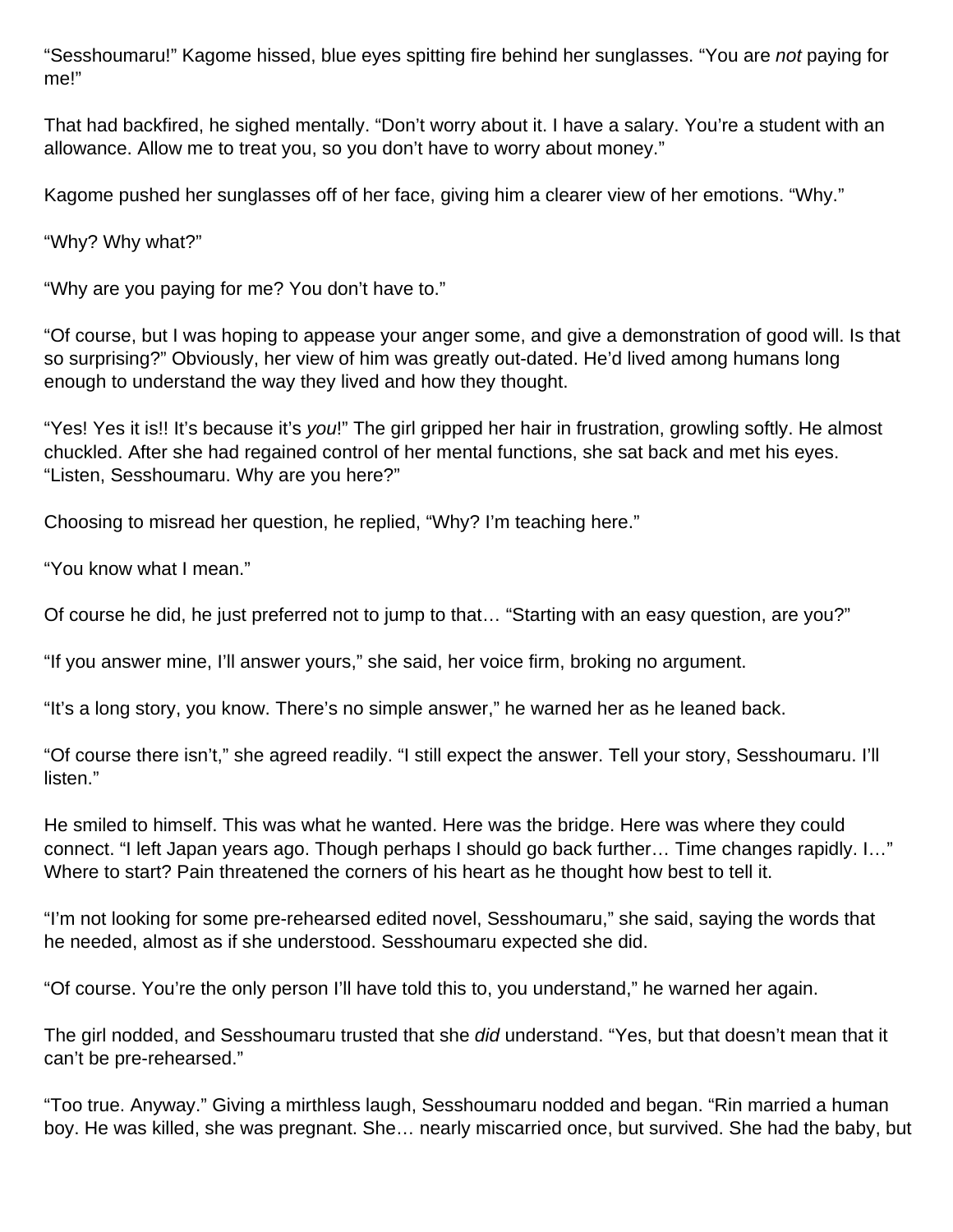died in childbirth." This was where his affection for Japan had died. Rin had been the light in his life, the joy. Her happiness gave him pleasure. "Rin was buried next to her husband. I… I raised her daughter. Rin's girl, Hikari was her name, Hikari, died from disease. She was… twenty four." She was so young, so like her mother. So much happiness lost and wasted away, the same with her body. After Hikari had died, there was nothing left in that land. There was no more use for the daiyoukai, the House of the West, his lineage. Youkai were dying out, and so his place in the world was coveted. There was no use in fighting for something he did not want. So he chose to blend. "Anyway, I left Japan… I went to Africa. I became bored there, so I went and spent time in England and the British Isles. That too, soon bored me. India, Russia, Greenland, and then I migrated to Canada. That was… boring. I came to the United States after my brief stint in Canada. That was about 60 years ago. 1940s. I…" He paused, looking up at Kagome, a bit surprised to see her serious blue eyes trained on him. The in between bits weren't so interesting, but he had learned many things, both about humans and about himself. He caught Kagome's nod, and gave her a small shrug and sorry smile.

"What does that mean?" Kagome looked confused.

"There's nothing more."

"What do you mean 'there's nothing more?' You've been here for 60-70 years and there's nothing more?" Kagome leaned back, folding her arms across her chest, giving him a challenging look.

Feeling at a lack for detail, Sesshoumaru continued, "I… I haven't really done a whole lot here. I wrote books for a lack of anything else to do. There were only so many I could write. I got into teaching more by accident than anything else. So that's what I've done."

She still looked suspicious. "You traveled, wrote books, and teach. Sesshoumaru, there's more than that, I'm sure."

Shrugging, the demon leaned forward and laced his fingers, setting his chin atop them. "True." There was more. There had been incidents. He had been required to move, change his appearance, create a new identity… He had had run-ins with humans who had inklings of what he was and there had been deaths. They got too close. There were women… Only a very few, and none could be kept too close, so they always left in the end. "But what about you? How about your story?"

She stiffened at the sudden turn of conversation, flushing slightly. Shaking her head, she defected, "We'll do my story la—"

"Hello! Here's your food!" The waitress cut Kagome off, much to Sesshoumaru's irritation, but set their plates down on the table. It did smell good, he had to admit. "I hope you guys enjoy! Feel free to ask me if you need anything else."

"Thank you," Sesshoumaru dismissed. He waited until she left before saying, "How about your story after we eat."

Kagome nodded reluctantly, clearly not pleased about being cornered into spilling her secrets.

"Don't worry," he assured "I won't forget." He gave her a smile and then picked up his burger and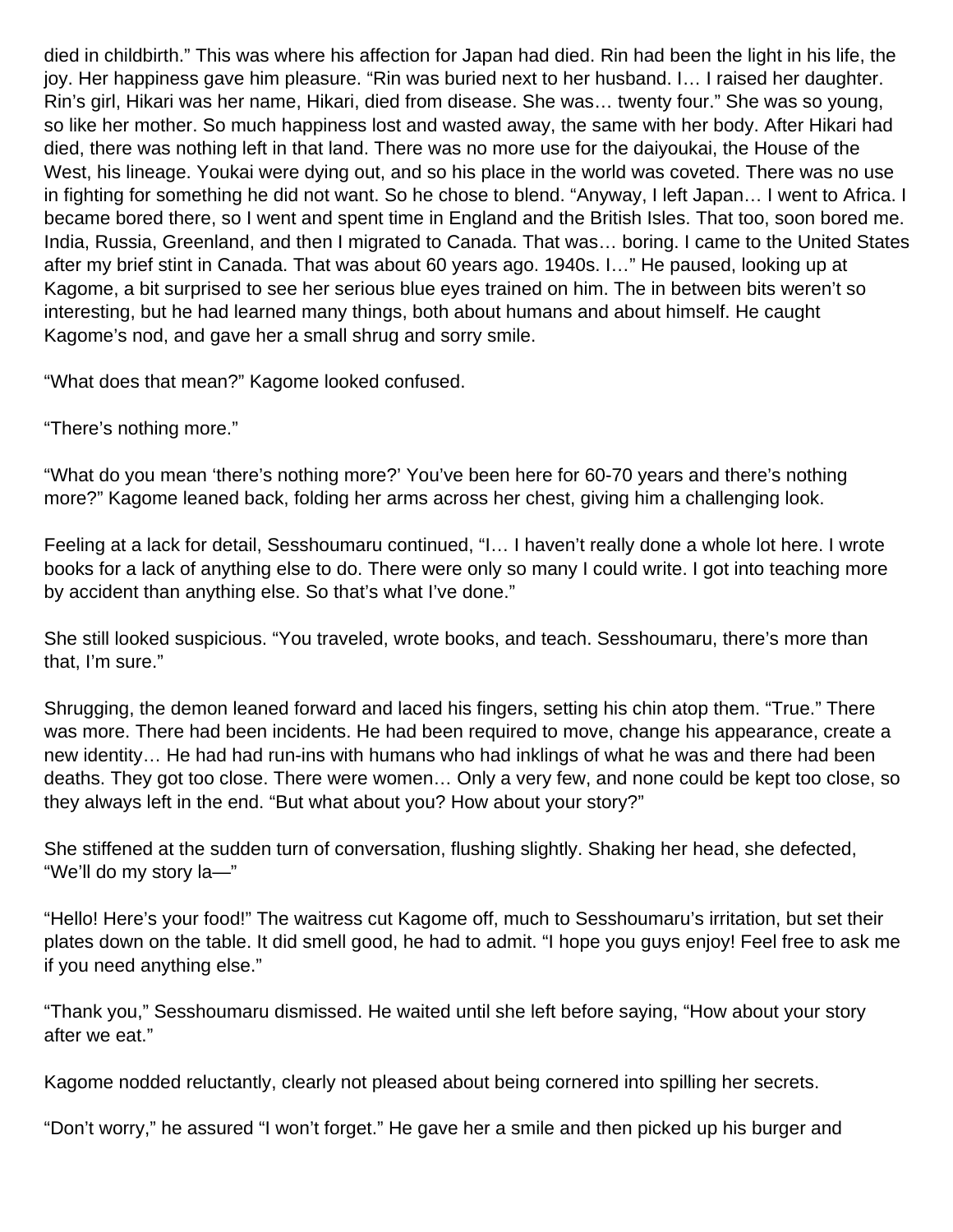took a bite.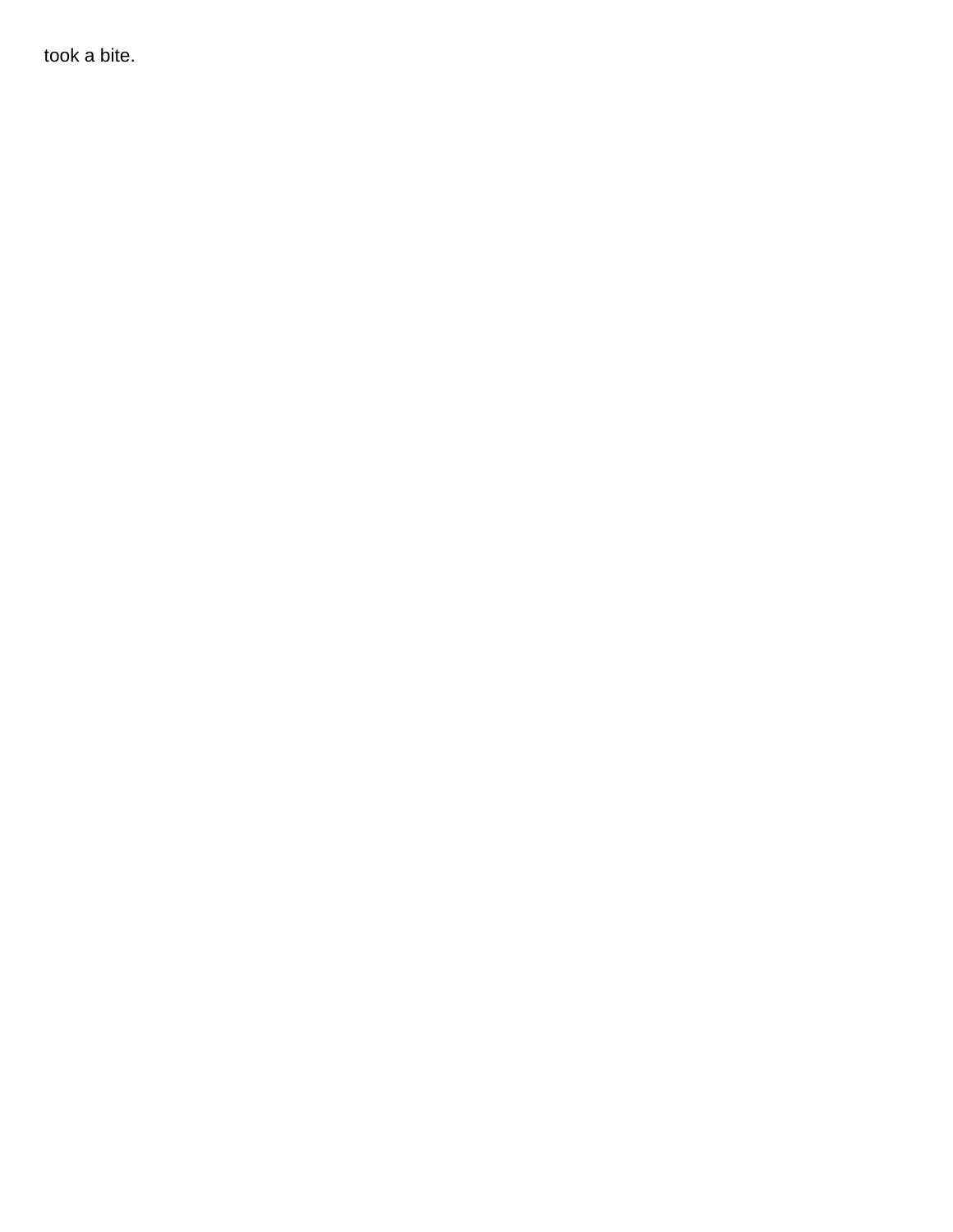# **7 - Trading Stories Pt. 2**

<span id="page-40-0"></span>Author notes: I just want to say, thanks for all of your reviews.  $\sim$  They keep my going! I really appreciate you guys leaving them. There was something else I wanted to say, but of course... I've forgotten... haha.

Right, I remembered: There are potential ending spoilers in Kagome's story... Just so you know. But I am taking some liberties.

Anyway. Please enjoy!

~~~~~~~~~~~~~~~~~~~~~~~~~~~~~~~~~

She wiped her mouth and sat back, satisfied. They hadn't talked much while eating, much to Kagome's relief. He'd left much out of his story when he told her, so that meant it was fair for her to do the same. She frowned, thinking of her own past and how best to avoid breaking down and sobbing hysterically as she so often did when she dwelled for too long on the subject. Glancing at the man across from her from beneath her bangs, Kagome opened her mouth to speak.

"Hey! You guys finished? Here's the check, Sir. I hope you guys enjoyed your food!" the waitress interrupted.

Snapping her mouth shut again, Kagome didn't meet the waitress's eyes, pushing her plate towards her. "Thanks. Yeah, it was good."

They sat in silence after the waitress left, returning Sesshoumaru's card. Sesshoumaru leaned forward, his face familiarly unreadable. "So. Now that we're finished…" Kagome's heart sank. "I would like to hear your story."

Steeling her heart, Kagome sighed deeply seeing no way out of telling him. "I'm sure you know how it feels to lose everything that you love and know. You understand that, Sesshoumaru. But losing everything you love all at the same time…" She shook her head, saying quietly, "It's rough, to put it lightly. I don't even know what happened to them. Inu Yasha, Sango, Miroku… Shippo…" She watched his face for a reaction. His honey eyes may as well have been a mirror. Nothing to see but her own reflection. "I loved him, Sesshoumaru. I still do. Apparently the universe thought it fit to only give me as much time with him as I'd spent in the past. Three years. I had three years of happiness with him, Sesshoumaru. Then…" She took a deep breath, willing her heart to beat more slowly, tamping down on her rising emotions. "And then I was dragged back to the present. Though perhaps I should back up." She dragged another breath through her unwilling lungs, pushing her hair back out of her face. "As you know, I traveled with your brother, as the Shikon miko. That's how you knew me." She looked up at him.

Sesshoumaru nodded. "Right. I remember."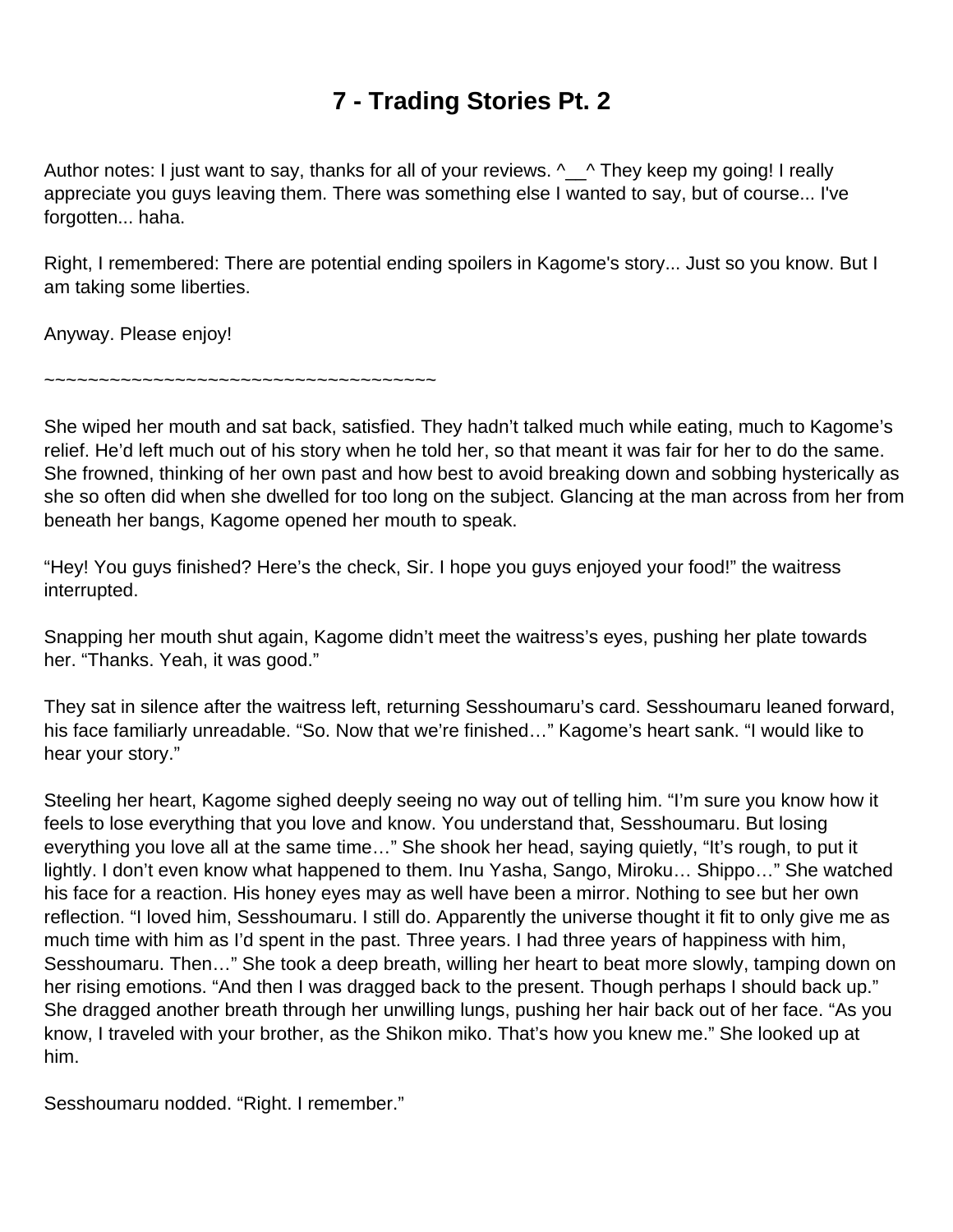"This is really my time. I belong here, but through some… I don't know. Somehow I traveled back in time, through the well. The Bone Eater's Well that I wrote about in my paper. It's all true. I don't know how it worked exactly, but I was able to hop back and forth between the Feudal Era and this present whenever I went through the well."

"Can you still?" Sesshoumaru interrupted, leaning forward.

Kagome gave him a withering look, her eyes beginning to burn. "Do you think if I could, I would be here? I was in love with him Sesshoumaru. I'm certain he's long dead by now… He would have found me…" She cleared her throat and continued. "Let me finish and then tell me about what you know."

Sesshoumaru nodded and Kagome thought she saw an almost imperceptible tightening around his eyes.

"Anyway, after Naraku was defeated and the jewel purified, then I returned to the present. I spent three years here without him, without them, and then the well happened to open up again, and I was able to return to the past. I…" her voice broke. "I was only there for three years and then I was—I don't even know how to describe it to you. I was just… yanked back to the future—my present. This time. The well didn't work again. Believe me. I tried. I guess my mother got sick of me moping around so sent me here. I broke my ankle one time, jumping into the well." She smiled bitterly, eyes watering. "Ugh! It's ridiculous!" She scrubbed at her eyes, wiping away the tears, feeling pathetic. "This… Ugh. Nevermind. I'll just… I'll be right back. I'm going to the washro—" Kagome made to stood up but stopped as her wrist was grabbed. Sesshoumaru's long fingers circled her wrist, but she didn't dare meet his eyes for fear of bursting into tears.

"Kagome…" he said so quietly and gently that it almost broke her. "Don't worry about it. I understand. You were right. I do understand."

She sank back into her seat off of her shaking legs. "Don't, Sesshoumaru. Stop, please. If you be nice to me I'll cry. I don't want to," Kagome threatened, not wanting her former enemy to see her so weak, neglecting to remember the times he'd probably seen fighting futilely back in the Feudal Era.

She felt more than saw him shake his head. "Don't worry about it, really," he continued kindly. "I won't mind, because I understand, more than anyone else. Would you… like to go somewhere more private?"

Kagome shook her head. "No, no, just… just let me calm down," she whispered, knowing he'd hear her, the tears sliding down her cheeks as she blinked, taking deep breaths. Well this was embarrassing. Definitely what she had been afraid of and definitely not what she had wanted to happen. She looked up through her bangs again, Sesshoumaru's hand lingering on top of hers. Kagome flushed, sniffling, still not willing to meet Sesshoumaru's eyes. He did understand. "Um…" She pulled at her hand gently.

"Ah. Yes. Um. Sorry. Of course," Sesshoumaru said quickly, sounding almost flustered, as he pulled his hands away slowly.

Bending down to her bag, Kagome pulled out the pack of tissues, wiping her eyes and blowing her nose. "I'm sorry. I just—"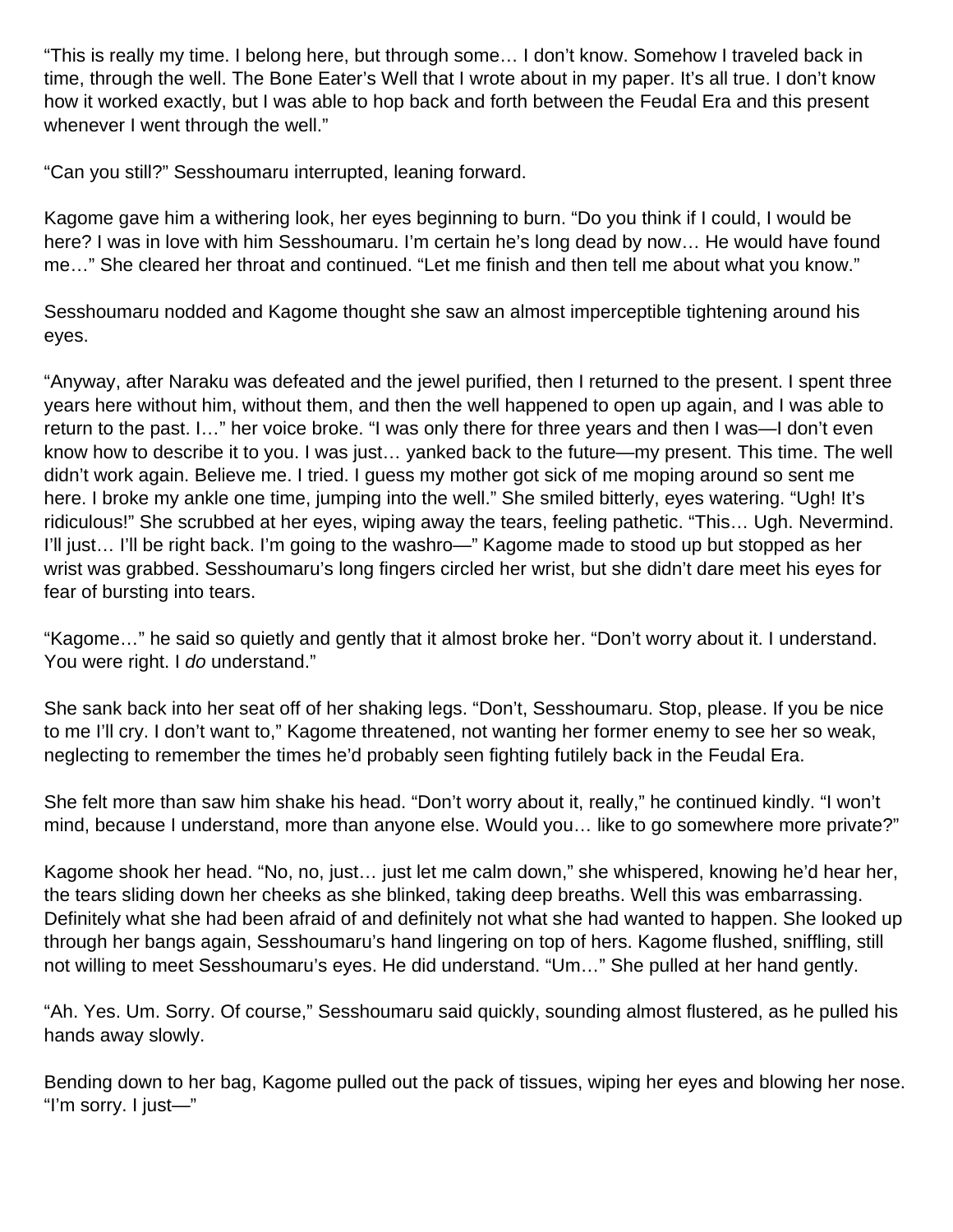"You don't have to apologise for something that makes you unhappy, Kagome. You don't need to apolgise for emotions either," interrupted the demon. "You should trust me on that one."

Laughing suddenly, Kagome sniffled, finally meeting his ambery eyes and giving him a small smile. "I suppose you're right on that one..."

"Of course." He gave her a smile that made her feel fluttery and then stood. "Well, now that I've caused you enough trauma, shall we go? Would you like dessert at… Dairy Queen?"

Her eyes almost spun at the thought of Sesshoumaru even saying the words 'Dairy Queen,' let alone eating there. "Um…"

"If you don't want to, that's fine, but I just thought I should offer, to make up for making you cry," the tall man said, offering her his hand.

Kagome kept her face down lest she regard the man like an alien. This was so not Sesshoumaru.

"Kagome?"

"What's wrong with you?" She began to giggle, the absurdity of the situation finally getting to her.

"I beg your pardon?"

Eyes watering again, Kagome continued to giggle, her shoulders quivering with the effort to keep them quiet. "Nevermind… Let's just go get ice cream…" Picking up her bag and slinging it over her shoulder, she walked passed Sesshoumaru, shaking her head at herself.

~ ~ ~ ~ ~ ~ ~ ~ ~ ~ ~ ~ ~ ~ ~ ~ ~ ~ ~ ~ ~ ~ ~ ~

Sesshoumaru waited while Kagome stalled, eating, wiping her mouth, avoiding his eyes, drinking. He let her. When she had finished, he pretended he didn't notice her eyes on him. He could fairly see the words written across her face. She was looking for some way out of telling her story. But if he had told his, then she would have to tell hers. He could smell that she was uncomfortable and nervous. Admittedly, he felt badly about that, but curiosity over-ruled his pity.

When she opened her mouth to say something, the waitress zeroed in on their table. "Hey! You guys finished? Here's the check, Sir. I hope you guys enjoyed your food!" Kagome's mouth snapped shut with an audible (to him) snap.

Sesshoumaru soothed his irritation as he accepted the slip of paper and pulled his wallet from his back pocket, and handing her his card.

"Thanks," Kagome muttered. "Yeah, it was good."

Sesshoumaru leaned forward on his elbows, gazing at the girl. He was highly curious about why she was here, and what her story was. There was no reasonable explanation that he had been able to fathom, and her being a demon was not plausible. She was a miko. He knew that much. The waitress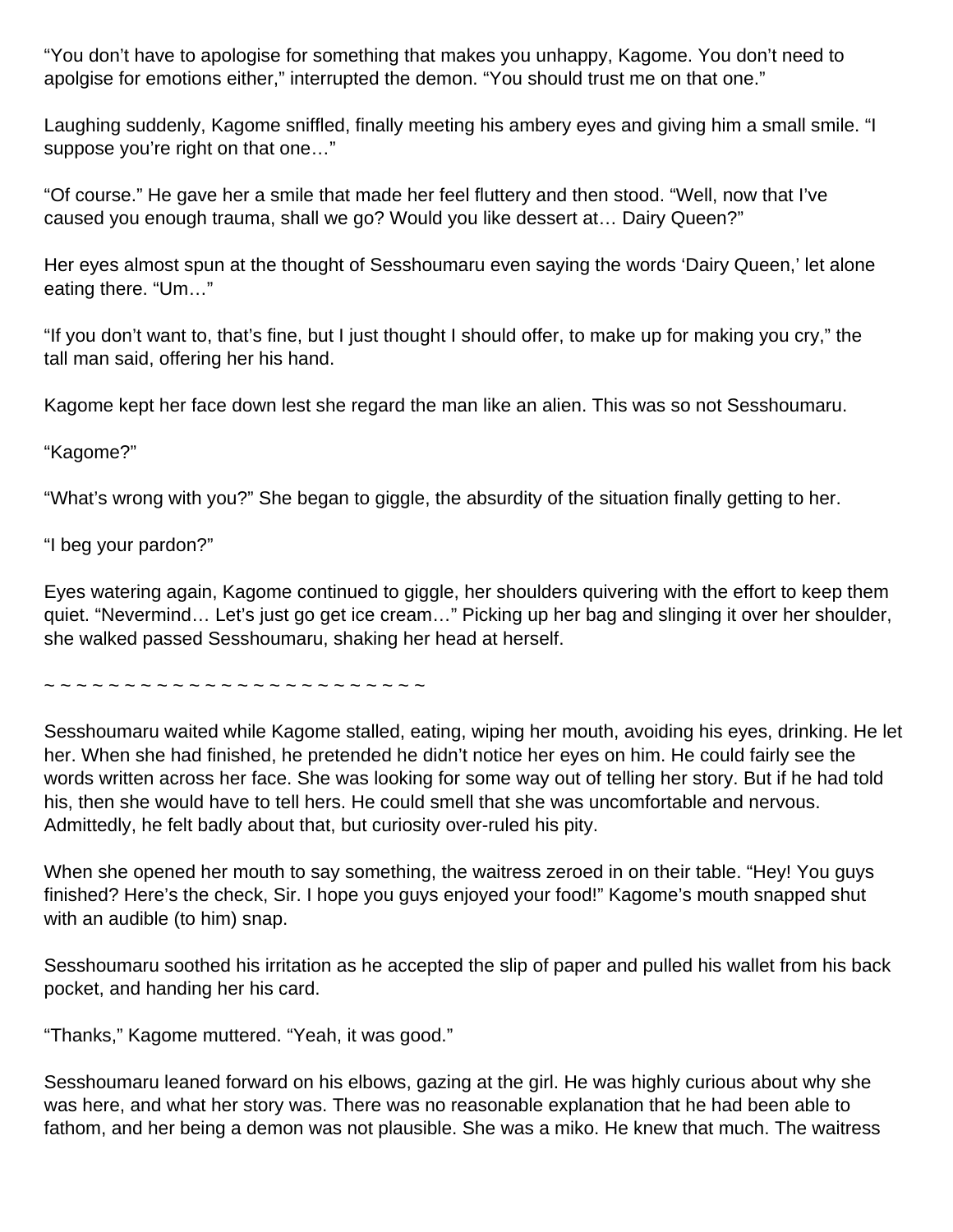returned with his card and then left. "So," he began, how they were alone. "Now that we're finished… I would like to hear your story." Her unease came off her in waves.

He watched her as she mentally prepared herself. "I'm sure you know how it feels to lose everything that you love and know. You understand that, Sesshoumaru. But losing everything at the same time…"

There was truth in that statement. Losing everything at the same time would be devastating, but watching those that you loved grow old and die was just as heart-breaking. Now was not the time, however, for comparing heartache.

"It's rough, to put it lightly," she said, his own emotions echoing the pain he saw on her face. "I don't even know what happened to them. Inu Yasha, Sango, Miroku… Shippo…" Here she looked up at him as if she expected some sort of reaction.

He gave her none. The mention of his brother's name had long ceased to ruffle him. There was simply no point any more. What she said next, however, did give him cause to rethink his ambivalence, though he was unsure why.

"I loved him, Sesshoumaru. I still do. Apparently the universe thought it fit to only give me as much time with him as I'd spent in the past. Three years. I had three years of happiness with him, Sesshoumaru. Then…" Another deep breath as her heart sped up. "And then I was dragged back to the present. Though perhaps I should back up."

That would help him considerably. What she was saying didn't make sense. Time travel? That was impossible.

"As you know, I traveled with your brother, as the Shikon miko. That's how you knew me." She looked up, her blue eyes filled with hurt.

True enough. Perhaps time travel wasn't as absurd as scientists might believe it. He was a demon, for goodness sake. Humans had long forgotten their belief in such creatures, so perhaps… "Right. I remember."

"This is really my time. I belong here, but through some…I don't know. Somehow I traveled back in time, through the well. The Bone Eater's Well that I wrote about in my paper. It's all true. I don't know how it worked exactly, but I was able to hop back and forth between the Feudal Era and this present whenever I went through the well."

"Can you still?" Sesshoumaru inquired, wondering for himself if he could go back, just… Just for fun? He could… If he went back, he could see Rin, he could—he met her eyes and almost shrank back from her stark stare of ridicule and anguish.

"Do you think if I could, I would be here? I was in love with him Sesshoumaru. I'm certain he's long dead by now… He would have found me…" She stopped and cleared her throat, emotion burning brightly in her scent. "Let me finish and then tell me about what you know."

He should. However, if the past still pained her this much, then perhaps that would wait for later. He did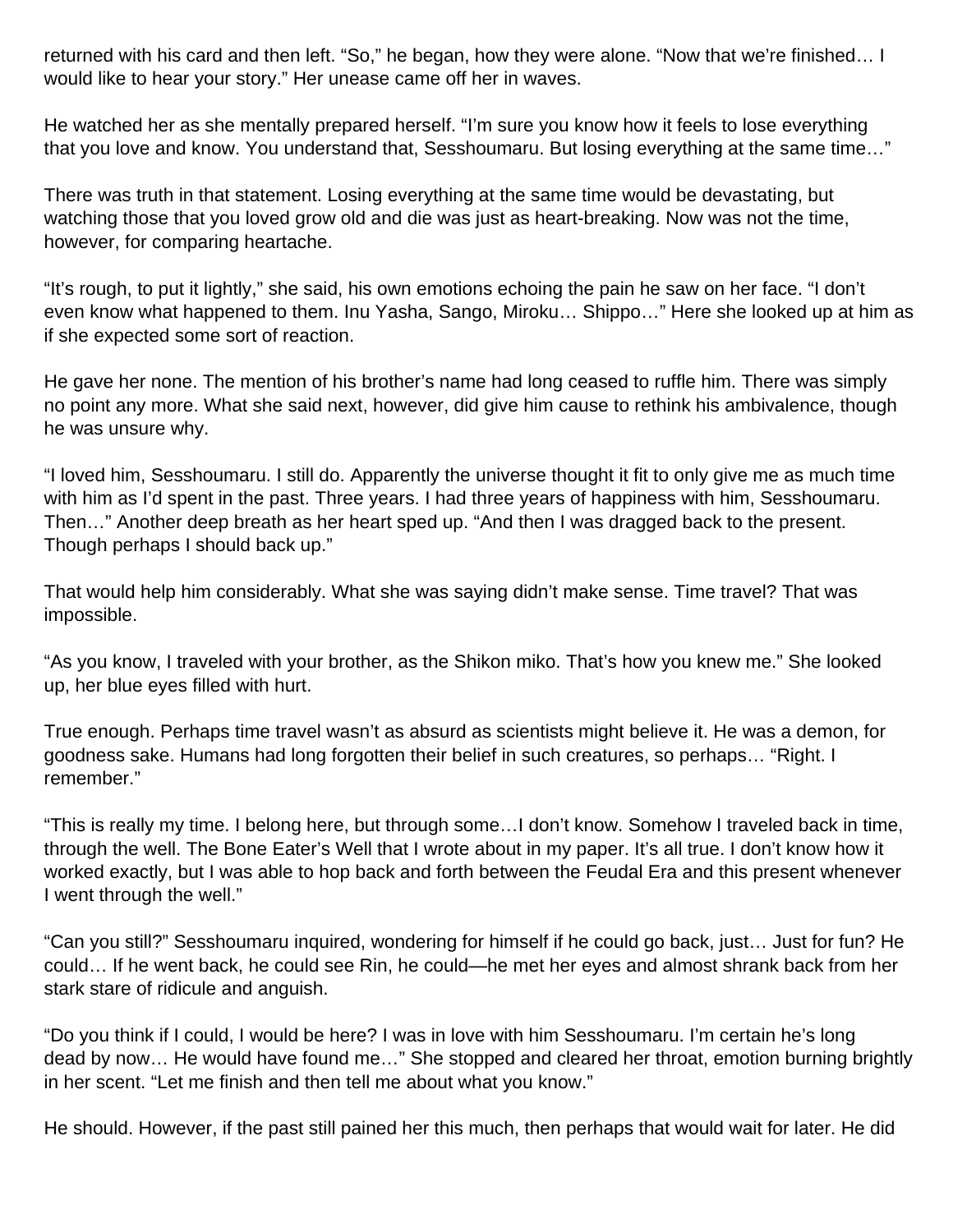know of his brother's demise, as well as her friends. He had kept quiet tabs on his brother and the humans, never realizing that the information might ever be useful in the future, might assuage her questions. He nodded, realizing that that same information was still painful for him as well.

"Anyway, after Naraku was defeated and the jewel purified, then I returned to the present. I spent three years here without him, without them, and then the well happened to open up again, and I was able to return to the past. I…" Her voice broke and her eyes seemed to focus on something else that wasn't in the restaurant with them. "I was only there for three years and then I was—I don't even know how to describe it to you. I was just… yanked back to the future—my present. This time. The well didn't work again. Believe me. I tried. I guess my mother got sick of me moping around so sent me here. I broke my ankle one time, jumping into the well." She gave him a bittersweet, aching smile, the scent of tears drifting across the table.

"Ugh! It's ridiculous!" She exclaimed suddenly, scrubbing her eyes to wipe away the tears. "This… Ugh. Nevermind. I'll just… I'll be right back. I'm going to the washro—"

Sesshoumaru grabbed her wrist, stopping her from rising completely. If she left, he would lose her, any hope of a connection that they might make. He didn't want her to cry alone which was, undoubtedly, what she would do. Females often did.

"Kagome…" He said as gently as he manage, waiting for her to meet his eyes. "Don't worry about it. I understand. You were right. I do understand." She was very close to crying, upset and distressed. He waited, not realizing that he was holding his breath, for her to sit again. He didn't want her to raise those barriers again.

Finally sinking back into her seat, Kagome still didn't meet his eyes. "Don't, Sesshoumaru. Stop, please. If you be nice to me I'll cry. I don't want to."

He almost smiled. He'd seen her cry before. He knew his brother had pushed her to the task before. It didn't matter. They were both pitiful beings, there was no reason for her obvious shame. He shook his head. "Don't worry about it, really. I won't mind, because I understand. Would you… like to go somewhere more private?"

The girl shook her head and whispered, "No, no, just… just let me calm down." He could smell the tears, but let her cry, pretending not to notice. He waited patiently, watching her, his hand resting on top of her small one. She finally peeked at him through her bangs and then pulled lightly on her hand under his. "Um…"

Oops. "Ah. Yes. Um. Sorry. Of course," he said too quickly for his pride, pulling his hand back, wanting it to linger there.

Kagome leaned over and returned upright with a tissue, taking care of the evidence of her distress. "I'm sorry. I just—"

"You don't have to apologise for something that makes you unhappy, Kagome," Sesshoumaru quickly interrupted. "You don't need to apologise for emotions either. You should trust me on that one." He joked, hoping she might cheer up more quickly.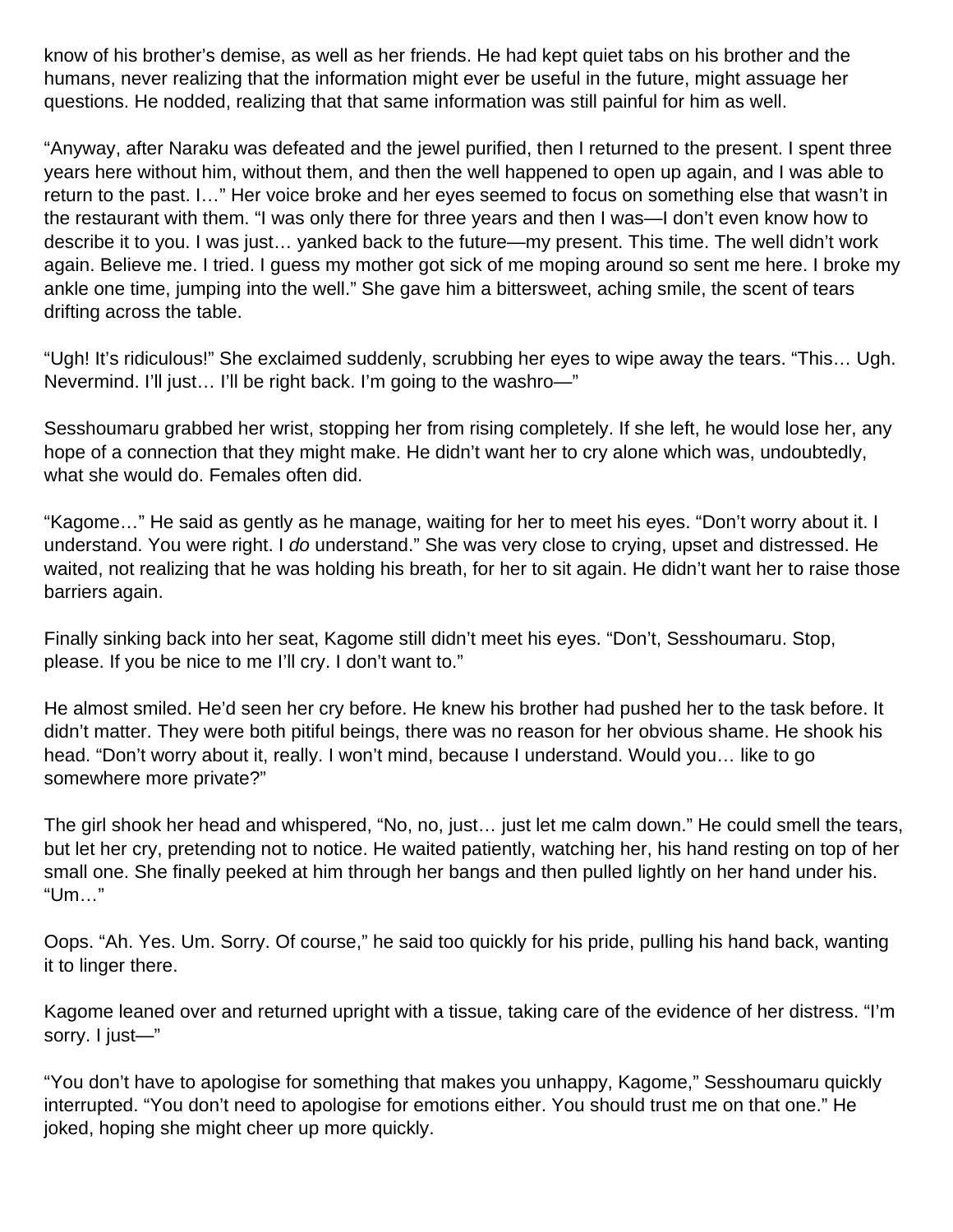To his instant pleasure, she laughed, sniffling. Finally looking up at him, she gave him a small smile that meant broken barriers and a bright potential. "I suppose you're right on that one."

"Of course," he replied, hardly helping the smile that curled his lips, pleased also by her increasing heartbeat. Standing, he continued, "Well, now that I've caused you enough trauma, shall we go? Would you like dessert at… Dairy Queen?" He liked Dairy Queen. He liked their Oreo blizzards. And treating the girl might further ingratiate himself. He held a hand out to her, perplexed by the sudden surprise lacing her scent. She didn't look at him. "Kagome?"

"What is wrong with you?" His surprise barely had time to register before she giggled.

### "I beg your pardon?"

The girl continued her giggling, standing. Thinking rapidly for the reason behind his mirth, he came up with no reason. "Nevermind…" she said. "Let's just go get ice cream." He almost missed it as she leaned over and grabbed her bag, walking by him, her scent full in his nose. As she shook her head, he dumped some cash on the table and then hurried after her, still wondering what she had thought was so funny.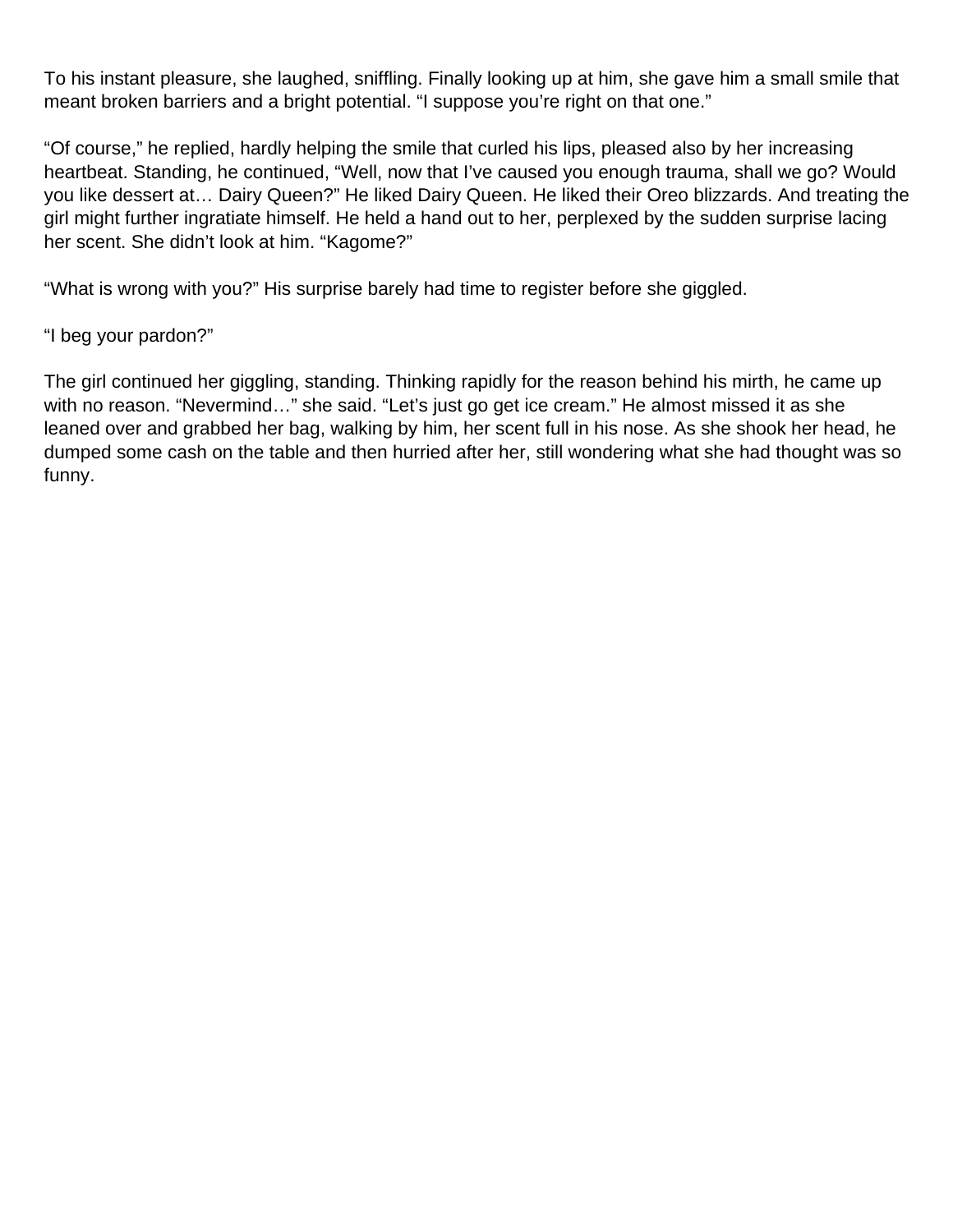### **8 - Reflections**

<span id="page-46-0"></span>The rest of Saturday passed quickly. Sunday, however, dragged. Tossing herself back on her bed, Kagome sighed. Michelle had gone home for the weekend as usual, leaving Kagome in the room alone. It was private time Kagome usually relished, but this weekend it was maddening. With no distractions from her room-mate, all Kagome had to think about was Sesshoumaru and their little 'date,' though the word made her shiver with something that she couldn't really put a finger on. Setting her computer aside, she tip-toed down to Katy's room and knocked on the door. "Katy?"

When there was no answer, Kagome knocked harder. "Katy?"

"Mmf… C'min!" came the muffled reply.

Pushing the door open, Kagome stuck her head in. "Katy? Are you awake?"

"Y'm 'wake…" Katy raised her tousled head from her pillow and blinked bleary-eyed at Kagome. "Sup…?"

With an affectionate smile, Kagome walked in and shut the door behind her, perching herself on Katy's desk chair. "I'm sorry for waking you. I was…well, I just wanted someone to talk to me and keep me company."

"Mm, no. No problem," Katy replied, sliding off of her lofted bed and heading towards her closet. "What's the story?"

"Well…" Kagome was suddenly shy as she dropped her eyes and shifted on her feet.

"Woah," Katy exaggerated, seeing her in the mirror. "I know that look. You met a boy! Who was it! What happened? What's the—you have to tell me the whole story!"

"Woah, woah, woah—Katy! Don't just… don't jump to conclusions!" Kagome protested. "This isn't—"

"Don't you lie to me." Katy cocked her hip and gave her a look. "You need to tell me the whole story. Don't tell me that isn't why you came in here. You're just bustin' to get it off your chest."

Almost shocked by the amount of perception the girl was capable of, Kagome gaped at her. "Wow."

"I know, I'm awesome, right?" was Katy's sly reply. "So. Spill."

Giving an exaggerated sigh as if Katy were pulling the information from her, Kagome rolled her shoulders and her eyes. "Fine, fine…"

"Pop a squat and spill, sister!"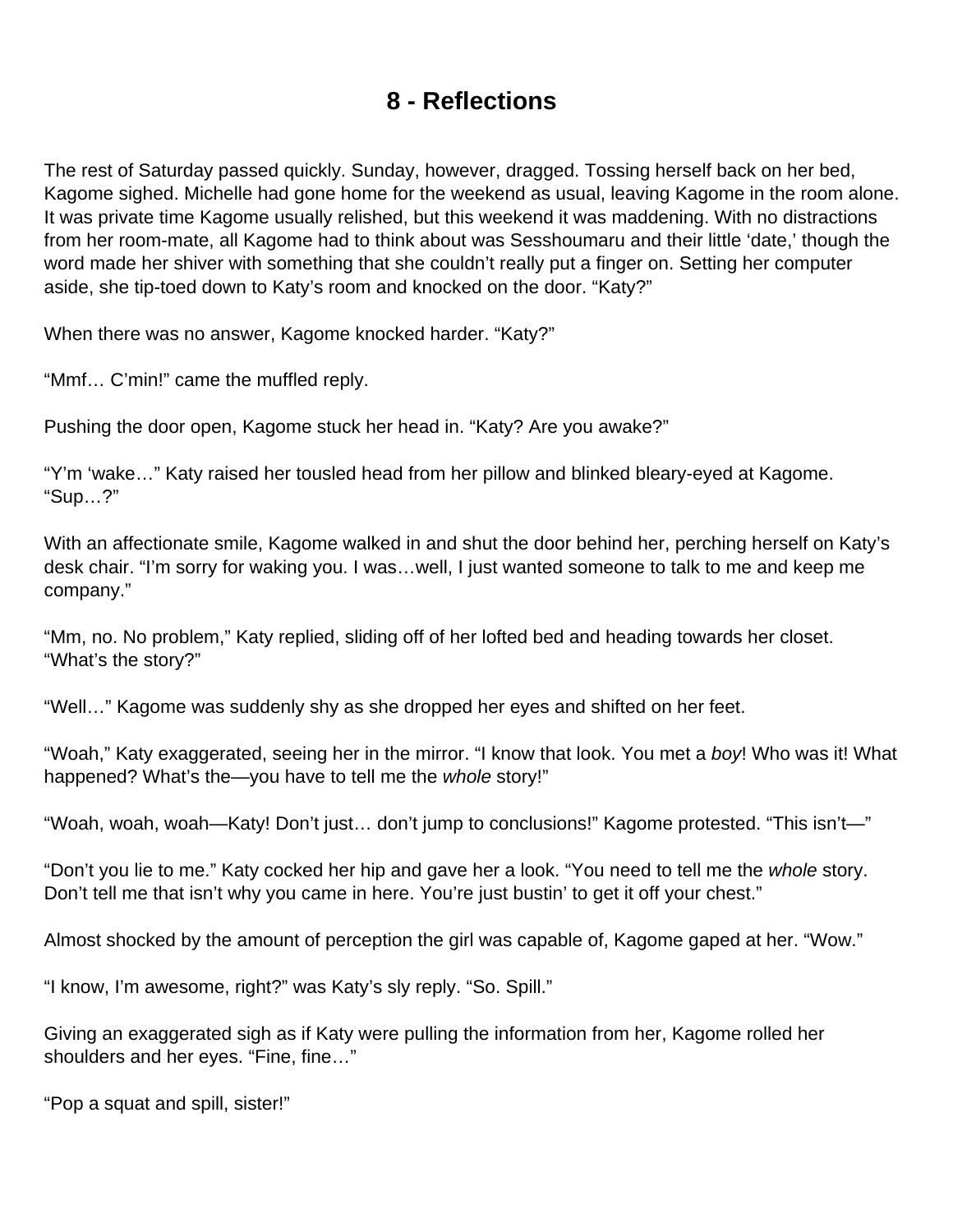Kagome couldn't help but laugh as she followed the other girl's advice. "Well, you're going to…not be too happy with me, but—"

Katy gaped. "No. Way. You didn't. You… Did you do what I think you did?"

"Yeah, probably. I saw Professor Inukami." The false name suddenly didn't seem so putrid in her mouth.

"Alone!"

"Yup. Alone. We met yesterday. At Jacob's. We had mushroom burgers. It was very strange to me."

"Strange? Why? He's not that old."

Kagome nearly choked. Old didn't even cut it. Sesshoumaru was ancient.

"You okay?" Katy queried.

"Um… fine. Yeah. Fine."

"So what did you talk about?" Katy grabbed a brush and dragged it through her hair. "I said I wanted to hear all."

Shrugging, Kagome continued, "Well, we talked about… the past, I guess; by which I mean our stories, you know, how our life went and stuff like that."

"Wow, deep stuff on a first date!"

"Don't call it that. It wasn't really a date. It was more of a meeting. It turns out that, since he's from Japan, we actually had mutual acquaintances. Small world, huh?" She wrapped her arms around herself, chills creeping down her spine. Small world indeed. Fate was cruel. "And then we went to Dairy Queen for dessert. He dropped me off after that."

"Ooh, now he knows where you live! How scandalous!" Katy exclaimed, grinning.

"Yeah…"

"Man," the girl said, leaning back over her bed "I'm so jealous! Lucky you! You've got the attention of the most gorgeous guy like... ever! I'm surprised he isn't an actor! I'd go see his movies even if they were horrible!"

Kagome laughed. "No you wouldn't."

Katy replied blandly, "If I got to see that face on the silver screen? Heck yes! I'd probably see it more than once. Guh, he's gorgeous!"

The last part was true. Undeniable, in fact, but it didn't change that he was Sesshoumaru. Which was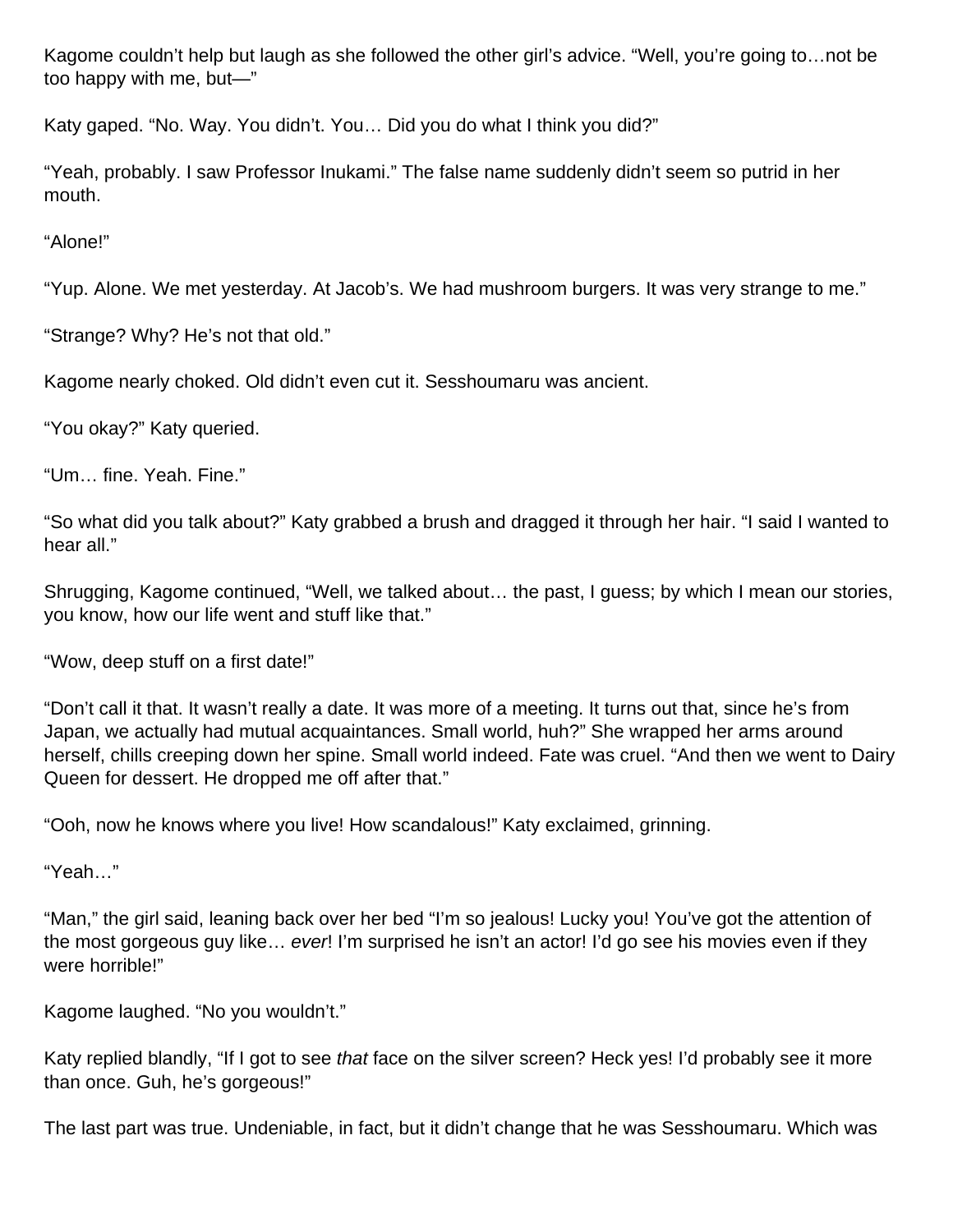just weird. "Yeah, but he's our professor."

"Psh. Girls have had affairs with professors before! And he's not married. I haven't ever seen a wedding band. And trust me, I've been keeping close watch. If you track ratemyprofessor.com, there's no mention of it ever." Katy giggled. "And the issue has been of hot debate."

Of course that made sense. He'd never be able to keep a wife and his secret. "Ew. That's just gross. We're definitely not having an affair. Ugh. Never." She never would, either. The idea of sleeping with Sesshoumaru gave her chills. Part of her mind wondered curiously at the idea of sex, sex with him, but most of her fiercely rejected it as unnatural. Kagome was in love with Inu Yasha, and it hurt to be close to Sesshoumaru when she knew that he knew him after she did. "Oh!"

"What's up?"

shoot. Sesshoumaru hadn't told her about Inu Yasha, speaking of him… "N-nothing. I just forgot an assignment that I need to remember to do. Sorry. I didn't mean to startle you." She gave Katy a weak smile.

"No problem. So." Her grin gave Kagome cause to worry. "Are you going to see him again? Can I come along?"

"Yes to the first question, and definitely no to the second."

"Kagomeeeeee," Katy whined. "Can I sneak and spy on you guys like you're a celebrity couple?"

"What!? Definitely not!" Kagome stood. "I think I have to get back to my work. Thanks for listening, Katy. If you sneak on us, I'm going to have to…" Kagome couldn't think of a good enough threat. "I'll do something."

"Okay. Thanks for telling me. I want all the juicy details, don't forget." Katy waved to her as she left the room.

Bringing up her email as soon as she was back in her room, Kagome typed quickly, Sesshoumaru, You never told me about Inu Yasha. You promised. When can you tell me? Kagome. She pressed the send button and then sat back, returning to her reading. That didn't stop her, however, from obsessively checking her inbox every ten minutes for the rest of her weekend.

~ ~ ~ ~ ~ ~ ~ ~ ~ ~ ~ ~ ~ ~ ~ ~ ~ ~ ~ ~ ~ ~ ~ ~ ~ ~ ~

Sesshoumaru returned home. He dropped his bag next to the door. He had, oddly enough, enjoyed keeping company with the girl. She was… entertaining. And he could, for the first time, be himself. That, Sesshoumaru knew, was the all-important clincher. It was a relief, for the first time in many many years, for him to finally be able to be himself and let some of his barriers down. Sitting down in his chair in front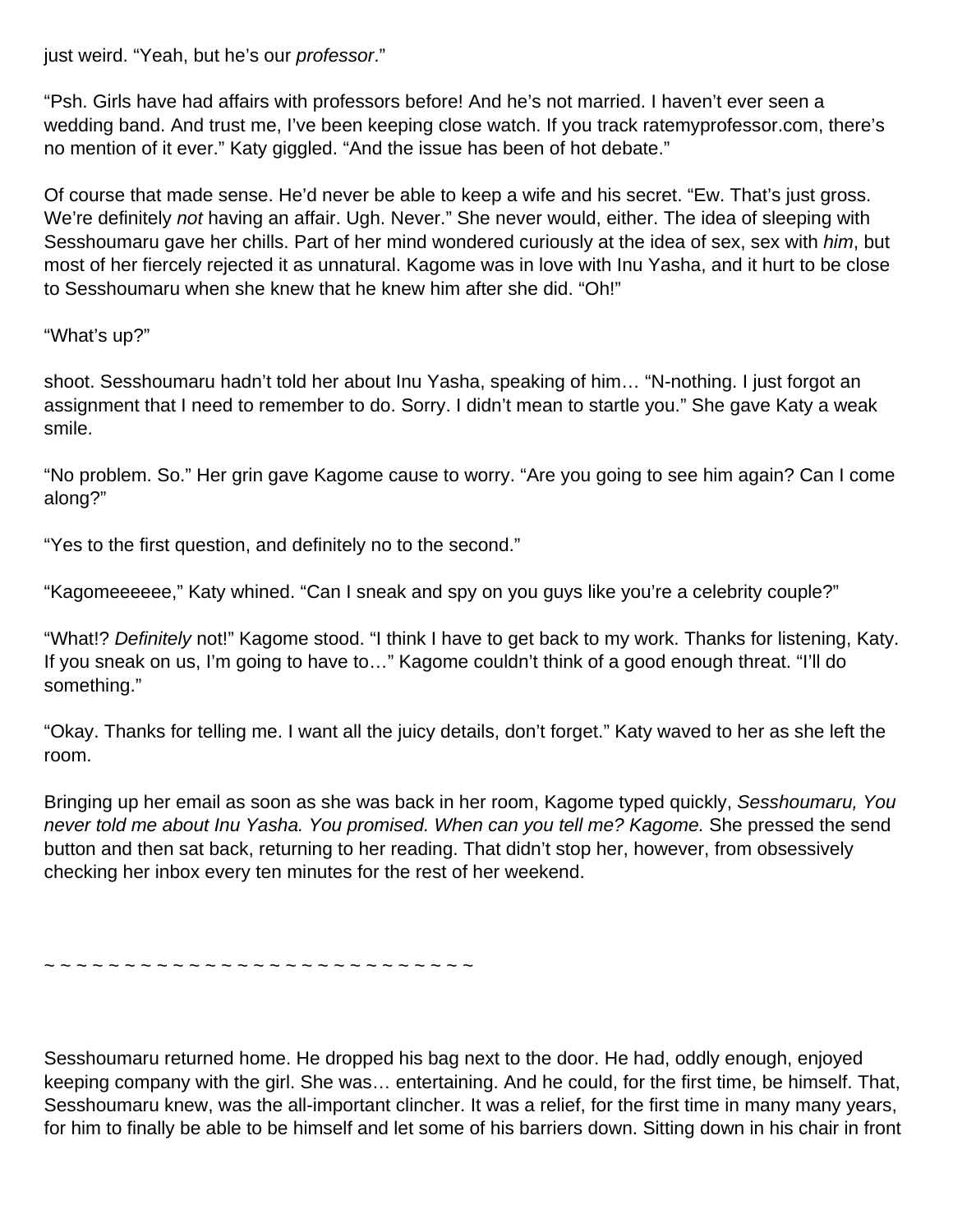of his TV, Sesshoumaru grabbed the remote and flipped it on, the background noise pleasant. He loosened his tie and unbuttoned his collar.

His apartment was sparse, Sesshoumaru noted somewhat with regret. It was all out of necessity, really. He moved around too often to really acquire furnishings and knick-knacks. Shuffling over to the refrigerator, he pulled out a beer, pausing to gaze at the box of things that he kept with him, sitting on top of the fridge. A bitter smile curved his lips as he popped the lid off his beer and took a swig, returning to his chair, the light glow of the TV reflecting off his already pale skin. Sesshoumaru propped his feet up on the low table in front of him. He sliced through the tape with his nail. Sesshoumaru paused. shoot. He'd forgotten to tell Kagome about his brother, he realized as he leaned back and pulled out the fuzzy black and white photo that he had. He could easily have it touched up, but he liked the original. He pulled out another black and white frayed photo that had Inu Yasha next to Kouga, both in some absurd western-type clothing that hid most of their demon features. Kagome would like to see them, he imagined. He would show her the next time they met.

He took another swig of the beer, melancholy insistent when he picked up one of Rin's hair clips. There were also belongings from Hikari in the small box as well as other small tokens that meant so much of him. There was a scrap from his trademark kimono. The rest had all but fallen apart.

Tossing back the rest of the beer, he stood, feeling uncharacteristically impulsive. He kicked off his shoes and pulled the navy socks off, curling his toes against the concrete-like carpet before pushing the resistant door open to the small balcony of his apartment. The night air was refreshingly cool against his skin, but not too cold. Sesshoumaru flicked the tie back into the room and shed his shirt. A manic grin crossed his lips briefly moments before he leapt from the balcony and soared through the sky like he hadn't done in ages.

Tonight he didn't care that he might be seen. People always thought they saw things that they would later write off as having one too many drinks, or taking drugs, dreaming, or just plain having imagined. Tonight he needed the natural light of the moon to replace the TV's glare. Tonight he wanted to have the wind on his face and not streamlining over his car, creeping in the window. Tonight he wanted it raw like he had all those years ago in Japan.

Touching down on the top of the tallest apartment complex, he perched on the edge of the building, gazing across the night filled with artificial light. He hadn't missed the past this badly in a long time. And as much as he wanted to blame the girl, Sesshoumaru knew that she had only exacerbated his problem. This had been a long time building. True, she had returned those memories to the surface, and she brought up people and places that he hadn't thought of despite teaching the class all week long. It was really just an excuse to blame Kagome.

The cold wind of the upper sky blew through his ponytail, whipping it into his face. He pulled the hair band out and let his platinum blond hair blow about his shoulders. It didn't feel the same. Gazing down at his manicured nails, he curled a scornful lip, once again the surge for the old days flaring strongly. Maybe he would blame the girl. But only a little. He hadn't felt this alive in a very long time.

Throwing caution to the wind, Sesshoumaru lifted the charm that kept his true features hidden and lifted it over his head. Immediately he could feel the once-familiar weight of his hair, his ears, teeth, and youkai power enveloping him. Grinning into the moon, he leapt again. Joining the heavy clouds in the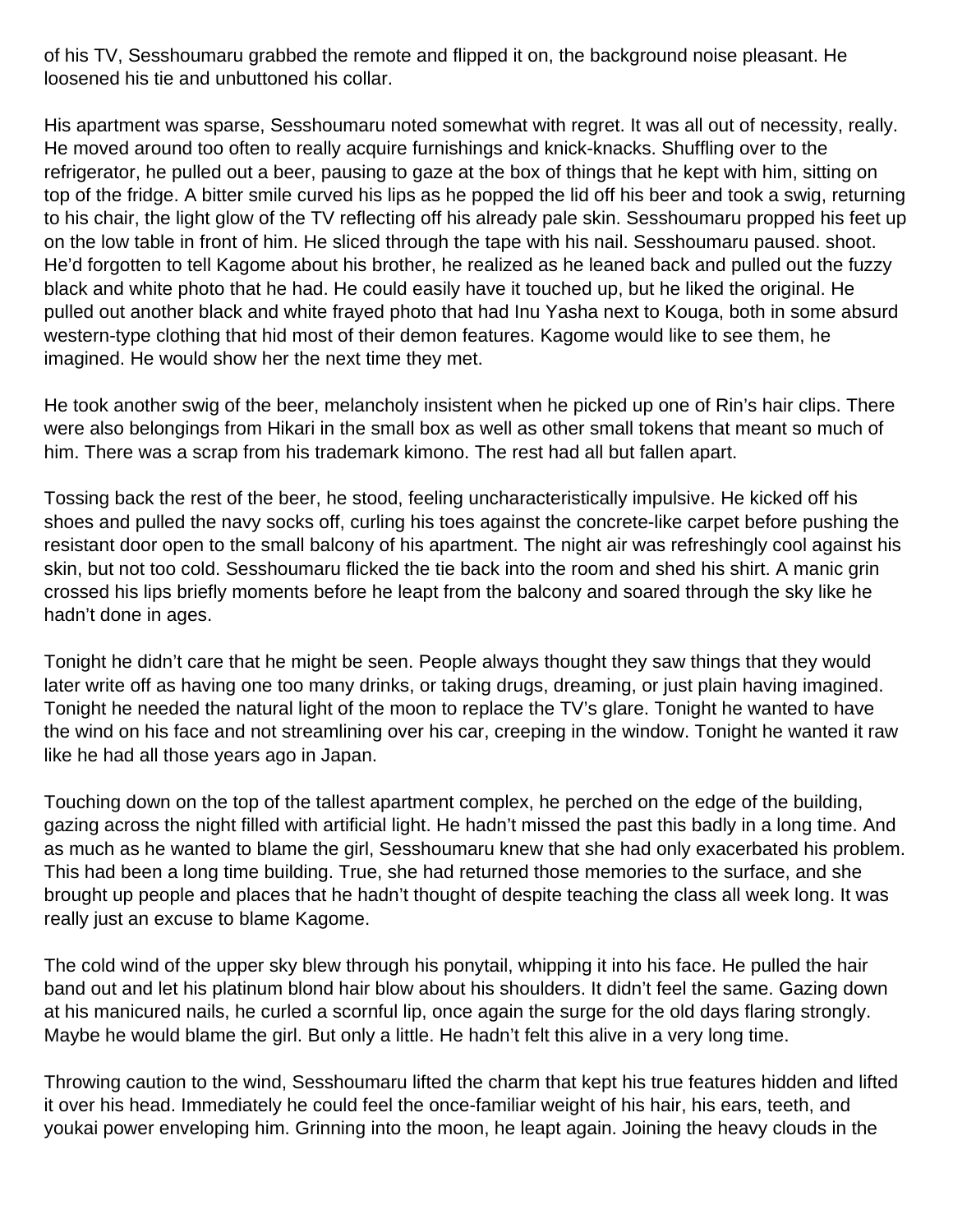sky, Sesshoumaru bathed in the heavens and laughed through the lightning.

Only when he was thoroughly soaked did Sesshoumaru return to his balcony with a light heart. Wringing his hair out, he stepped inside leaving wet footprints on the way to his bathroom where he took a warm shower. It was therapeutic. Boxers only, he returned to where he'd left the TV on and plopped into his chair, once again returning his feet to their place on the table. Feeling around for his briefcase, Sesshoumaru gave a mild groan of annoyance when he realized he'd left it at the door. He plodded over towards the door and grabbed it only to return to his chair and take his computer out. Setting it on his lap, he flipped the lid open and waited until it powered up before logging into his email.

He grinned to himself when he saw Kagome's email address. Of course she had sent him an email. He opened it.

"Sesshoumaru, You never told me about Inu Yasha. You promised. When can you tell me? Kagome," he read aloud in his silent apartment.

Sesshoumaru leaned back in his chair. It would be a while. He was busy with papers for another class, his new manuscript to prep for publishing—he'd gotten the letter while he'd been out with the girl. Not to mention there was a conference coming up. He hit 'reply.'

'Kagome, I regretfully apologise for neglecting to tell that story. I will not, however be able to see you for a bit of a while seeing as I have many responsibilities in the coming two weeks. I will promise you that I will tell you the story about my brother. You do, after all, deserve to know. We should meet again. I will have to let you know my availability sometime in the middle of the week after next. I did enjoy our time together Saturday. Thank you for the pleasant lunch date. Sesshoumaru'

Leaning back after he pressed the 'send' button, Sesshoumaru checked through the rest of his emails and closed his eyes.

It wasn't until his doorbell rang for the third time that he got up. The sun was shining through his window and balcony door. He groaned. Slept in the chair again. That was a bad habit into which to get, Sesshoumaru realized as he sat up and put his computer down on the table.

"Mister Inukami! Hello?" The woman outside his door pounded again.

What did she want? Shuffling towards the door, Sesshoumaru cursed as he saw his wild reflection of a taiyoukai in the mirror. He rushed back to his bedroom and grabbed the charm, yanking it over his ears. The nearest shirt was good enough, he decided, hurrying to answer the door. "Hello?" He pulled the wooden object open.

"Miste—Oh." The woman stared.

"Can I help you?"

She flushed. "I'm your… um. Well. Pardon me. I'm your landlord? You'd put in a request for